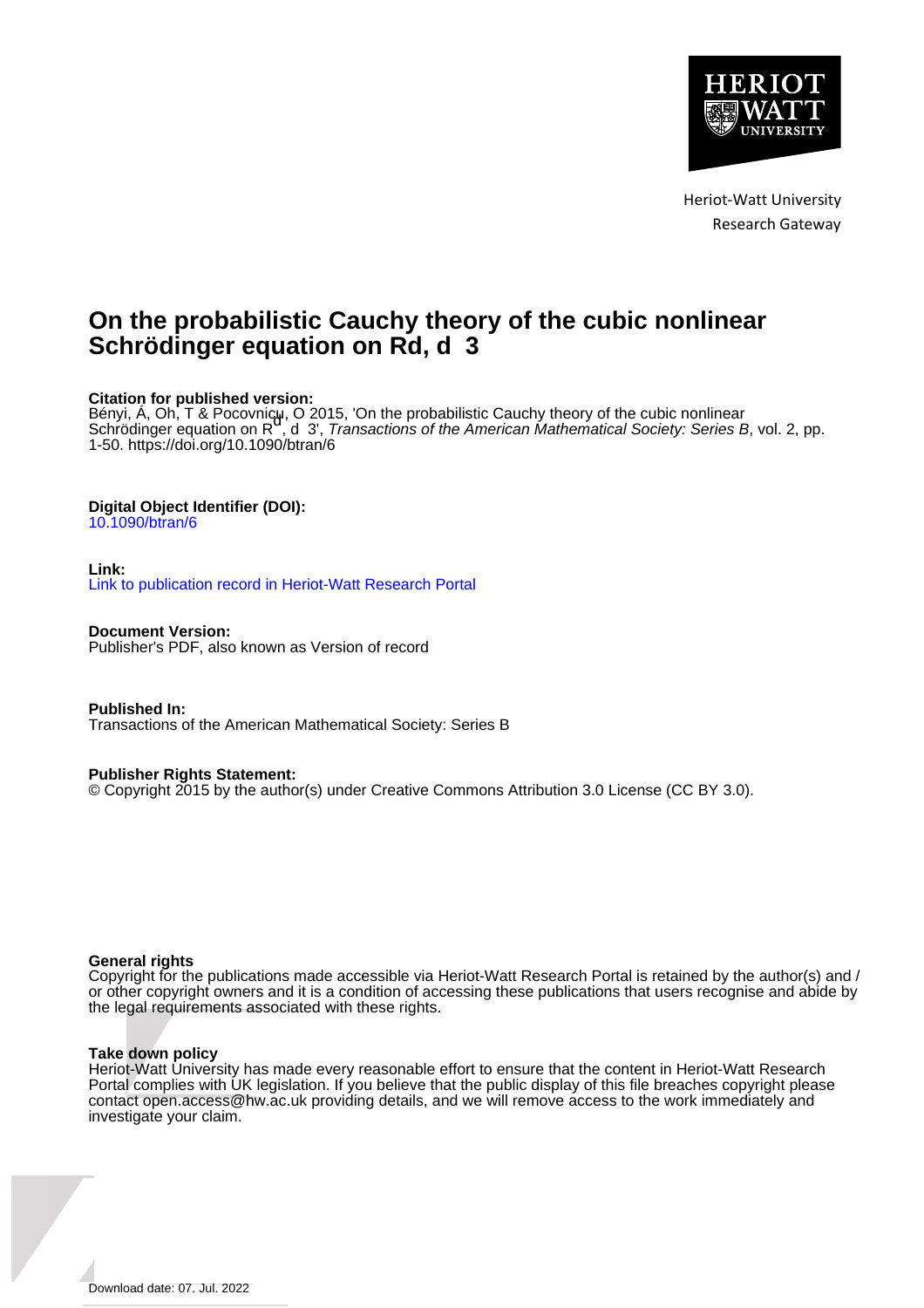# **ON THE PROBABILISTIC CAUCHY THEORY OF THE CUBIC NONLINEAR SCHRÖDINGER EQUATION ON**  $\mathbb{R}^d$ **,**  $d > 3$

ÁRPÁD BÉNYI, TADAHIRO OH, AND OANA POCOVNICU

ABSTRACT. We consider the Cauchy problem of the cubic nonlinear Schrödinger equation (NLS) :  $i\partial_t u + \Delta u = \pm |u|^2 u$  on  $\mathbb{R}^d$ ,  $d \geq 3$ , with random initial data and prove almost sure well-posedness results below the scaling-critical regularity  $s_{\text{crit}} = \frac{d-2}{2}$ . More precisely, given a function on  $\mathbb{R}^d$ , we introduce a randomization adapted to the Wiener decomposition, and, intrinsically, to the so-called modulation spaces. Our goal in this paper is three-fold. (i) We prove almost sure local well-posedness of the cubic NLS below the scalingcritical regularity along with small data global existence and scattering. (ii) We implement a probabilistic perturbation argument and prove 'conditional' almost sure global well-posedness for  $d = 4$  in the defocusing case, assuming an a priori energy bound on the critical Sobolev norm of the nonlinear part of a solution; when  $d \neq 4$ , we show that conditional almost sure global wellposedness in the defocusing case also holds under an additional assumption of global well-posedness of solutions to the defocusing cubic NLS with deterministic initial data in the critical Sobolev regularity. (iii) Lastly, we prove global well-posedness and scattering with a large probability for initial data randomized on dilated cubes.

#### CONTENTS

|                                                                | Introduction                                                      | $\mathfrak{D}$ |
|----------------------------------------------------------------|-------------------------------------------------------------------|----------------|
| 2.                                                             | Probabilistic lemmata                                             | 11             |
| 3.                                                             | Function spaces and their properties                              | 12             |
| 4.                                                             | Probabilistic nonlinear estimates                                 | 16             |
| 5.                                                             | Proofs of Theorems 1.1 and 1.2                                    | 24             |
| 6.                                                             | Local well-posedness of NLS with a deterministic perturbation     | 26             |
| 7.                                                             | Long time existence of solutions to the perturbed NLS             | 31             |
| 8.                                                             | Proof of Theorem 1.3                                              | 37             |
| 9.                                                             | Probabilistic global existence via randomization on dilated cubes | 39             |
| Appendix A. On the properties of the $U^p$ - and $X^s$ -spaces |                                                                   | 41             |
| References                                                     |                                                                   | 47             |

Received by the editors October 27, 2014 and, in revised form, April 20, 2015. 2010 Mathematics Subject Classification. Primary 35Q55.

Key words and phrases. Nonlinear Schrödinger equation, almost sure well-posedness, modulation space, Wiener decomposition.

This work was partially supported by a grant from the Simons Foundation (No. 246024 to the first author). The second author was supported by the European Research Council (grant no. 637995 "ProbDynDispEq"). The third author was supported by the NSF grant under agreement No. DMS-1128155. Any opinions, findings, and conclusions or recommendations expressed in this material are those of the authors and do not necessarily reflect the views of the NSF.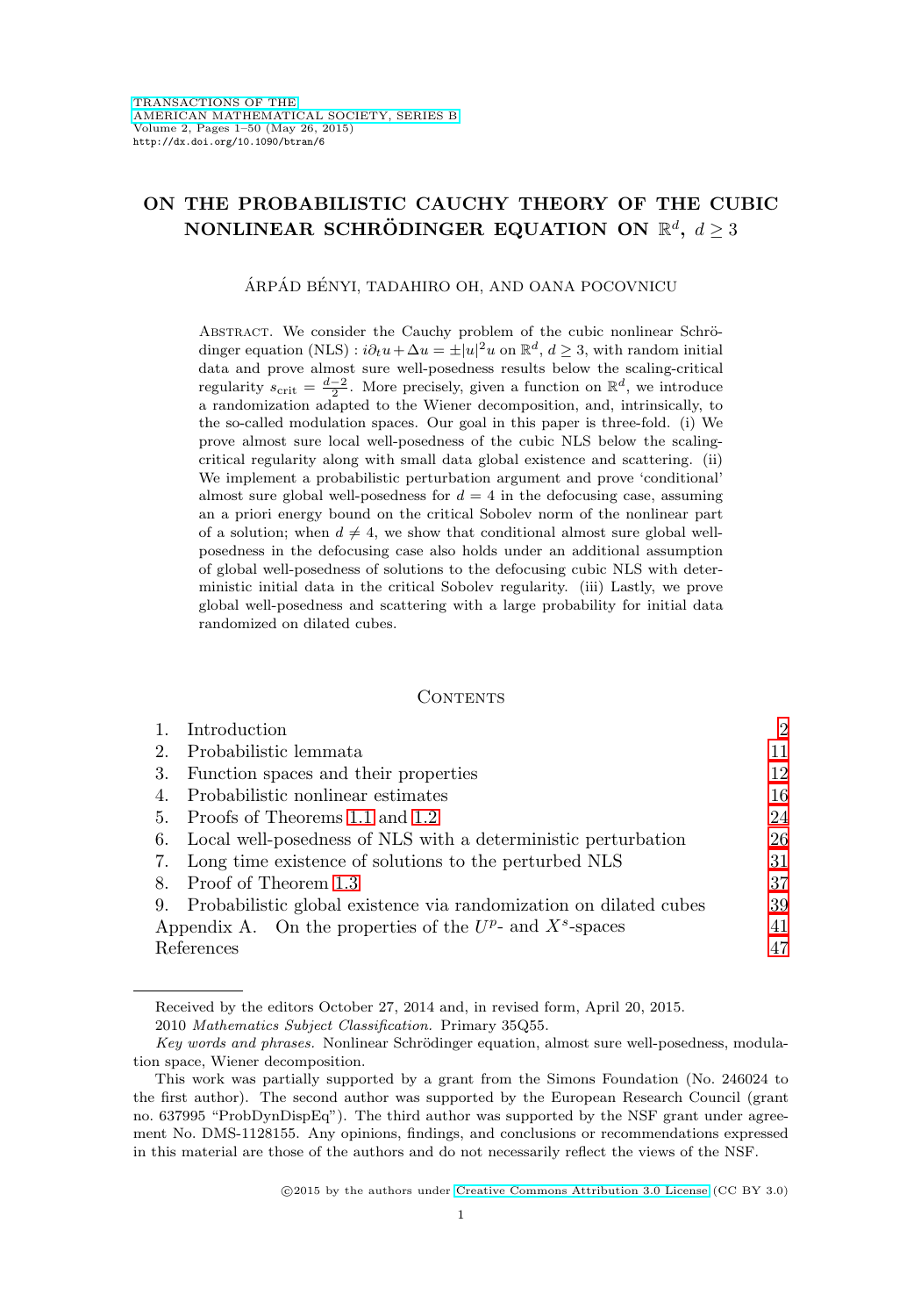#### 1. INTRODUCTION

<span id="page-2-0"></span>1.1. **Background.** In this paper, we consider the Cauchy problem of the cubic nonlinear Schrödinger equation (NLS) on  $\mathbb{R}^d$ ,  $d \geq 3$ :

<span id="page-2-1"></span>(1.1) 
$$
\begin{cases} i\partial_t u + \Delta u = \pm \mathcal{N}(u), \\ u|_{t=0} = u_0 \in H^s(\mathbb{R}^d), \end{cases} \qquad (t,x) \in \mathbb{R} \times \mathbb{R}^d,
$$

where  $\mathcal{N}(u) := |u|^2 u$ . The cubic NLS [\(1.1\)](#page-2-1) has been studied extensively from both the theoretical and applied points of view. Our main focus is to study well-posedness of [\(1.1\)](#page-2-1) with random and rough initial data.

It is well known that the cubic NLS [\(1.1\)](#page-2-1) enjoys the dilation symmetry. More precisely, if  $u(t, x)$  is a solution to [\(1.1\)](#page-2-1) on  $\mathbb{R}^d$  with an initial condition  $u_0$ , then

<span id="page-2-2"></span>(1.2) 
$$
u_{\mu}(t,x) := \mu^{-1} u(\mu^{-2}t, \mu^{-1}x)
$$

is also a solution to [\(1.1\)](#page-2-1) with the  $\mu$ -scaled initial condition  $u_{0,\mu}(x) := \mu^{-1}u_0(\mu^{-1}x)$ . Associated to this dilation symmetry, there is the so-called scaling-critical Sobolev index  $s_{\text{crit}} := \frac{d-2}{2}$  such that the homogeneous  $\dot{H}^{s_{\text{crit}}}$ -norm is invariant under this dilation symmetry. In general, we have

<span id="page-2-3"></span>(1.3) 
$$
\|u_{0,\mu}\|_{\dot{H}^s(\mathbb{R}^d)} = \mu^{\frac{d-2}{2}-s} \|u_0\|_{\dot{H}^s(\mathbb{R}^d)}.
$$

If an initial condition  $u_0$  is in  $H^s(\mathbb{R}^d)$ , we say that the Cauchy problem [\(1.1\)](#page-2-1) is subcritical, critical, or supercritical, depending on whether  $s > s_{\text{crit}}$ ,  $s = s_{\text{crit}}$ , or  $s < s_{\rm crit}$ , respectively.

Let us first discuss the (sub)critical regime. In this case,  $(1.1)$  is known to be locally well-posed. See Cazenave-Weissler [\[17\]](#page-48-0) for local well-posedness of [\(1.1\)](#page-2-1) in the critical Sobolev spaces. As is well known, the conservation laws play an important role in discussing long time behavior of solutions. There are three known conservation laws for the cubic NLS [\(1.1\)](#page-2-1):

Mass: 
$$
M[u](t) := \int_{\mathbb{R}^d} |u(t,x)|^2 dx
$$
,  
\nMomentum:  $P[u](t) := \text{Im} \int_{\mathbb{R}^d} u(t,x) \overline{\nabla u(t,x)} dx$ ,  
\nHamiltonian:  $H[u](t) := \frac{1}{2} \int_{\mathbb{R}^d} |\nabla u(t,x)|^2 dx \pm \frac{1}{4} \int_{\mathbb{R}^d} |u(t,x)|^4 dx$ .

The Hamiltonian is also referred to as the energy. In view of the conservation of the energy, the cubic NLS is called energy-subcritical when  $d \leq 3$  ( $s_{\text{crit}} < 1$ ), energycritical when  $d = 4$  ( $s_{\text{crit}} = 1$ ), and energy-supercritical when  $d \geq 5$  ( $s_{\text{crit}} > 1$ ), respectively.

In the following, let us discuss the known results on the global-in-time behavior of solutions to the defocusing NLS, corresponding to the  $+$  sign in [\(1.1\)](#page-2-1), in high dimensions  $d \geq 3$ . When  $d = 4$ , the Hamiltonian is invariant under the scaling [\(1.2\)](#page-2-2) and plays a crucial role in the global well-posedness theory. Indeed, Ryckman-Vişan [\[53\]](#page-49-0) proved global well-posedness and scattering for the defocusing cubic NLS on  $\mathbb{R}^4$ . See also Vişan [\[60\]](#page-50-0). When  $d \neq 4$ , there is no known scaling invariant positive conservation law for [\(1.1\)](#page-2-1) in high dimensions  $d \geq 3$ . This makes it difficult to study the global-in-time behavior of solutions, in particular, in the scaling-critical regularity. There are, however, 'conditional' global well-posedness and scattering results as we describe below. When  $d = 3$  ( $s_{\text{crit}} = \frac{1}{2}$ ), Kenig-Merle [\[35\]](#page-49-1) applied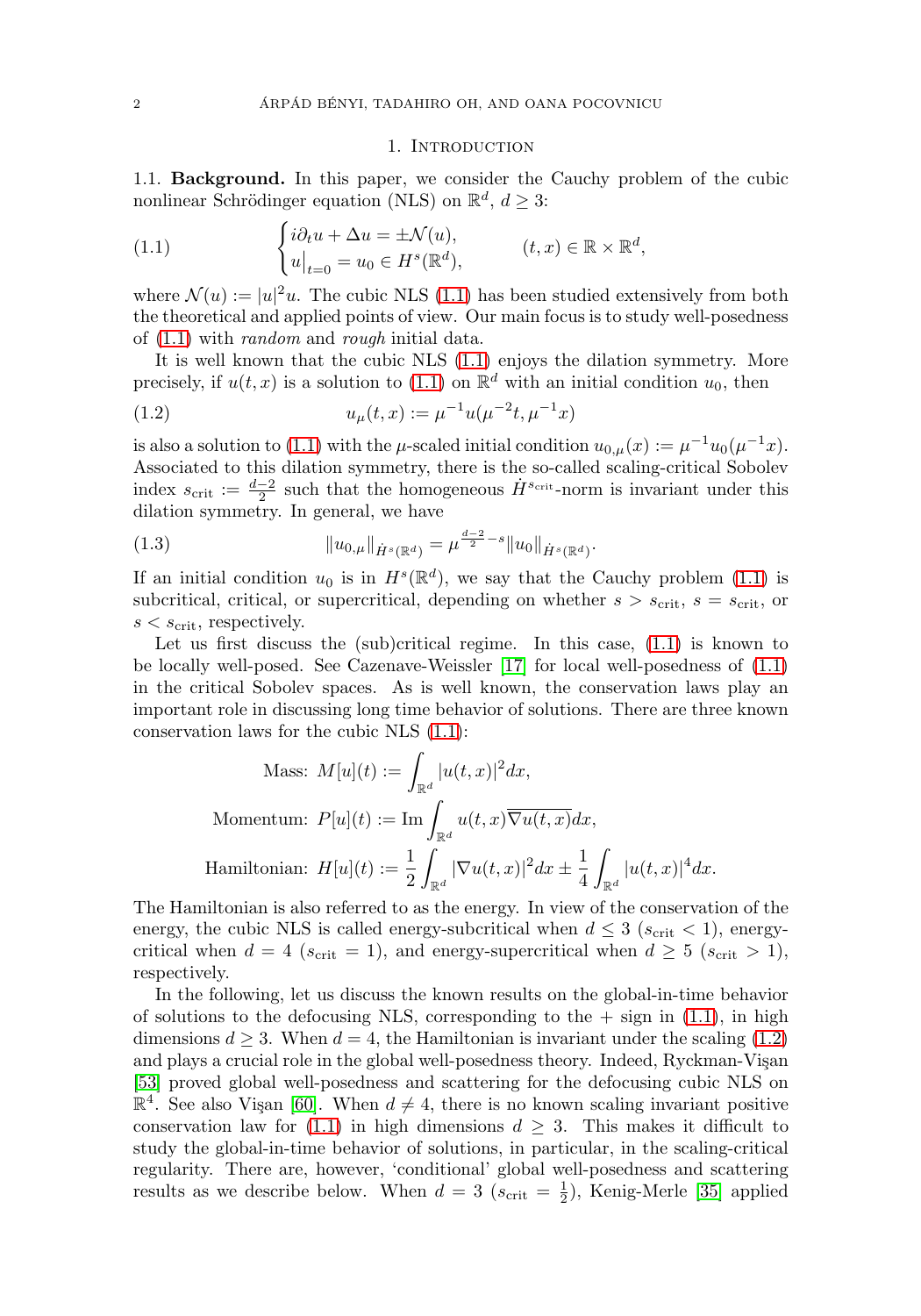the concentration compactness and rigidity method developed in their previous paper [\[34\]](#page-49-2) and proved that if  $u \in L_t^{\infty} \dot{H}_x^{\frac{1}{2}}(I \times \mathbb{R}^3)$ , where I is a maximal interval of existence, then u exists globally in time and scatters. For  $d \geq 5$ , the cubic NLS is supercritical with respect to any known conservation law. Nonetheless, motivated by a similar result of Kenig-Merle [\[36\]](#page-49-3) on radial solutions to the energysupercritical nonlinear wave equation (NLW) on  $\mathbb{R}^3$ , Killip-Vişan [\[39\]](#page-49-4) proved that if  $u \in L_t^{\infty} \dot{H}_x^{s_{\text{crit}}}(I \times \mathbb{R}^d)$ , where I is a maximal interval of existence, then u exists globally in time and scatters. Note that the results in [\[35\]](#page-49-1) and [\[39\]](#page-49-4) are conditional in the sense that they assume an a priori control on the critical Sobolev norm. The question of global well-posedness and scattering without any a priori assumption remains a challenging open problem for  $d = 3$  and  $d \geq 5$ .

So far, we have discussed well-posedness in the (sub)critical regularity. In particular, the cubic NLS [\(1.1\)](#page-2-1) is locally well-posed in the (sub)critical regularity, i.e.  $s \geq s_{\text{crit}}$ . In the supercritical regime, i.e.  $s < s_{\text{crit}}$ , on the contrary, [\(1.1\)](#page-2-1) is known to be ill-posed. See [\[1,](#page-47-1) [11,](#page-47-2) [16,](#page-48-1) [18\]](#page-48-2). In the following, however, we consider the Cauchy problem [\(1.1\)](#page-2-1) with initial data in  $H<sup>s</sup>(\mathbb{R}^d)$ ,  $s < s_{\text{crit}}$  in a probabilistic manner. More precisely, given a function  $\phi \in H^s(\mathbb{R}^d)$  with  $s < s_{\text{crit}}$ , we introduce a randomization  $\phi^{\omega}$  and prove almost sure well-posedness of [\(1.1\)](#page-2-1).

In studying the Gibbs measure for the defocusing (Wick ordered) cubic NLS on  $\mathbb{T}^2$ , Bourgain [\[6\]](#page-47-3) considered random initial data of the form:

<span id="page-3-0"></span>(1.4) 
$$
u_0^{\omega}(x) = \sum_{n \in \mathbb{Z}^2} \frac{g_n(\omega)}{\sqrt{1+|n|^2}} e^{in \cdot x},
$$

where  ${g_n}_{n \in \mathbb{Z}^2}$  is a sequence of independent standard complex-valued Gaussian random variables. The function [\(1.4\)](#page-3-0) represents a typical element in the support of the Gibbs measure, more precisely, in the support of the Gaussian free field on  $\mathbb{T}^2$  associated to this Gibbs measure, and is critical with respect to the scaling. With a combination of deterministic PDE techniques and probabilistic arguments, Bourgain showed that the (Wick ordered) cubic NLS on  $\mathbb{T}^2$  is well-posed almost surely with respect to the random initial data [\(1.4\)](#page-3-0). In the context of the cubic NLW on a three-dimensional compact Riemannian manifold M, Burq-Tzvetkov [\[14\]](#page-48-3) considered the Cauchy problem with a more general class of random initial data. Given an eigenfunction expansion  $u_0(x) = \sum_{n=1}^{\infty} c_n e_n(x) \in H<sup>s</sup>(M)$  of an initial condition,<sup>[1](#page-3-1)</sup> where  $\{e_n\}_{n=1}^{\infty}$  is an orthonormal basis of  $L^2(M)$  consisting of the eigenfunctions of the Laplace-Beltrami operator, they introduced a randomization  $u_0^{\omega}$  by

<span id="page-3-2"></span>(1.5) 
$$
u_0^{\omega}(x) = \sum_{n=1}^{\infty} g_n(\omega) c_n e_n(x).
$$

Here,  ${g_n}_{n=1}^{\infty}$  is a sequence of independent mean-zero random variables with a uniform bound on the fourth moments. Then, they proved almost sure local wellposedness with random initial data of the form  $(1.5)$  for  $s \geq \frac{1}{4}$ . Since the scalingcritical Sobolev index for this problem is  $s_{\text{crit}} = \frac{1}{2}$ , this result allows us to take initial data below the critical regularity and still construct solutions upon randomization of the initial data. We point out that the randomized function  $u_0^{\omega}$  in [\(1.5\)](#page-3-2) has the same Sobolev regularity as the original function  $u_0$  and is not smoother, almost surely.

<span id="page-3-1"></span><sup>&</sup>lt;sup>1</sup>For NLW, one needs to specify  $(u, \partial_t u)|_{t=0}$  as an initial condition. For simplicity of presentation, we only discuss  $u|_{t=0}$ .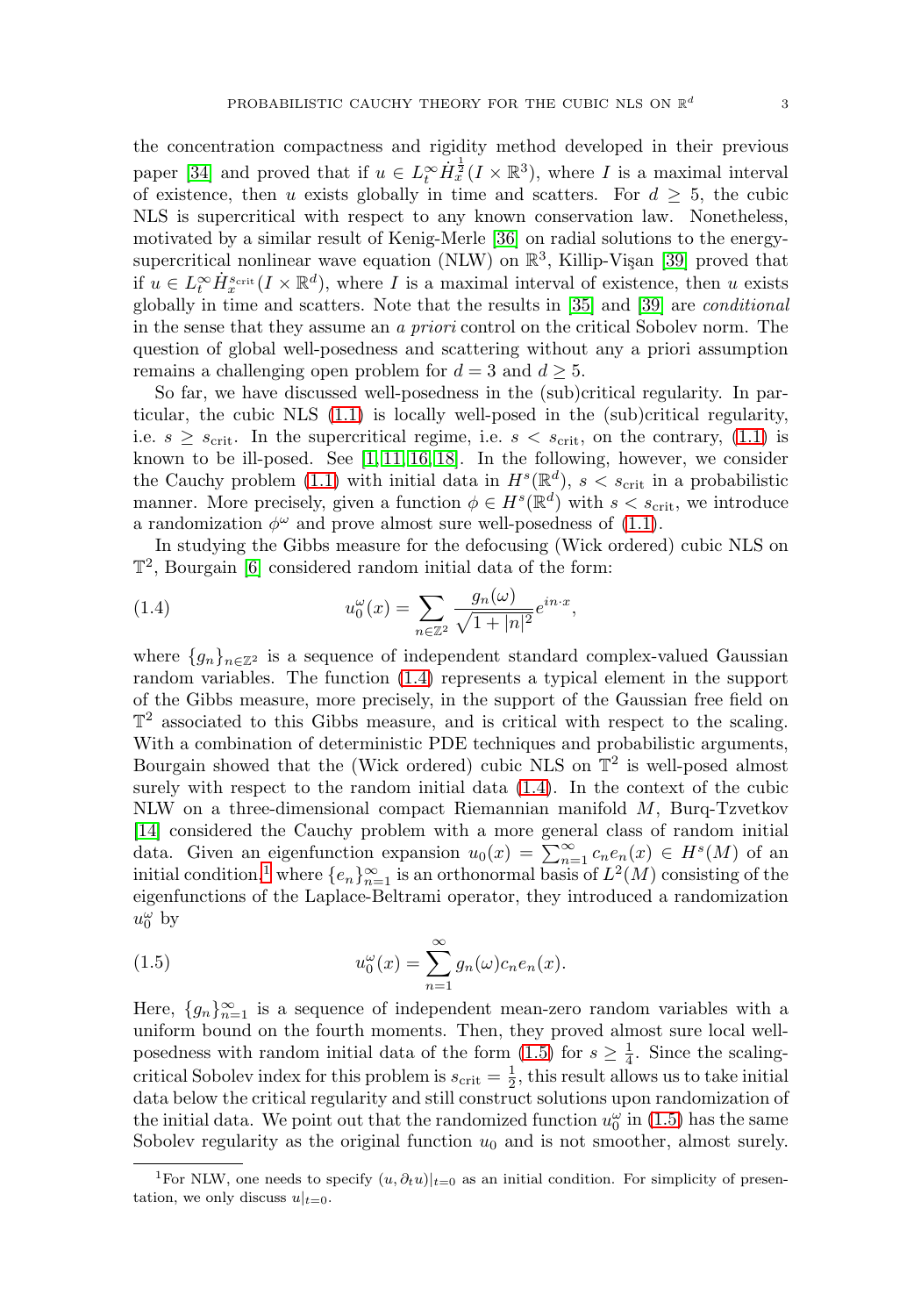However, it enjoys a better integrability, which allows one to prove improvements of Strichartz estimates. (See Lemmata [2.2](#page-11-1) and [2.3](#page-12-1) below.) Such an improvement on integrability for random Fourier series is known as Paley-Zygmund's theorem [\[49\]](#page-49-5). See also Kahane [\[32\]](#page-48-4) and Ayache-Tzvetkov [\[2\]](#page-47-4). There are several works on Cauchy problems of evolution equations with random data that followed these results, including some on almost sure global well-posedness: [\[7,](#page-47-5) [9,](#page-47-6) [10,](#page-47-7) [12,](#page-47-8) [13,](#page-47-9) [15,](#page-48-5)  $20-23, 42-45, 51, 52, 58$  $20-23, 42-45, 51, 52, 58$  $20-23, 42-45, 51, 52, 58$  $20-23, 42-45, 51, 52, 58$  $20-23, 42-45, 51, 52, 58$  $20-23, 42-45, 51, 52, 58$  $20-23, 42-45, 51, 52, 58$ .

1.2. **Randomization adapted to the Wiener decomposition and modulation spaces.** Many of the results mentioned above are on compact domains, where there is a countable basis of eigenfunctions of the Laplacian and thus there is a natural way to introduce a randomization. On  $\mathbb{R}^d$ , there is no countable basis of  $L^2(\mathbb{R}^d)$  consisting of eigenfunctions of the Laplacian. Randomizations have been introduced with respect to some other countable bases of  $L^2(\mathbb{R}^d)$ , for example, a countable basis of eigenfunctions of the Laplacian with a confining potential such as the harmonic oscillator  $\Delta - |x|^2$ , leading to a careful study of properties of eigenfunctions. In this paper, our goal is to introduce a simple and natural randomization for functions on  $\mathbb{R}^d$ . For this purpose, we first review some basic notions related to the so-called modulation spaces of time-frequency analysis [\[28\]](#page-48-8).

The modulation spaces were introduced by Feichtinger [\[24\]](#page-48-9) in the early eighties. The groundwork theory regarding these spaces of time-frequency analysis was then established in joint collaboration with Gröchenig  $[25, 26]$  $[25, 26]$ . The modulation spaces arise from a uniform partition of the frequency space, commonly known as the Wiener decomposition [\[61\]](#page-50-2):  $\mathbb{R}^d = \bigcup_{n \in \mathbb{Z}^d} Q_n$ , where  $Q_n$  is the unit cube centered at  $n \in \mathbb{Z}^d$ . The Wiener decomposition of  $\mathbb{R}^d$  induces a natural uniform decomposition of the frequency space of a signal via the (nonsmooth) frequency-uniform decomposition operators  $\mathcal{F}^{-1}\chi_{Q_n}\mathcal{F}$ . Here,  $\mathcal{F}u = \hat{u}$  denotes the Fourier transform of a distribution u. The drawback of this approach is the roughness of the characteristic functions  $\chi_{Q_n}$ , but this issue can easily be fixed by smoothing them out appropriately. We have the following definition of the (weighted) modulation spaces  $M_s^{p,q}$ . Let  $\psi \in \mathcal{S}(\mathbb{R}^d)$  such that

<span id="page-4-1"></span>(1.6) 
$$
\operatorname{supp} \psi \subset [-1, 1]^d
$$
 and  $\sum_{n \in \mathbb{Z}^d} \psi(\xi - n) \equiv 1$  for any  $\xi \in \mathbb{R}^d$ .

Let  $0 < p, q \le \infty$  and  $s \in \mathbb{R}$ ;  $M_s^{p,q}$  consists of all tempered distributions  $u \in \mathcal{S}'(\mathbb{R}^d)$ for which the (quasi) norm

<span id="page-4-0"></span>(1.7) 
$$
||u||_{M_s^{p,q}(\mathbb{R}^d)} := ||\langle n \rangle^s ||\psi(D-n)u||_{L_x^p(\mathbb{R}^d)} ||_{\ell_n^q(\mathbb{Z}^d)}
$$

is finite. Note that  $\psi(D-n)u(x) = \int_{\mathbb{R}^d} \psi(\xi-n)\hat{u}(\xi)e^{2\pi ix\cdot\xi} d\xi$  is just a Fourier multiplier operator with symbol  $\chi_{Q_n}$  conveniently smoothed.

It is worthwhile to compare the definition [\(1.7\)](#page-4-0) with that of the Besov spaces. Let  $\varphi_0, \varphi \in \mathcal{S}(\mathbb{R}^d)$  such that  $\text{supp}\,\varphi_0 \subset \{|\xi| \leq 2\}$ ,  $\text{supp}\,\varphi \subset \{\frac{1}{2} \leq |\xi| \leq 2\}$ , and  $\varphi_0(\xi) + \sum_{j=1}^{\infty} \varphi(2^{-j}\xi) \equiv 1$ . With  $\varphi_j(\xi) = \varphi(2^{-j}\xi)$ , we define the (inhomogeneous) Besov spaces  $B_s^{p,q}$  via the norm

(1.8) 
$$
||u||_{B_{p,q}^s(\mathbb{R}^d)} = ||2^{js}||\varphi_j(D)u||_{L^p(\mathbb{R}^d)}||_{\ell_j^q(\mathbb{Z}_{\geq 0})}.
$$

There are several known embeddings between Besov, Sobolev, and modulation spaces. See, for example, Okoudjou [\[47\]](#page-49-10), Toft [\[59\]](#page-50-3), Sugimoto-Tomita [\[55\]](#page-50-4), and Kobayashi-Sugimoto [\[40\]](#page-49-11).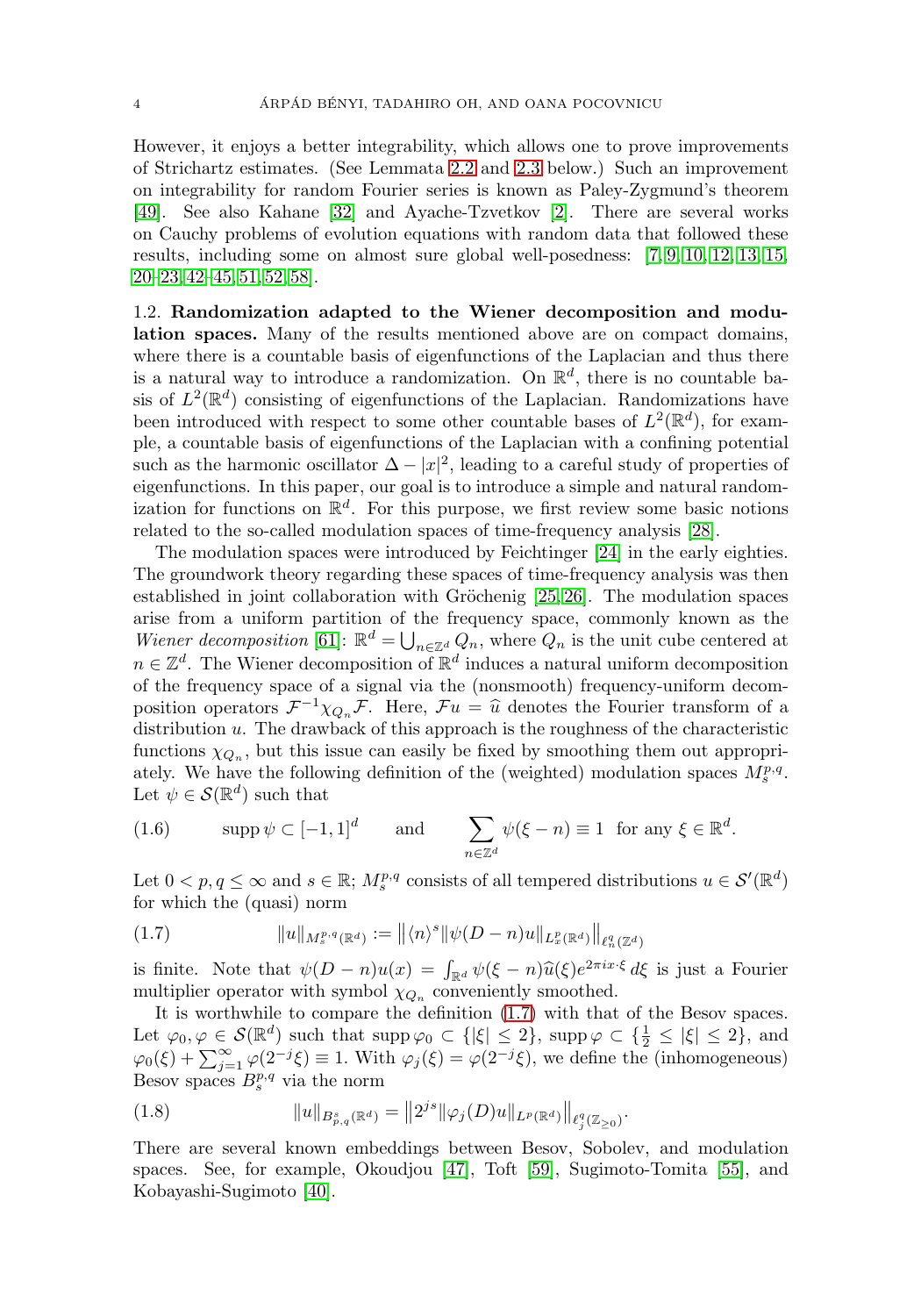Now, given a function  $\phi$  on  $\mathbb{R}^d$ , we have

$$
\phi = \sum_{n \in \mathbb{Z}^d} \psi(D - n)\phi,
$$

where  $\psi(D - n)$  is defined above. This decomposition leads to a randomization of  $\phi$  that is very natural from the perspective of time-frequency analysis associated to modulation spaces. Let  ${g_n}_{n \in \mathbb{Z}^d}$  be a sequence of independent mean zero complex-valued random variables on a probability space  $(\Omega, \mathcal{F}, P)$ , where the real and imaginary parts of  $g_n$  are independent and endowed with probability distributions  $\mu_n^{(1)}$  and  $\mu_n^{(2)}$ . Then, we can define the *Wiener randomization of*  $\phi$  by

<span id="page-5-0"></span>(1.9) 
$$
\phi^{\omega} := \sum_{n \in \mathbb{Z}^d} g_n(\omega) \psi(D - n) \phi.
$$

Almost simultaneously with our first paper [\[4\]](#page-47-10), Lührmann-Mendelson [\[42\]](#page-49-6) also considered a randomization of the form  $(1.9)$  (with cubes  $Q_n$  being substituted by appropriately localized balls) in the study of NLW on  $\mathbb{R}^3$ . See Remark [1.6](#page-10-0) below. For a similar randomization used in the study of the Navier-Stokes equations, see the work of Zhang and Fang [\[63\]](#page-50-5). We would like to stress again, however, that our reason for considering the randomization of the form [\(1.9\)](#page-5-0) comes from its connection to time-frequency analysis. See also our previous papers [\[3\]](#page-47-11) and [\[4\]](#page-47-10).

In the sequel, we make the following assumption on the distributions  $\mu_n^{(j)}$ : there exists  $c > 0$  such that

<span id="page-5-1"></span>(1.10) 
$$
\left| \int_{\mathbb{R}} e^{\gamma x} d\mu_n^{(j)}(x) \right| \leq e^{c\gamma^2}
$$

for all  $\gamma \in \mathbb{R}$ ,  $n \in \mathbb{Z}^d$ ,  $j = 1, 2$ . Note that [\(1.10\)](#page-5-1) is satisfied by standard complexvalued Gaussian random variables, standard Bernoulli random variables, and any random variables with compactly supported distributions.

It is easy to see that, if  $\phi \in H^s(\mathbb{R}^d)$ , then the randomized function  $\phi^\omega$  is almost surely in  $H^s(\mathbb{R}^d)$ . While there is no smoothing upon randomization in terms of differentiability in general, this randomization behaves better under integrability; if  $\phi \in L^2(\mathbb{R}^d)$ , then the randomized function  $\phi^\omega$  is almost surely in  $L^p(\mathbb{R}^d)$  for any finite  $p \geq 2$ . As a result of this enhanced integrability, we have improvements of the Strichartz estimates. See Lemmata [2.2](#page-11-1) and [2.3.](#page-12-1) These improved Strichartz estimates play an essential role in proving probabilistic well-posedness results, which we describe below.

1.3. **Main results.** Recall that the scaling-critical Sobolev index for the cubic NLS on  $\mathbb{R}^d$  is  $s_{\text{crit}} = \frac{d-2}{2}$ . In the following, we take  $\phi \in H^s(\mathbb{R}^d) \setminus H^{s_{\text{crit}}}(\mathbb{R}^d)$  for some range of  $s < s_{\text{crit}}$ , that is, below the critical regularity. Then, we consider the well-posedness problem of [\(1.1\)](#page-2-1) with respect to the randomized initial data  $\phi^{\omega}$  defined in [\(1.9\)](#page-5-0).

For  $d \geq 3$ , define  $s_d$  by

<span id="page-5-2"></span>(1.11) 
$$
s_d := \frac{d-1}{d+1} \cdot s_{\text{crit}} = \frac{d-1}{d+1} \cdot \frac{d-2}{2}.
$$

Note that  $s_d < s_{\text{crit}}$  and  $\frac{s_d}{s_{\text{crit}}} \to 1$  as  $d \to \infty$ . Throughout the paper, we use  $S(t) = e^{it\Delta}$  to denote the linear propagator of the Schrödinger group.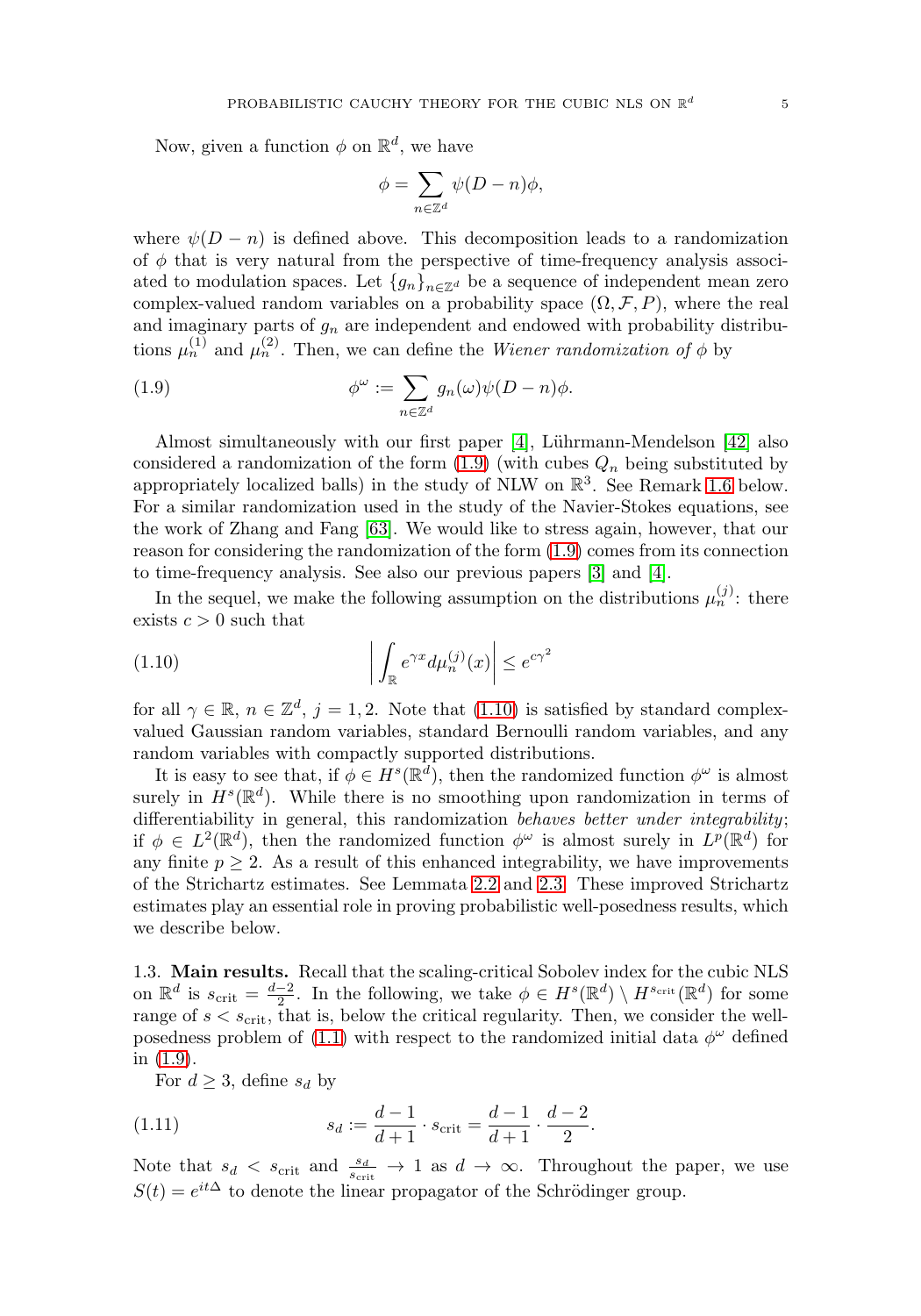We are now ready to state our main results.

<span id="page-6-0"></span>**Theorem 1.1** (Almost sure local well-posedness). Let  $d \geq 3$  and  $s > s_d$ . Given  $\phi \in H^{s}(\mathbb{R}^{d})$ , let  $\phi^{\omega}$  be its Wiener randomization defined in [\(1.9\)](#page-5-0), satisfying [\(1.10\)](#page-5-1). Then, the cubic NLS [\(1.1\)](#page-2-1) on  $\mathbb{R}^d$  is almost surely locally well-posed with respect to the randomization  $\phi^{\omega}$  as initial data. More precisely, there exist  $C, c, \gamma > 0$  such that for each  $0 < T \ll 1$ , there exists a set  $\Omega_T \subset \Omega$  with the following properties:

- (i)  $P(\Omega_T^c) < C \exp\left(-\frac{c}{T^{\gamma} \|\phi\|_{H^s}^2}\right)$ .
- (ii) For each  $\omega \in \Omega_T$ , there exists a (unique) solution u to [\(1.1\)](#page-2-1) with  $u|_{t=0} = \phi^{\omega}$ in the class

$$
S(t)\phi^{\omega} + C([-T,T]: H^{\frac{d-2}{2}}(\mathbb{R}^d)) \subset C([-T,T]: H^s(\mathbb{R}^d)).
$$

We prove Theorem [1.1](#page-6-0) by considering the equation satisfied by the nonlinear part of a solution u. Namely, let  $z(t) = z^{\omega}(t) := S(t)\phi^{\omega}$  and  $v(t) := u(t) - S(t)\phi^{\omega}$ be the linear and nonlinear parts of  $u$ , respectively. Then,  $(1.1)$  is equivalent to the following perturbed NLS:

<span id="page-6-2"></span>(1.12) 
$$
\begin{cases} i\partial_t v + \Delta v = \pm |v+z|^2 (v+z), \\ v|_{t=0} = 0. \end{cases}
$$

We reduce our analysis to the Cauchy problem  $(1.12)$  for v, viewing z as a random forcing term. Note that such a point of view is common in the study of stochastic PDEs. As a result, the uniqueness in Theorem [1.1](#page-6-0) refers to uniqueness of the nonlinear part  $v(t) = u(t) - S(t) \phi^{\omega}$  of a solution u.

The proof of Theorem [1.1](#page-6-0) is based on the fixed point argument involving the variants of the  $X^{s,b}$ -spaces adapted to the  $U^p$ - and  $V^p$ -spaces introduced by Koch, Tataru, and their collaborators [\[29,](#page-48-12) [30,](#page-48-13) [41\]](#page-49-12). See Section [3](#page-12-0) for the basic definitions and properties of these function spaces. The main ingredient is the local-in-time improvement of the Strichartz estimates (Lemma [2.2\)](#page-11-1) and the refinement of the bilinear Strichartz estimate (Lemma [3.5](#page-15-0) (ii)). We point out that, although  $\phi$  and its randomization  $\phi^{\omega}$  have a supercritical Sobolev regularity, the randomization essentially makes the problem subcritical, at least locally in time, and therefore, one can also prove Theorem [1.1](#page-6-0) only with the classical subcritical  $X^{s,b}$ -spaces,  $b > \frac{1}{2}$ . See [\[4\]](#page-47-10) for the result when  $d = 4$ .

Next, we turn our attention to the global-in-time behavior of the solutions constructed in Theorem [1.1.](#page-6-0) The key nonlinear estimate in the proof of Theorem [1.1](#page-6-0) combined with the global-in-time improvement of the Strichartz estimates (Lemma [2.3\)](#page-12-1) yields the following result on small data global well-posedness and scattering.

<span id="page-6-1"></span>**Theorem 1.2** (Probabilistic small data global well-posedness and scattering)**.** Let  $d \geq 3$  and  $s \in (s_d, s_{\text{crit}}]$ , where  $s_d$  is as in [\(1.11\)](#page-5-2). Given  $\phi \in H^s(\mathbb{R}^d)$ , let  $\phi^\omega$ be its Wiener randomization defined in  $(1.9)$ , satisfying  $(1.10)$ . Then, there exist  $C, c > 0$  such that for each  $0 < \varepsilon \ll 1$ , there exists a set  $\Omega_{\varepsilon} \subset \Omega$  with the following properties:

- (i)  $P(\Omega_{\varepsilon}^c) \leq C \exp\left(-\frac{c}{\varepsilon^2 \|\phi\|_{H^s}^2}\right) \to 0 \text{ as } \varepsilon \to 0.$
- (ii) For each  $\omega \in \Omega_{\varepsilon}$ , there exists a (unique) global-in-time solution u to [\(1.1\)](#page-2-1) with

$$
u|_{t=0} = \varepsilon \phi^\omega
$$

in the class

$$
\varepsilon S(t)\phi^{\omega} + C(\mathbb{R}: H^{\frac{d-2}{2}}(\mathbb{R}^d)) \subset C(\mathbb{R}: H^s(\mathbb{R}^d)).
$$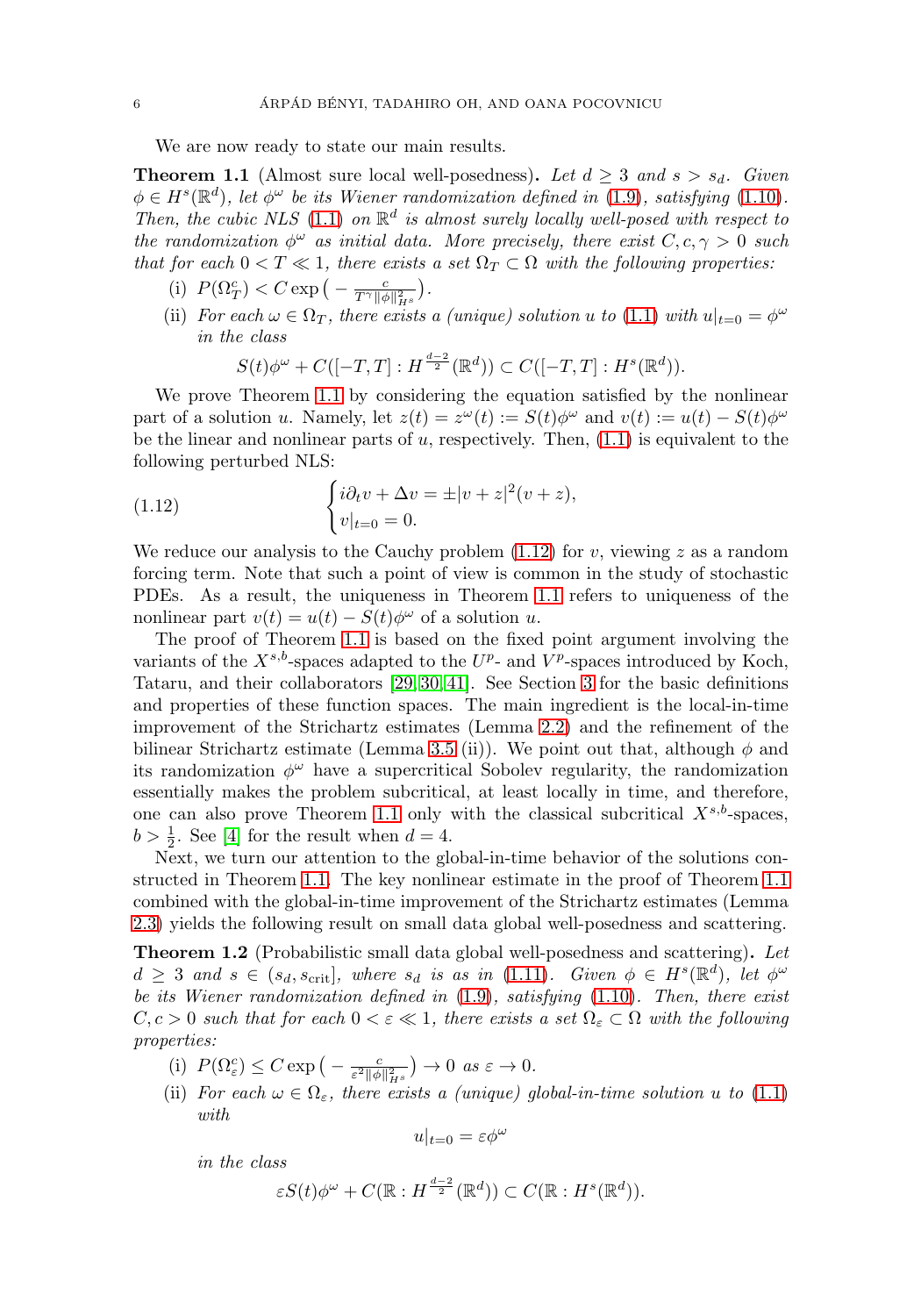(iii) We have scattering for each  $\omega \in \Omega_{\varepsilon}$ . More precisely, for each  $\omega \in \Omega_{\varepsilon}$ , there exists  $v^{\omega}_{+} \in H^{\frac{d-2}{2}}(\mathbb{R}^d)$  such that

$$
||u(t) - S(t)(\varepsilon \phi^{\omega} + v_{+}^{\omega})||_{H^{\frac{d-2}{2}}(\mathbb{R}^d)} \to 0
$$

as  $t \to \infty$ . A similar statement holds for  $t \to -\infty$ .

In general, a local well-posedness result in a critical space is often accompanied by small data global well-posedness and scattering. In this sense, Theorem [1.2](#page-6-1) is an expected consequence of Theorem [1.1,](#page-6-0) since, in our construction, the nonlinear part v lies in the critical space  $H^{\frac{d-2}{2}}(\mathbb{R}^d)$ . The next natural question is probabilistic global well-posedness for large data. In order to state our result, we need to make several hypotheses. The first hypothesis is on a probabilistic a priori energy bound on the nonlinear part v.

**Hypothesis (A).** Given any  $T, \varepsilon > 0$ , there exist  $R = R(T, \varepsilon)$  and  $\Omega_{T, \varepsilon} \subset \Omega$  such that

- (i)  $P(\Omega_{T,\varepsilon}^c) < \varepsilon$ , and
- (ii) if  $v = v^{\omega}$  is the solution to [\(1.12\)](#page-6-2) for  $\omega \in \Omega_{T,\varepsilon}$ , then the following a priori energy estimate holds:

<span id="page-7-0"></span>(1.13) 
$$
||v(t)||_{L^{\infty}([0,T];H^{\frac{d-2}{2}}(\mathbb{R}^d))} \leq R(T,\varepsilon).
$$

Note that Hypothesis (A) does not refer to existence of a solution  $v = v^{\omega}$  on  $[0, T]$  for given  $\omega \in \Omega_{T,\varepsilon}$ . It only hypothesizes the a priori energy bound [\(1.13\)](#page-7-0), just like the usual conservation laws. It may be possible to prove [\(1.13\)](#page-7-0) independently from the argument presented in this paper. Such a probabilistic a priori energy estimate is known, for example, for the cubic NLW. See Burq-Tzvetkov [\[15\]](#page-48-5). We point out that the upper bound  $R(T,\varepsilon)$  in [\[15\]](#page-48-5) tends to  $\infty$  as  $T \to \infty$ . See also [\[50\]](#page-49-13).

The next hypothesis is on global existence and space-time bounds of solutions to the cubic NLS [\(1.1\)](#page-2-1) with deterministic initial data belonging to the critical space  $H^{\frac{d-2}{2}}(\mathbb{R}^d)$ .

**Hypothesis (B).** Given any  $w_0 \in H^{\frac{d-2}{2}}(\mathbb{R}^d)$ , there exists a global solution w to the defocusing cubic NLS [\(1.1\)](#page-2-1) with  $w|_{t=0} = w_0$ . Moreover, there exists a function  $C : [0, \infty) \times [0, \infty) \to [0, \infty)$  which is nondecreasing in each argument such that

<span id="page-7-1"></span>(1.14) 
$$
||w||_{L_{t,x}^{d+2}([0,T]\times\mathbb{R}^d)} \leq C(||w_0||_{H^{\frac{d-2}{2}}(\mathbb{R}^d)},T)
$$

for any  $T > 0$ .

Note that when  $d = 4$ , Hypothesis (B) is known to be true for any  $T > 0$ thanks to the global well-posedness result by Ryckman-Visan  $[53]$  and Visan  $[60]$ . For other dimensions  $d \geq 3$  with  $d \neq 4$ , it is not known whether Hypothesis (B) holds. Let us compare [\(1.14\)](#page-7-1) and the results in [\[35\]](#page-49-1) and [\[39\]](#page-49-4). Assuming that  $w \in L_t^{\infty} \dot{H}_x^{s_{\text{crit}}}(I_* \times \mathbb{R}^d)$ , where  $I_*$  is a maximal interval of existence, it was shown in [\[35\]](#page-49-1) and [\[39\]](#page-49-4) that  $I_* = \mathbb{R}$  and

<span id="page-7-2"></span>(1.15) 
$$
||w||_{L_{t,x}^{d+2}(\mathbb{R}\times\mathbb{R}^d)} \leq C(|w||_{L_t^{\infty} \dot{H}_x^{\frac{d-2}{2}}(\mathbb{R}\times\mathbb{R}^d)}).
$$

We point out that Hypothesis (B) is not directly comparable to the results in [\[35,](#page-49-1)[39\]](#page-49-4) in the following sense. On the one hand, by assuming that  $w \in L_t^{\infty} \dot{H}_x^{s_{\text{crit}}}(I_* \times \mathbb{R}^d)$ ,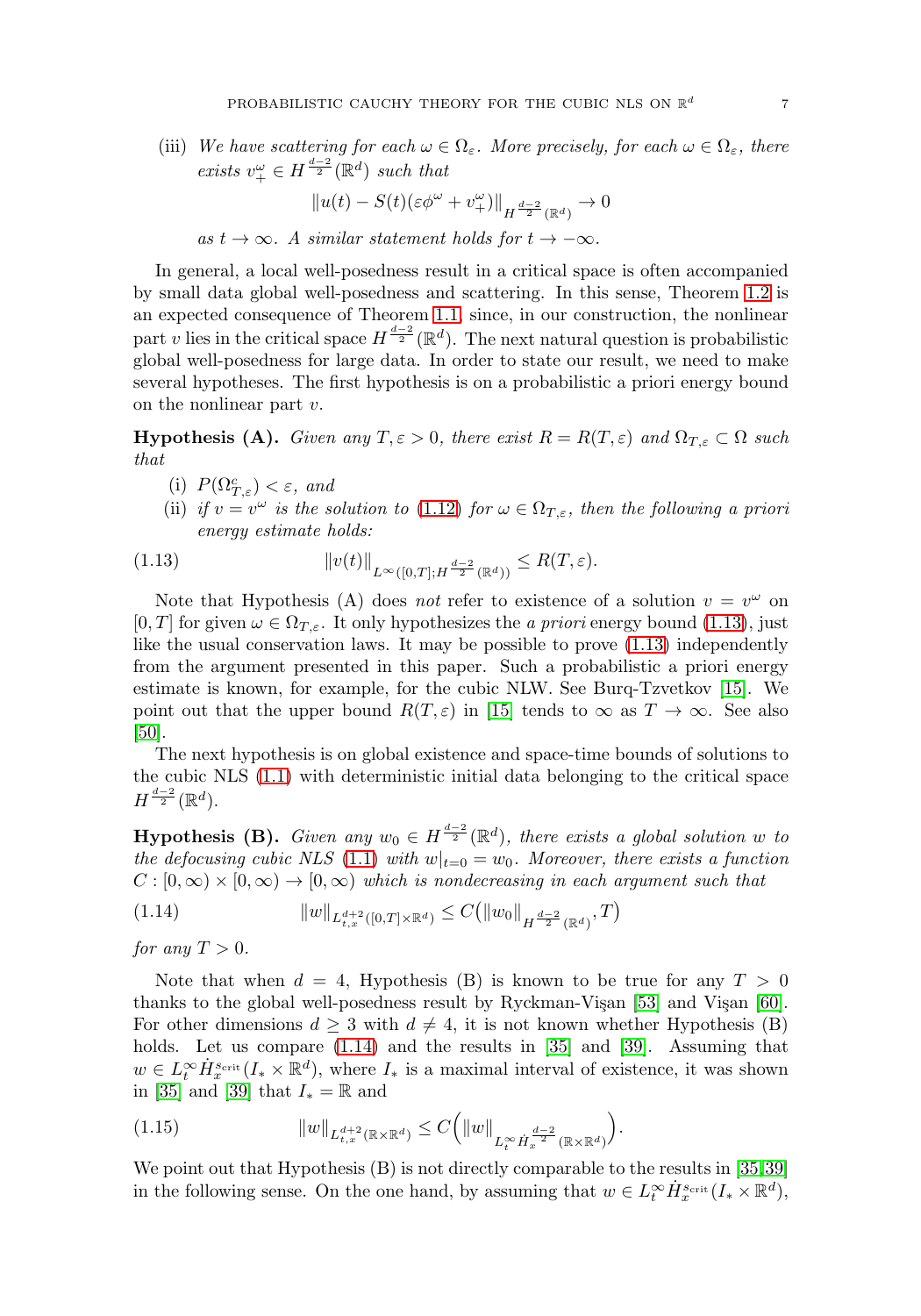the results in [\[35,](#page-49-1) [39\]](#page-49-4) yield the global-in-time bound [\(1.15\)](#page-7-2), while Hypothesis (B) assumes the bound [\(1.14\)](#page-7-1) only for each *finite* time  $T > 0$  and does not assume a global-in-time bound. On the other hand,  $(1.14)$  is much stronger than  $(1.15)$  in the sense that the right-hand side of [\(1.14\)](#page-7-1) depends only on the size of an initial condition  $w_0$ , while the right-hand side of  $(1.15)$  depends on the global-in-time  $L_t^{\infty} \dot{H}_x^{\frac{d-2}{2}}$ -bound of the solution w. Hypothesis (B), just like Hypothesis (A), is of independent interest from Theorem [1.3](#page-8-0) below and is closely related to the fundamental open problem of global well-posedness and scattering for the defocusing cubic NLS [\(1.1\)](#page-2-1) for  $d = 3$  and  $d \geq 5$ .

We now state our third theorem on almost sure global well-posedness of the cubic NLS under Hypotheses (A) and (B). We restrict ourselves to the defocusing NLS in the next theorem.

<span id="page-8-0"></span>**Theorem 1.3** (Conditional almost sure global well-posedness). Let  $d > 3$  and  $s \in$  $(s_d, s_{\text{crit}})$ , where  $s_d$  is as in [\(1.11\)](#page-5-2). Assume Hypothesis (A). Furthermore, assume Hypothesis (B) if  $d \neq 4$ . Given  $\phi \in H^s(\mathbb{R}^d)$ , let  $\phi^{\omega}$  be its Wiener randomization defined in [\(1.9\)](#page-5-0), satisfying [\(1.10\)](#page-5-1). Then, the defocusing cubic NLS [\(1.1\)](#page-2-1) on  $\mathbb{R}^d$ is almost surely globally well-posed with respect to the randomization  $\phi^{\omega}$  as initial data. More precisely, there exists a set  $\Sigma \subset \Omega$  with  $P(\Sigma) = 1$  such that, for each  $\omega \in \Sigma$ , there exists a (unique) global-in-time solution u to [\(1.1\)](#page-2-1) with  $u|_{t=0} = \phi^{\omega}$  in the class

$$
S(t)\phi^{\omega} + C(\mathbb{R}: H^{\frac{d-2}{2}}(\mathbb{R}^d)) \subset C(\mathbb{R}: H^s(\mathbb{R}^d)).
$$

The main tool in the proof of Theorem [1.3](#page-8-0) is a perturbation lemma for the cubic NLS (Lemma [7.1\)](#page-31-1). Assuming a control on the critical norm (Hypothesis (A)), we iteratively apply the perturbation lemma in the *probabilistic* setting to show that a solution can be extended to a time depending only on the critical norm. Such a perturbative approach was previously used by Tao-Vişan-Zhang [\[57\]](#page-50-6) and Killip-Vişan with the second and third authors [\[37\]](#page-49-14). The novelty of Theorem [1.3](#page-8-0) is an application of such a technique in the probabilistic setting. While there is no invariant measure for the nonlinear evolution in our setting, we exploit the quasiinvariance property of the distribution of the linear solution  $S(t)\phi^{\omega}$ . See Remark [8.2.](#page-38-0) Our implementation of the proof of Theorem [1.3](#page-8-0) is sufficiently general that it can be easily applied to other equations. See [\[50\]](#page-49-13) in the context of the energy-critical NLW on  $\mathbb{R}^d$ ,  $d = 4, 5$ , where both Hypotheses (A) and (B) are satisfied.

When  $d \neq 4$ , the conditional almost sure global well-posedness in Theorem [1.3](#page-8-0) has a flavor analogous to the deterministic conditional global well-posedness in the critical Sobolev spaces by Kenig-Merle  $[35]$  and Killip-Vişan  $[39]$ . In the following, let us discuss the situation when  $d = 4$ . In this case, we only assume Hypothesis (A) for Theorem [1.3.](#page-8-0) While it would be interesting to remove this assumption, we do not know how to prove the validity of Hypothesis (A) at this point. This is mainly due to the lack of conservation of  $H[v](t)$ , i.e. the Hamiltonian evaluated at the nonlinear part  $v$  of a solution. In the context of the energy-critical defocusing cubic NLW on  $\mathbb{R}^4$ , however, one can prove an analogue of Hypothesis (A) by establishing a probabilistic a priori bound on the energy  $\mathcal{E}[v]$  of the nonlinear part v of a solution, where the energy  $\mathcal{E}[v]$  is defined by

$$
\mathcal{E}[v](t) = \frac{1}{2} \int_{\mathbb{R}^4} |\partial_t v(t, x)|^2 dx + \frac{1}{2} \int_{\mathbb{R}^4} |\nabla v(t, x)|^2 dx + \frac{1}{4} \int_{\mathbb{R}^4} |v(t, x)|^4 dx.
$$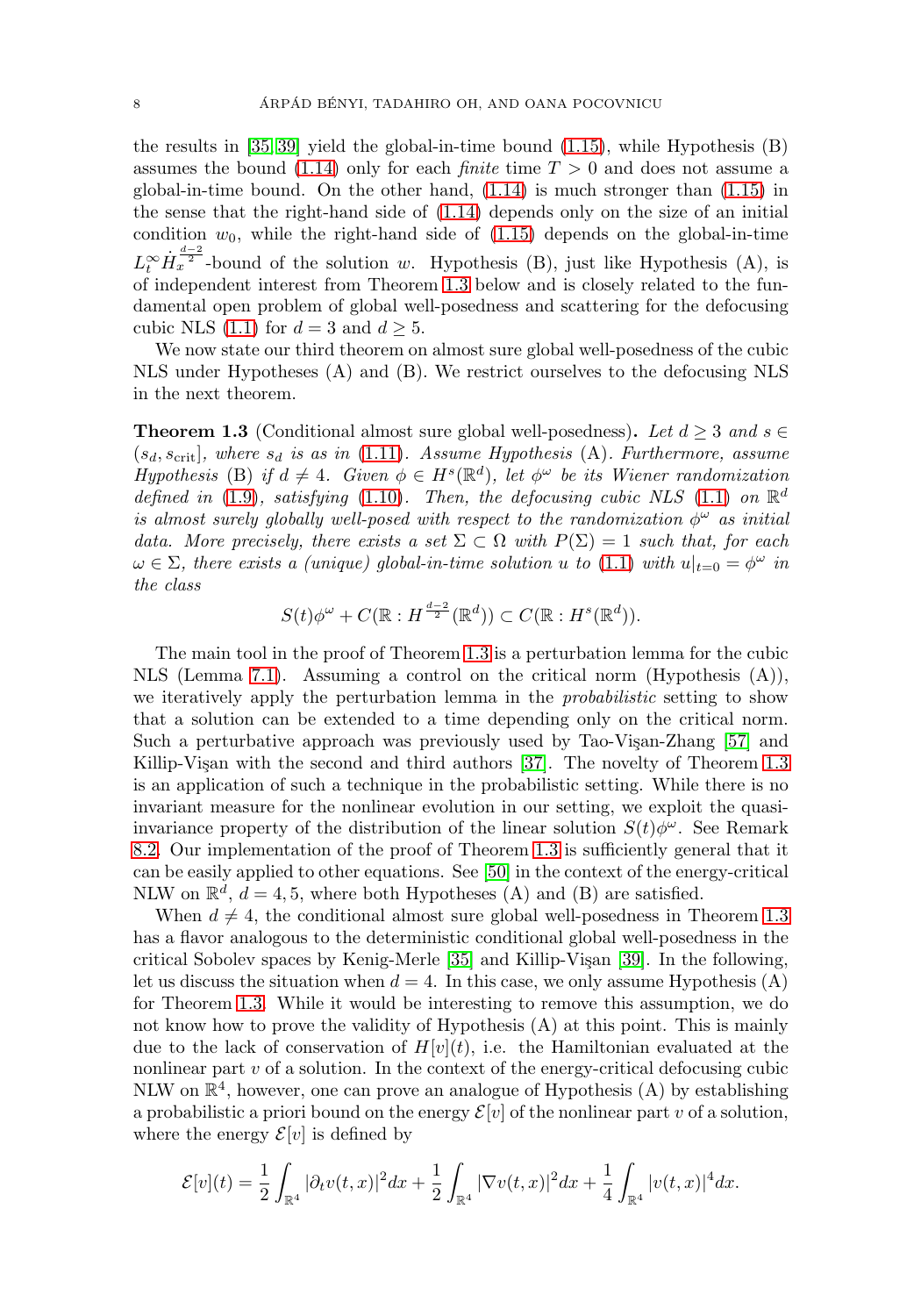As a consequence, the third author [\[50\]](#page-49-13) successfully implemented a probabilistic perturbation argument and proved almost sure global well-posedness of the energycritical defocusing cubic NLW on  $\mathbb{R}^4$  with randomized initial data below the scaling-critical regularity.<sup>[2](#page-9-0)</sup> We point out that the first term in the energy  $\mathcal{E}[v]$  involving the time derivative plays an essential role in establishing a probabilistic a priori bound on the energy for NLW. It seems substantially harder to verify Hypothesis (A) for NLS, even when  $d = 4$ .

While Theorem [1.3](#page-8-0) provides only conditional almost sure global existence, our last theorem (Theorem [1.4\)](#page-9-1) below presents a way to construct global-in-time solutions below the scaling-critical regularity with a large probability. The main idea is to use the scaling  $(1.2)$  of the equation for random initial data below the scaling criticality. For example, suppose that we have a solution  $u$  to  $(1.1)$  on a short time interval with a deterministic initial condition  $u_0 \in H^s(\mathbb{R}^d)$ ,  $s < s_{\text{crit}}$ . In view of [\(1.2\)](#page-2-2) and [\(1.3\)](#page-2-3), by taking  $\mu \to 0$ , we see that the H<sup>s</sup>-norm of the scaled initial condition goes to 0. Thus, one might think that the problem can be reduced to small data theory. This, of course, does not work in the usual deterministic setting, since we do not know how to construct solutions depending only on the  $H^s$ -norm of the initial data,  $s < s_{\text{crit}}$ . Even in the probabilistic setting, this naive idea does not work if we simply apply the scaling to the randomized function  $\phi^{\omega}$  defined in [\(1.9\)](#page-5-0). This is due to the fact that we need to use (sub)critical space-time norms controlling the random linear term  $z^{\omega}(t) = S(t)\phi^{\omega}$ , which do not become small even if we take  $\mu \ll 1$ .

To resolve this issue, we consider a randomization based on a partition of the frequency space by *dilated* cubes. Given  $\mu > 0$ , define  $\psi^{\mu}$  by

<span id="page-9-3"></span>(1.16) 
$$
\psi^{\mu}(\xi) = \psi(\mu^{-1}\xi).
$$

Then, we can write a function  $\phi$  on  $\mathbb{R}^d$  as

$$
\phi = \sum_{n \in \mathbb{Z}^d} \psi^\mu (D - \mu n) \phi.
$$

Now, we introduce the randomization  $\phi^{\omega,\mu}$  of  $\phi$  on dilated cubes of scale  $\mu$  by

<span id="page-9-2"></span>(1.17) 
$$
\phi^{\omega,\mu} := \sum_{n \in \mathbb{Z}^d} g_n(\omega) \psi^{\mu} (D - \mu n) \phi,
$$

where  ${g_n}_{n \in \mathbb{Z}^d}$  is a sequence of independent mean zero complex-valued random variables, satisfying [\(1.10\)](#page-5-1) as before. Then, we have the following global wellposedness of [\(1.1\)](#page-2-1) with a large probability.

<span id="page-9-1"></span>**Theorem 1.4.** Let  $d \geq 3$  and  $\phi \in H^s(\mathbb{R}^d)$ , for some  $s \in (s_d, s_{crit})$ , where  $s_d$  is as in [\(1.11\)](#page-5-2). Then, given the randomization  $\phi^{\omega,\mu}$  on dilated cubes of scale  $\mu \ll 1$ defined in [\(1.17\)](#page-9-2), satisfying [\(1.10\)](#page-5-1), the cubic NLS [\(1.1\)](#page-2-1) on  $\mathbb{R}^d$  is globally well-posed with a large probability. More precisely, for each  $0 < \varepsilon \ll 1$ , there exists a small dilation scale  $\mu_0 = \mu_0(\varepsilon, ||\phi||_{H^s}) > 0$  such that for each  $\mu \in (0, \mu_0)$ , there exists a set  $\Omega_{\mu} \subset \Omega$  with the following properties:

(i)  $P(\Omega_{\mu}^{c}) < \varepsilon$ .

<span id="page-9-0"></span> ${}^{2}$ In [\[50\]](#page-49-13), the third author also proved almost sure global well-posedness of the energy-critical defocusing NLW on  $\mathbb{R}^5$ . This result was recently extended to dimension 3 by the second and third authors [\[46\]](#page-49-15).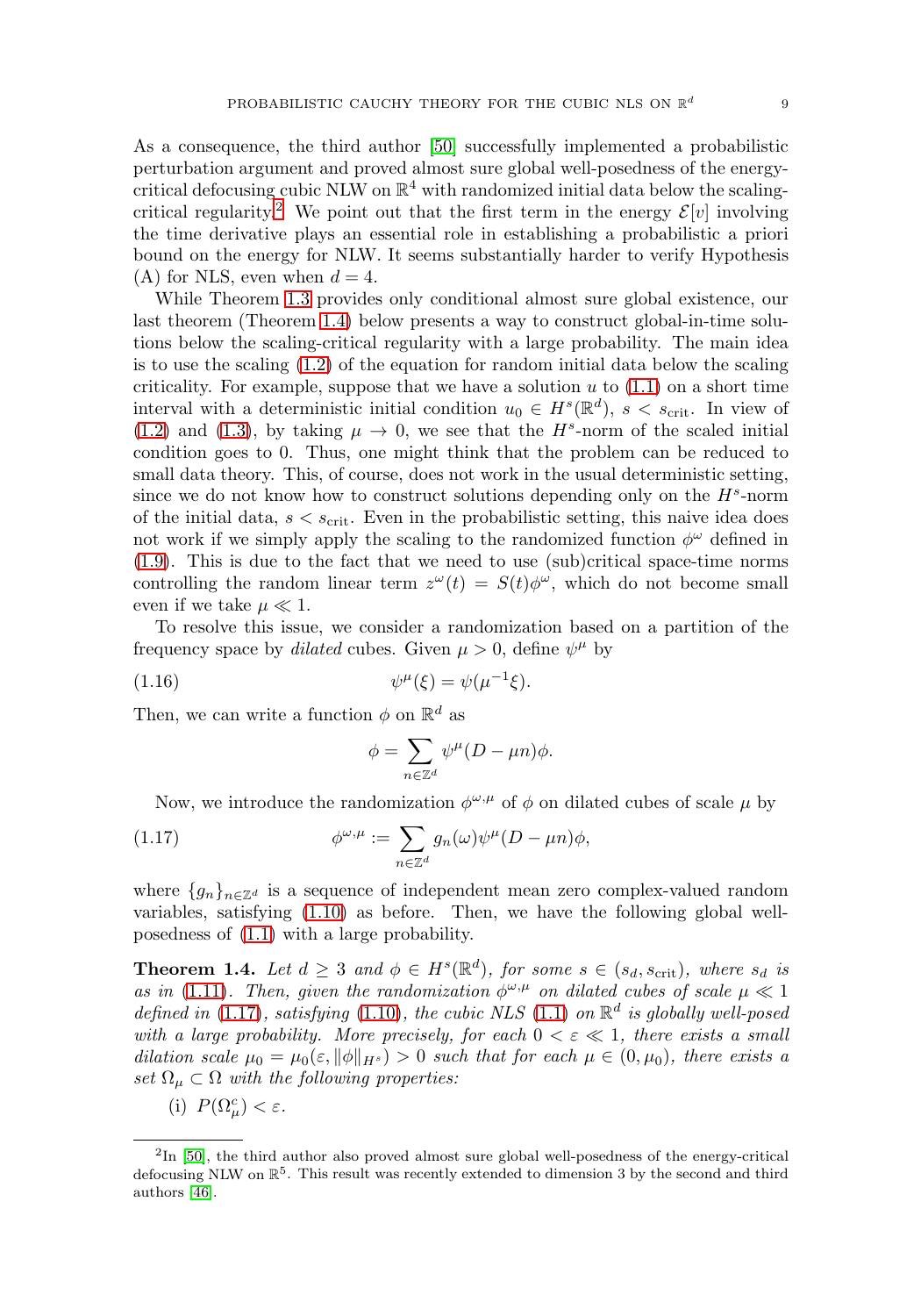(ii) If  $\phi^{\omega,\mu}$  is the randomization on dilated cubes defined in [\(1.17\)](#page-9-2), satisfying [\(1.10\)](#page-5-1), then, for each  $\omega \in \Omega_u$ , there exists a (unique) global-in-time solution u to [\(1.1\)](#page-2-1) with  $u|_{t=0} = \phi^{\omega,\mu}$  in the class

$$
S(t)\phi^{\omega} + C(\mathbb{R}: H^{\frac{d-2}{2}}(\mathbb{R}^d)) \subset C(\mathbb{R}: H^s(\mathbb{R}^d)).
$$

Moreover, for each  $\omega \in \Omega_{\mu}$ , scattering holds in the sense that there exists  $v_{+}^{\omega} \in H^{\frac{d-2}{2}}(\mathbb{R}^{d})$  such that

$$
||u(t) - S(t)(\phi^{\omega,\mu} + v_+^{\omega})||_{H^{\frac{d-2}{2}}(\mathbb{R}^d)} \to 0
$$

as  $t \to \infty$ . A similar statement holds for  $t \to -\infty$ .

We conclude this introduction with several remarks.

Remark 1.5. In probabilistic well-posedness results [\[6,](#page-47-3) [7,](#page-47-5) [20,](#page-48-6) [44\]](#page-49-16) for NLS on  $\mathbb{T}^d$ , random initial data are assumed to be of the following specific form:

<span id="page-10-1"></span>(1.18) 
$$
u_0^{\omega}(x) = \sum_{n \in \mathbb{Z}^d} \frac{g_n(\omega)}{(1+|n|^2)^{\frac{\alpha}{2}}} e^{in \cdot x},
$$

where  ${g_n}_{n \in \mathbb{Z}^d}$  is a sequence of independent complex-valued standard Gaussian random variables. The expression [\(1.18\)](#page-10-1) has a close connection to the study of invariant measures and hence it is of importance. At the same time, due to the lack of a full range of Strichartz estimates on  $\mathbb{T}^d$ , one could not handle a general randomization of a given function as in [\(1.5\)](#page-3-2). In this paper, we consider NLS on  $\mathbb{R}^d$  and thus we do not encounter this issue thanks to a full range of the Strichartz estimates. For NLW, finite speed of propagation allows us to use a full range of Strichartz estimates even on compact domains, at least locally in time. Thus, one does not encounter such an issue.

<span id="page-10-0"></span>*Remark* 1.6. In a recent preprint, Lührmann-Mendelson [\[42\]](#page-49-6) considered the defocusing NLW on  $\mathbb{R}^3$  with randomized initial data, essentially given by [\(1.9\)](#page-5-0), below the critical regularity and proved almost sure global well-posedness in the energysubcritical case, following the method developed in [\[20\]](#page-48-6), namely an adaptation of Bourgain's high-low method [\[8\]](#page-47-12) in the probabilistic setting. As Bourgain's high-low method is a subcritical tool, their global result misses the energy-critical case.<sup>[3](#page-10-2)</sup>

The third author [\[50\]](#page-49-13) recently proved almost sure global well-posedness of the energy-critical defocusing NLW on  $\mathbb{R}^d$ ,  $d = 4, 5$ , with randomized initial data below the critical regularity. The argument is based on an application of a perturbation lemma as in Theorem [1.3](#page-8-0) along with a probabilistic a priori control on the energy, which is not available for the cubic NLS  $(1.1)$ .

This paper is organized as follows. In Section [2,](#page-11-0) we state some probabilistic lemmata. In Section [3,](#page-12-0) we go over the basic definitions and properties of function spaces involving the  $U^p$ - and  $V^p$ -spaces. We prove the key nonlinear estimates in Section [4](#page-16-0) and then use them to prove Theorems [1.1](#page-6-0) and [1.2](#page-6-1) in Section [5.](#page-24-0) We divide the proof of Theorem [1.3](#page-8-0) into three sections. In Sections [6](#page-26-0) and [7,](#page-31-0) we discuss the Cauchy theory for the defocusing cubic NLS with a deterministic perturbation. We implement these results in the probabilistic setting and prove Theorem [1.3](#page-8-0) in Section [8.](#page-37-0) In Section [9,](#page-39-0) we show how Theorem [1.4](#page-9-1) follows from the arguments in

<span id="page-10-2"></span><sup>&</sup>lt;sup>3</sup>In [\[46\]](#page-49-15), the second and third authors recently proved almost sure global well-posedness of the energy-critical defocusing quintic NLW on  $\mathbb{R}^3$ .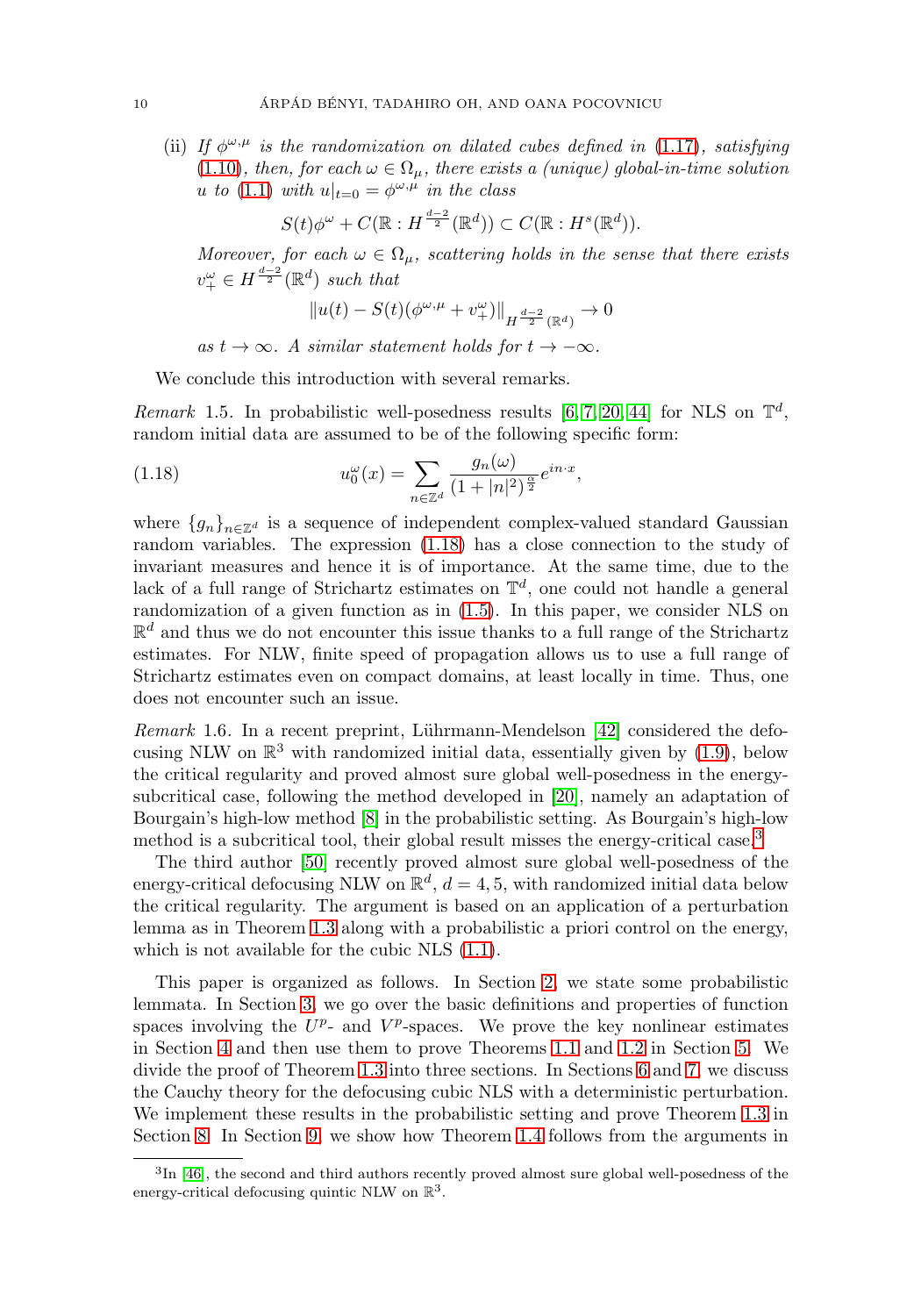Sections [4](#page-16-0) and [5,](#page-24-0) once we consider a randomization on dilated cubes. In Appendix [A,](#page-41-0) we state and prove some additional properties of the function spaces defined in Section [3.](#page-12-0)

<span id="page-11-0"></span>Lastly, note that we present the proofs of these results only for positive times in view of the time reversibility of [\(1.1\)](#page-2-1).

# 2. Probabilistic lemmata

In this section, we summarize the probabilistic lemmata used in this paper. In particular, the probabilistic Strichartz estimates (Lemmata [2.2](#page-11-1) and [2.3\)](#page-12-1) play an essential role. First, we recall the usual Strichartz estimates on  $\mathbb{R}^d$  for the readers' convenience. We say that a pair  $(q, r)$  is Schrödinger admissible if it satisfies

(2.1) 
$$
\frac{2}{q} + \frac{d}{r} = \frac{d}{2}
$$

with  $2 \le q, r \le \infty$  and  $(q, r, d) \neq (2, \infty, 2)$ . Then, the following Strichartz estimates are known to hold.

<span id="page-11-2"></span>**Lemma 2.1** ([\[27,](#page-48-14) [33,](#page-48-15) [54,](#page-50-7) [62\]](#page-50-8)). Let  $(q, r)$  be Schrödinger admissible. Then, we have (2.2)  $||S(t)\phi||_{L_t^q L_x^r(\mathbb{R}\times\mathbb{R}^d)} \lesssim ||\phi||_{L_x^2(\mathbb{R}^d)}.$ 

In particular, when  $q = r$ , we have  $q = r = \frac{2(d+2)}{d}$ . By applying Sobolev inequality and [\(2.2\)](#page-11-2), we also have

<span id="page-11-3"></span>(2.3) 
$$
\|S(t)\phi\|_{L^p_{t,x}(\mathbb{R}\times\mathbb{R}^d)} \lesssim \||\nabla|^{\frac{d}{2}-\frac{d+2}{p}}\phi\|_{L^2_x(\mathbb{R}^d)}
$$

for  $p \geq \frac{2(d+2)}{d}$ . Recall that the derivative loss in [\(2.3\)](#page-11-3) depends only on the size of the frequency support and not its location. Namely, if  $\hat{\phi}$  is supported on a cube Q of side length  $N$ , then we have

<span id="page-11-4"></span>(2.4) 
$$
\|S(t)\phi\|_{L^p_{t,x}(\mathbb{R}\times\mathbb{R}^d)} \lesssim N^{\frac{d}{2}-\frac{d+2}{p}} \|\phi\|_{L^2_x(\mathbb{R}^d)},
$$

regardless of the center of the cube Q.

Next, we present improvements of the Strichartz estimates under the Wiener randomization [\(1.9\)](#page-5-0) and where, throughout, we assume [\(1.10\)](#page-5-1). See [\[4\]](#page-47-10) for the proofs.

<span id="page-11-1"></span>**Lemma 2.2** (Improved local-in-time Strichartz estimate). Given  $\phi \in L^2(\mathbb{R}^d)$ , let  $\phi^{\omega}$  be its Wiener randomization defined in [\(1.9\)](#page-5-0), satisfying [\(1.10\)](#page-5-1). Then, given finite  $q, r \geq 2$ , there exist  $C, c > 0$  such that

$$
P\left(\|S(t)\phi^{\omega}\|_{L_t^q L_x^r([0,T]\times\mathbb{R}^d)} > \lambda\right) \le C \exp\left(-c\frac{\lambda^2}{T^{\frac{2}{q}}\|\phi\|_{L^2}^2}\right)
$$

for all  $T > 0$  and  $\lambda > 0$ . In particular, with  $\lambda = T^{\theta}$ , we have

(2.5) 
$$
||S(t)\phi^{\omega}||_{L_t^q L_x^r([0,T]\times \mathbb{R}^d)} \lesssim T^{\theta}
$$

outside a set of probability

$$
\leq C \exp\bigg(-c \frac{1}{T^{2(\frac{1}{q}-\theta)} \|\phi\|_{L^2}^2}\bigg).
$$

Note that this probability can be made arbitrarily small by letting  $T \to 0$  as long as  $\theta < \frac{1}{q}$  .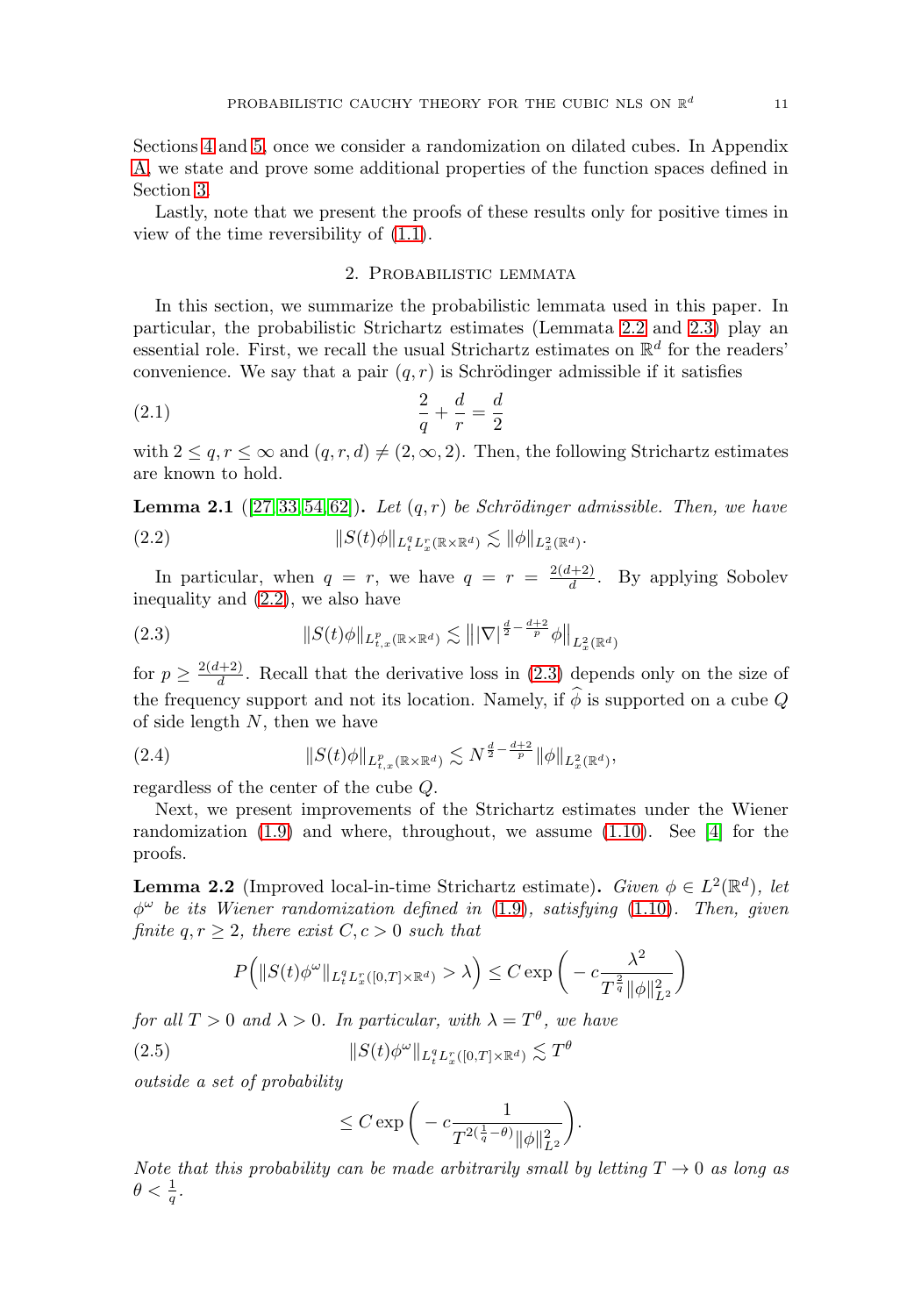The next lemma states an improvement of the Strichartz estimates in the globalin-time setting.

<span id="page-12-1"></span>**Lemma 2.3** (Improved global-in-time Strichartz estimate). Given  $\phi \in L^2(\mathbb{R}^d)$ , let  $\phi^{\omega}$  be its Wiener randomization defined in [\(1.9\)](#page-5-0), satisfying [\(1.10\)](#page-5-1). Given a Schrödinger admissible pair  $(q, r)$  with  $q, r < \infty$ , let  $\widetilde{r} \geq r$ . Then, there exist  $C, c > 0$  such that

$$
P(|S(t)\phi^{\omega}\|_{L_t^q L_x^{\widetilde{r}}(\mathbb{R}\times\mathbb{R}^d)} > \lambda\Big) \leq Ce^{-c\lambda^2 \|\phi\|_{L^2}^{-2}}.
$$

In particular, given any small 
$$
\varepsilon > 0
$$
, we have  
\n
$$
||S(t)\phi^{\omega}||_{L_t^q L_x^{\tilde{r}}(\mathbb{R}\times\mathbb{R}^d)} \lesssim \left(\log \frac{1}{\varepsilon}\right)^{\frac{1}{2}} \|\phi\|_{L^2(\mathbb{R}^d)}
$$

outside a set of probability  $\langle \varepsilon \rangle$ .

Recall that the diagonal Strichartz admissible index is given by  $p = \frac{2(d+2)}{d}$ . In the diagonal case  $q = \tilde{r}$ , it is easy to see that the condition of Lemma [2.3](#page-12-1) is satisfied if  $q = \widetilde{r} \ge p = \frac{2(d+2)}{d}$ . In the following, we apply Lemma [2.3](#page-12-1) in this setting.

We also need the following lemma on the control of the size of  $H^s$ -norm of  $\phi^{\omega}$ .

<span id="page-12-2"></span>**Lemma 2.4.** Given  $\phi \in H^s(\mathbb{R}^d)$ , let  $\phi^{\omega}$  be its Wiener randomization defined in  $(1.9)$ , satisfying  $(1.10)$ . Then, we have

(2.6) 
$$
P\left(\|\phi^{\omega}\|_{H^s(\mathbb{R}^d)} > \lambda\right) \leq Ce^{-c\lambda^2 \|\phi\|_{H^s}^{-2}}.
$$

We conclude this section by introducing some notation involving Strichartz and space-time Lebesgue spaces. In the sequel, given an interval  $I \subset \mathbb{R}$ , we often use  $L_t^q L_x^r(I)$  to denote  $L_t^q L_x^r(I \times \mathbb{R}^d)$ . We also define the  $\dot{S}^{s_{\text{crit}}}(I)$ -norm in the usual manner by setting

$$
||u||_{\dot S^{s_{\text{crit}}}(I)}:=\sup\Big\{\big||\nabla|^{\frac{d-2}{2}}u\big\|_{L^q_tL^r_x(I\times \mathbb{R}^d)}\Big\},
$$

<span id="page-12-0"></span>where the supremum is taken over all Schrödinger admissible pairs  $(q, r)$ .

#### 3. Function spaces and their properties

In this section, we go over the basic definitions and properties of the  $U^p$ - and  $V^p$ -spaces, developed by Tataru, Koch, and their collaborators [\[29,](#page-48-12) [30,](#page-48-13) [41\]](#page-49-12). These spaces have been very effective in establishing well-posedness of various dispersive PDEs in critical regularities. See Hadac-Herr-Koch [\[29\]](#page-48-12) and Herr-Tataru-Tzvetkov [\[30\]](#page-48-13) for detailed proofs.

Let H be a separable Hilbert space over  $\mathbb C$ . In particular, it will be either  $H^s(\mathbb R^d)$ or  $\mathbb C$ . Let  $\mathcal Z$  be the collection of finite partitions  $\{t_k\}_{k=0}^K$  of  $\mathbb R: -\infty < t_0 < \cdots <$  $t_K \leq \infty$ . If  $t_K = \infty$ , we use the convention  $u(t_K) := 0$  for all functions  $u : \mathbb{R} \to H$ . We use  $\chi_I$  to denote the sharp characteristic function of a set  $I \subset \mathbb{R}$ .

### **Definition 3.1.** Let  $1 \leq p < \infty$ .

(i) A  $U^p$ -atom is defined by a step function  $a : \mathbb{R} \to H$  of the form

$$
a = \sum_{k=1}^{K} \phi_{k-1} \chi_{[t_{k-1}, t_k)},
$$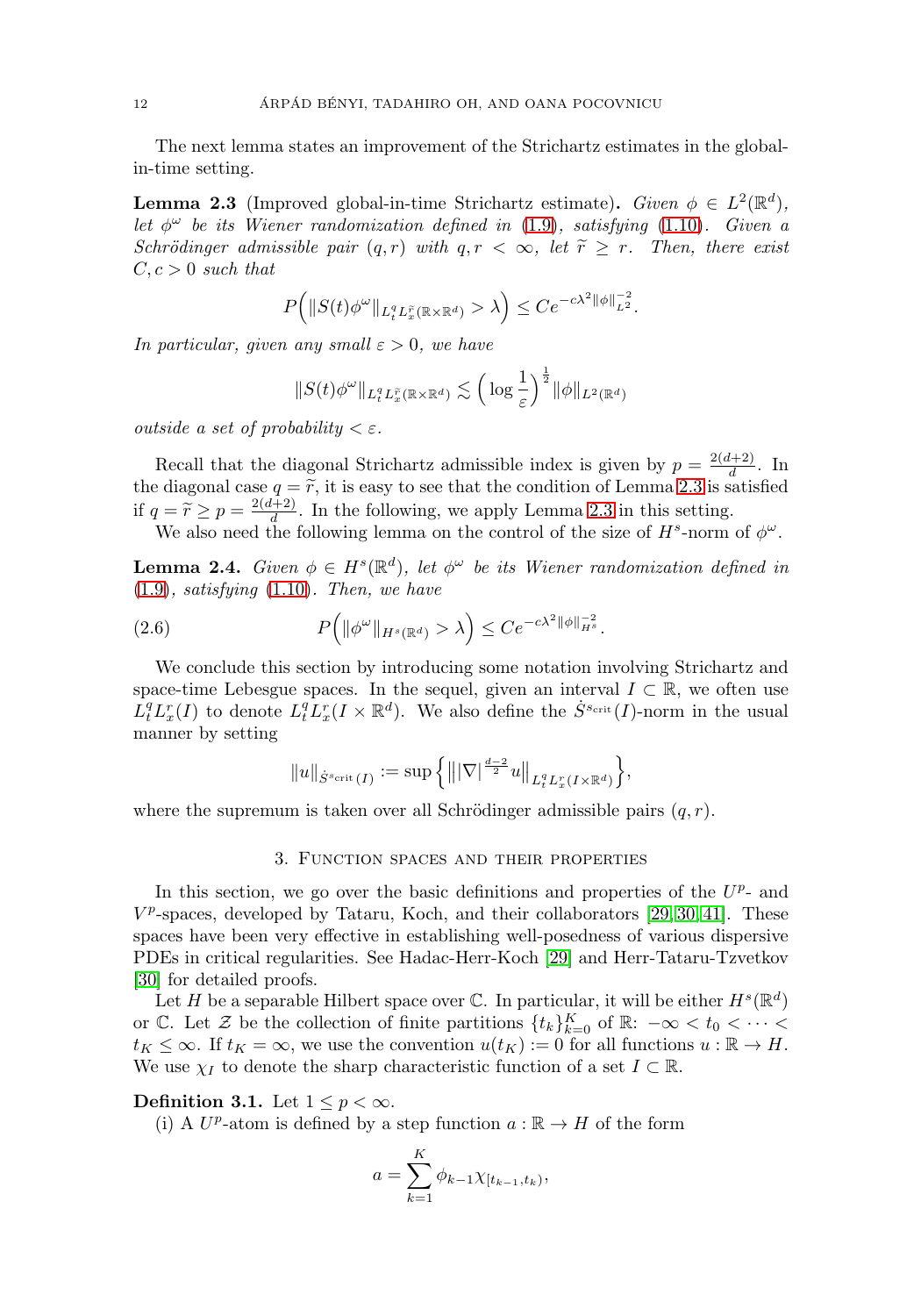where  $\{t_k\}_{k=0}^K \in \mathcal{Z}$  and  $\{\phi_k\}_{k=0}^{K-1} \subset H$  with  $\sum_{k=0}^{K-1} ||\phi_k||_H^p = 1$ . Then, we define the atomic space  $U^p(\mathbb{R};H)$  to be the collection of functions  $u:\mathbb{R}\to H$  of the form

<span id="page-13-0"></span>(3.1) 
$$
u = \sum_{j=1}^{\infty} \lambda_j a_j, \quad \text{where } a_j \text{'s are } U^p \text{-atoms and } \{\lambda_j\}_{j \in \mathbb{N}} \in \ell^1(\mathbb{N}; \mathbb{C}),
$$

with the norm

 $||u||_{U^{p}(\mathbb{R};H)} := \inf \{ ||\lambda||_{\ell^{1}} : (3.1) \text{ holds with } \lambda = {\lambda_{j}}_{j\in\mathbb{N}} \text{ and some } U^{p}\text{-atoms } a_{j} \}.$  $||u||_{U^{p}(\mathbb{R};H)} := \inf \{ ||\lambda||_{\ell^{1}} : (3.1) \text{ holds with } \lambda = {\lambda_{j}}_{j\in\mathbb{N}} \text{ and some } U^{p}\text{-atoms } a_{j} \}.$  $||u||_{U^{p}(\mathbb{R};H)} := \inf \{ ||\lambda||_{\ell^{1}} : (3.1) \text{ holds with } \lambda = {\lambda_{j}}_{j\in\mathbb{N}} \text{ and some } U^{p}\text{-atoms } a_{j} \}.$ 

(ii) We define the space  $V^p(\mathbb{R}; H)$  of functions of bounded p-variation to be the collection of functions  $u : \mathbb{R} \to H$  with  $||u||_{V^p(\mathbb{R};H)} < \infty$ , where the V<sup>p</sup>-norm is defined by

$$
||u||_{V^{p}(\mathbb{R};H)} := \sup_{\{t_{k}\}_{k=0}^{K} \in \mathcal{Z}} \left( \sum_{k=1}^{K} ||u(t_{k}) - u(t_{k-1})||_{H}^{p} \right)^{\frac{1}{p}}.
$$

We also define  $V_{\text{rc}}^p(\mathbb{R}; H)$  to be the closed subspace of all right-continuous functions in  $V^p(\mathbb{R}; H)$  such that  $\lim_{t\to-\infty} u(t) = 0$ .

(iii) Let  $s \in \mathbb{R}$ . We define  $U_{\Delta}^p H^s$  (and  $V_{\Delta}^p H^s$ , respectively) to be the spaces of all functions  $u : \mathbb{R} \to H^s(\mathbb{T}^d)$  such that the following  $U^p_{\Delta}H^s$ -norm (and  $V^p_{\Delta}H^s$ -norm, respectively) is finite:

$$
||u||_{U^p_{\Delta}H^s} := ||S(-t)u||_{U^p(\mathbb{R};H^s)}
$$
 and  $||u||_{V^p_{\Delta}H^s} := ||S(-t)u||_{V^p(\mathbb{R};H^s)},$ 

where  $S(t) = e^{it\Delta}$  denotes the linear propagator for [\(1.1\)](#page-2-1). We use  $V_{\text{rc},\Delta}^p H^s$  to denote the subspace of right-continuous functions in  $V_{\Delta}^p H^s$ .

Remark 3.2. Note that the spaces  $U^p(\mathbb{R}; H)$ ,  $V^p(\mathbb{R}; H)$ , and  $V^p_{\text{rc}}(\mathbb{R}; H)$  are Banach spaces. The closed subspace of continuous functions in  $U^p(\mathbb{R}; H)$  is also a Banach space. Moreover, we have the following embeddings:

$$
U^p(\mathbb{R}; H) \hookrightarrow V^p_{\text{rc}}(\mathbb{R}; H) \hookrightarrow U^q(\mathbb{R}; H) \hookrightarrow L^{\infty}(\mathbb{R}; H)
$$

for  $1 \leq p < q < \infty$ . Similar embeddings hold for  $U_{\Delta}^p H^s$  and  $V_{\Delta}^p H^s$ .

Next, we state a transference principle and an interpolation result.

<span id="page-13-1"></span>**Lemma 3.3.** (i) (Transference principle) Suppose that we have

$$
||T(S(t)\phi_1,\ldots,S(t)\phi_k)||_{L_t^p L_x^q(\mathbb{R}\times\mathbb{R}^d)} \lesssim \prod_{j=1}^k ||\phi_j||_{L_x^2}
$$

for some  $1 \leq p, q \leq \infty$ . Then, we have

$$
||T(u_1,\ldots,u_k)||_{L_t^p L_x^q(\mathbb{R}\times\mathbb{R}^d)} \lesssim \prod_{j=1}^k ||u_j||_{U_{\Delta}^p L_x^2}.
$$

(ii) (Interpolation) Let E be a Banach space. Suppose that  $T: U^{p_1} \times \cdots \times U^{p_k} \rightarrow$ E is a bounded k-linear operator such that

$$
||T(u_1,\ldots,u_k)||_E \leq C_1 \prod_{j=1}^k ||u_j||_{U^{p_j}}
$$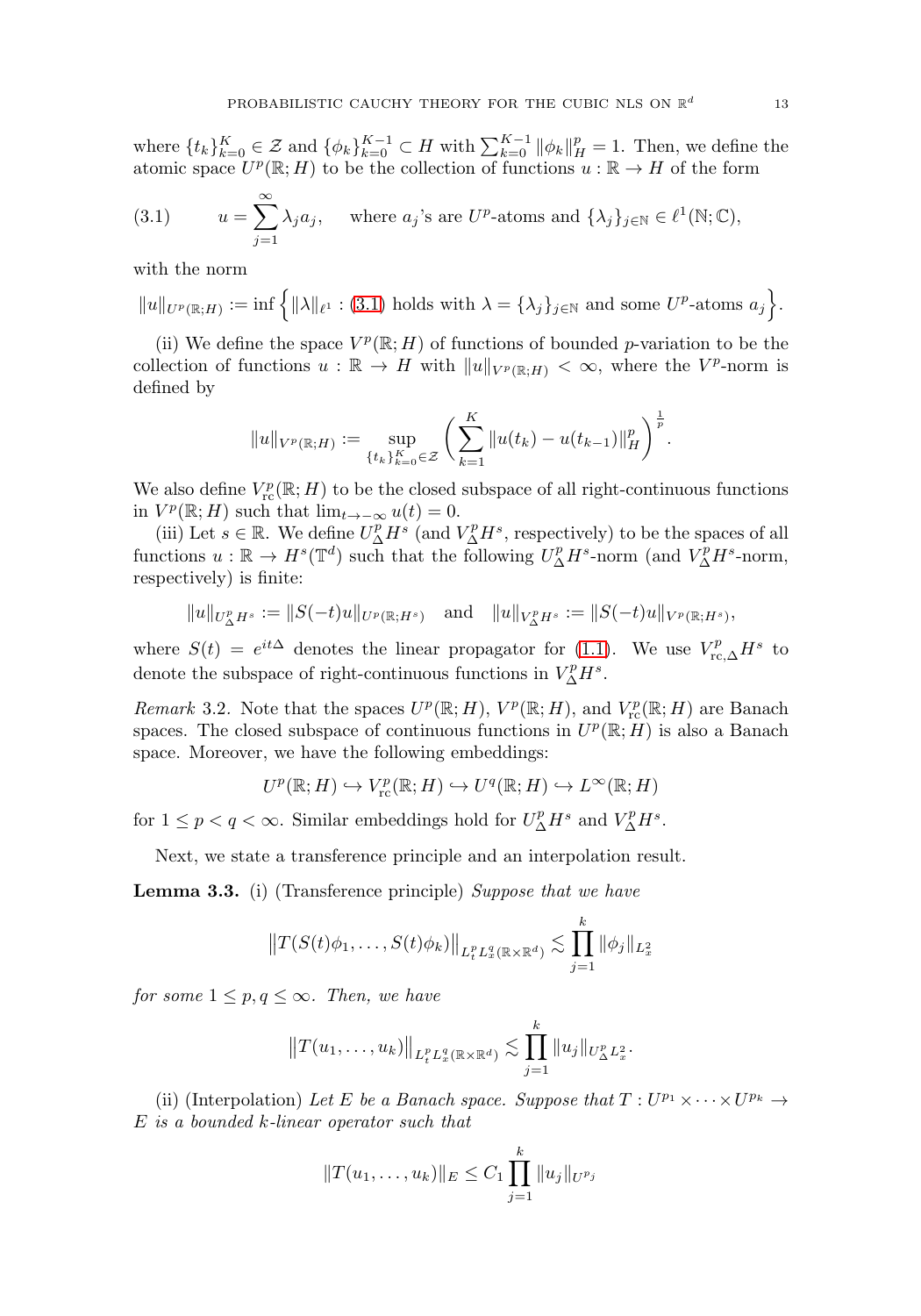for some  $p_1, \ldots, p_k > 2$ . Moreover, assume that there exists  $C_2 \in (0, C_1]$  such that

$$
||T(u_1,\ldots,u_k)||_E \leq C_2 \prod_{j=1}^k ||u_j||_{U^2}.
$$

Then, we have

$$
||T(u_1,...,u_k)||_E \leq C_2 \bigg(\ln \frac{C_1}{C_2} + 1\bigg)^k \prod_{j=1}^k ||u_j||_{V^2}
$$

for  $u_j \in V_{\rm rc}^2$ ,  $j = 1, ..., k$ .

A transference principle as above has been commonly used in the Fourier restriction norm method. See [\[29,](#page-48-12) Proposition 2.19] for the proof of Lemma [3.3](#page-13-1) (i). The proof of the interpolation result follows from extending the trilinear result in [\[30\]](#page-48-13) to a general k-linear case. See also [\[29,](#page-48-12) Proposition 2.20].

Let  $\eta : \mathbb{R} \to [0, 1]$  be an even, smooth cutoff function supported on  $[-\frac{8}{5}, \frac{8}{5}]$  such that  $\eta \equiv 1$  on  $\left[-\frac{5}{4}, \frac{5}{4}\right]$ . Given a dyadic number  $N \geq 1$ , we set  $\eta_1(\xi) = \eta(|\xi|)$  and

$$
\eta_N(\xi) = \eta\left(\frac{|\xi|}{N}\right) - \eta\left(\frac{2|\xi|}{N}\right)
$$

for  $N \geq 2$ . Then, we define the Littlewood-Paley projection operator  $P_N$  as the Fourier multiplier operator with symbol  $\eta_N$ . Moreover, we define **P**<sub>≤N</sub> and **P**<sub>≥N</sub> by  $P_{\leq N} = \sum_{1 \leq M \leq N} P_M$  and  $P_{\geq N} = \sum_{M \geq N} P_M$ .

**Definition 3.4.** (i) Let  $s \in \mathbb{R}$ . We define  $X^s(\mathbb{R})$  to be the space of all tempered distributions  $u : \mathbb{R} \to H^s(\mathbb{R}^d)$  such that  $||u||_{X^s(\mathbb{R})} < \infty$ , where the  $X^s$ -norm is defined by

$$
||u||_{X^s(\mathbb{R})} := \bigg( \sum_{\substack{N \geq 1 \\ \text{dyadic}}} N^{2s} || \mathbf{P}_N u ||_{U^2_{\Delta} L^2}^2 \bigg)^{\frac{1}{2}}.
$$

(ii) Let  $s \in \mathbb{R}$ . We define  $Y^s(\mathbb{R})$  to be the space of all tempered distributions  $u : \mathbb{R} \to H^s(\mathbb{R}^d)$  such that for every  $N \in \mathbb{N}$ , the map  $t \mapsto \mathbf{P}_N u(t)$  is in  $V_{\text{rc},\Delta}^2 H^s$ and  $||u||_{Y^{s}(\mathbb{R})} < \infty$ , where the Y<sup>s</sup>-norm is defined by

$$
||u||_{Y^{s}(\mathbb{R})} := \bigg( \sum_{\substack{N \geq 1 \\ \text{dyadic}}} N^{2s} ||\mathbf{P}_N u||_{V_{\Delta}^2 L^2}^2 \bigg)^{\frac{1}{2}}.
$$

Recall the following embeddings:

<span id="page-14-0"></span>(3.2) 
$$
U^2_{\Delta}H^s \hookrightarrow X^s \hookrightarrow Y^s \hookrightarrow V^2_{\Delta}H^s \hookrightarrow U^p_{\Delta}H^s
$$

for  $p > 2$ .

Given an interval  $I \subset \mathbb{R}$ , we define the local-in-time versions  $X^{s}(I)$  and  $Y^{s}(I)$ of these spaces as restriction norms. For example, we define the  $X<sup>s</sup>(I)$ -norm by

$$
||u||_{X^s(I)} = \inf \{||v||_{X^s(\mathbb{R})} : v|_I = u\}.
$$

We also define the norm for the nonhomogeneous term:

(3.3) 
$$
||F||_{N^{s}(I)} = \left\| \int_{t_0}^t S(t-t')F(t')dt' \right\|_{X^{s}(I)}.
$$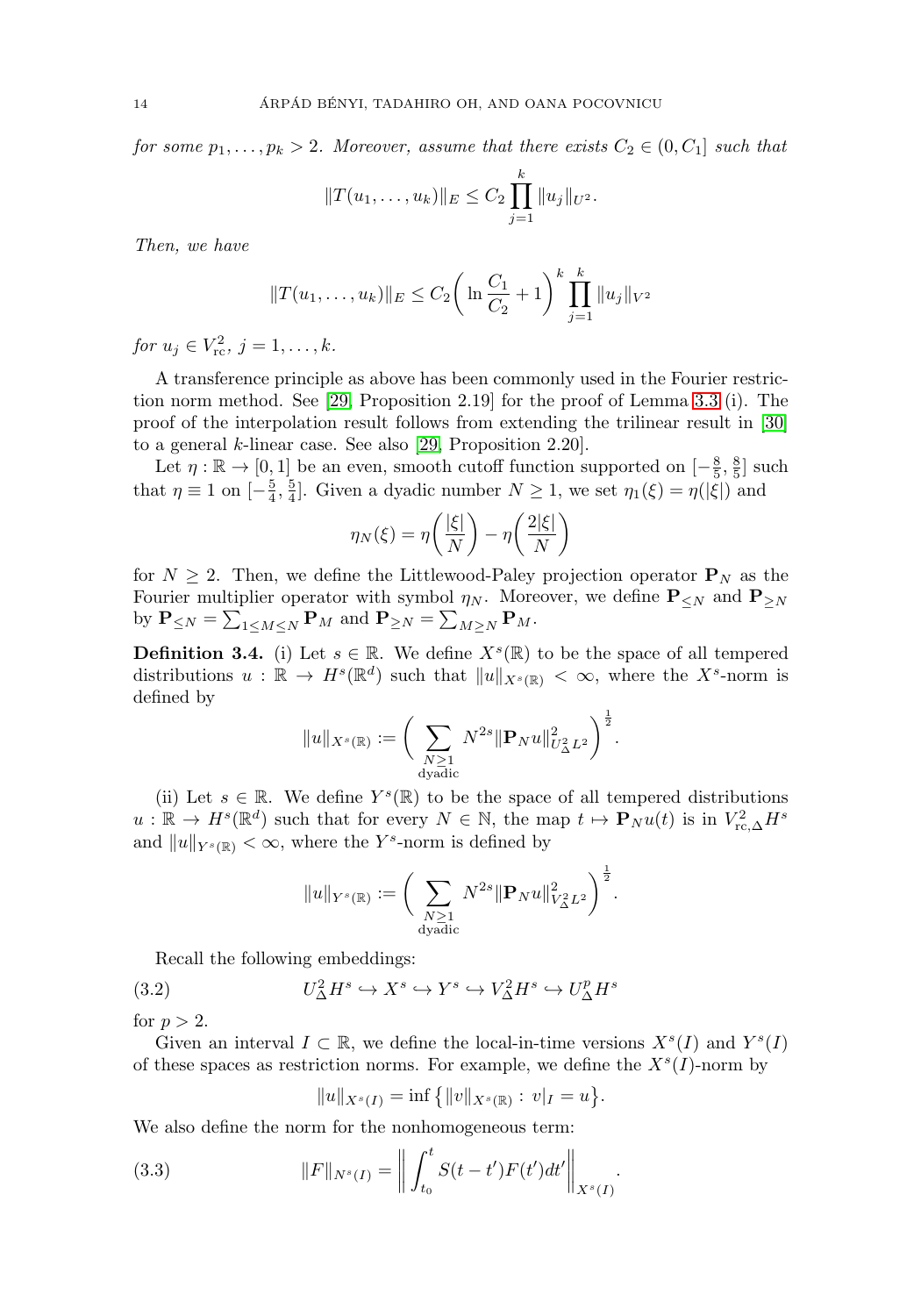In the following, we will perform our analysis in  $X<sup>s</sup>(I) \cap C(I; H<sup>s</sup>)$ , that is, in a Banach subspace of continuous functions in  $X<sup>s</sup>(I)$ . See [A](#page-41-0)ppendix A for additional properties of the  $X<sup>s</sup>(I)$ -spaces.

We conclude this section by presenting some basic estimates involving these function spaces.

<span id="page-15-0"></span>**Lemma 3.5.** (i) (Linear estimates) Let  $s \geq 0$  and  $0 < T \leq \infty$ . Then, we have

$$
||S(t)\phi||_{X^{s}([0,T))} \le ||\phi||_{H^{s}},
$$
  

$$
||F||_{N^{s}([0,T))} \le \sup_{\substack{v \in Y^{-s}([0,T)) \\ ||v||_{Y^{-s}} = 1}} \left| \int_{0}^{T} \int_{\mathbb{R}^{d}} F(t,x) \overline{v(t,x)} dx dt \right|
$$

for all  $\phi \in H^s(\mathbb{R}^d)$  and  $F \in L^1([0,T); H^s(\mathbb{R}^d))$ .

(ii) (Strichartz estimates) Let  $(q, r)$  be Schrödinger admissible with  $q > 2$  and  $p \geq \frac{2(d+2)}{d}$ . Then, for  $0 < T \leq \infty$  and  $N_1 \leq N_2$ , we have

<span id="page-15-2"></span>
$$
(3.4) \t\t\t ||u||_{L_t^q L_x^r([0,T)\times \mathbb{R}^d)} \lesssim ||u||_{Y^0([0,T))},
$$

<span id="page-15-3"></span>(3.5)  $\|u\|_{L^p_{t,x}([0,T)\times\mathbb{R}^d)} \lesssim \||\nabla|^{\frac{d}{2}-\frac{d+2}{p}}u\|_{Y^0([0,T))},$ 

<span id="page-15-1"></span>
$$
(3.6) \t ||\mathbf{P}_{N_1} u_1 \mathbf{P}_{N_2} u_2||_{L^2_{t,x}([0,T)\times\mathbb{R}^d)}\n\lesssim N_1^{\frac{d-2}{2}} \left(\frac{N_1}{N_2}\right)^{\frac{1}{2}-} ||\mathbf{P}_{N_1} u_1||_{Y^0([0,T))} ||\mathbf{P}_{N_2} u_2||_{Y^0([0,T))}.
$$

Note that there is a slight loss of regularity in  $(3.6)$  since we use the Y<sup>0</sup>-norm on the right-hand side instead of the  $X^0$ -norm. In view of [\(3.2\)](#page-14-0), we may replace the  $Y^0$ -norms on the right-hand sides of [\(3.4\)](#page-15-2), [\(3.5\)](#page-15-3), and [\(3.6\)](#page-15-1) by the  $X^0$ -norm in the following.

Proof. In the following, we briefly discuss the proof of (ii). See [\[29,](#page-48-12) [30\]](#page-48-13) for the proof of (i). The first estimate  $(3.4)$  follows from the Strichartz estimate  $(2.2)$ , Lemma [3.3](#page-13-1) (i), and [\(3.2\)](#page-14-0):

$$
||u||_{L_t^q L_x^r} \lesssim ||u||_{U_{\Delta}^q L^2} \lesssim ||u||_{Y^0}
$$

for  $q > 2$ . The second estimate [\(3.5\)](#page-15-3) follows from [\(2.3\)](#page-11-3) in a similar manner. It remains to prove [\(3.6\)](#page-15-1). On the one hand, the following bilinear refinement of the Strichartz estimate by Bourgain [\[8\]](#page-47-12) and Ozawa-Tsutsumi [\[48\]](#page-49-17):

$$
\|\mathbf{P}_{N_1}S(t)\phi_1\mathbf{P}_{N_2}S(t)\phi_2\|_{L^2_{t,x}} \lesssim N_1^{\frac{d-2}{2}} \left(\frac{N_1}{N_2}\right)^{\frac{1}{2}} \|\mathbf{P}_{N_1}\phi_1\|_{L^2} \|\mathbf{P}_{N_2}\phi_2\|_{L^2}
$$

and Lemma [3.3](#page-13-1) (i) yield

<span id="page-15-4"></span>(3.7) **P**N<sup>1</sup> u1**P**N<sup>2</sup> u2L<sup>2</sup> t,x - <sup>N</sup> <sup>d</sup>−<sup>2</sup> 2 1 N<sup>1</sup> N<sup>2</sup> 1 2 **P**N<sup>1</sup> u1U<sup>2</sup> <sup>Δ</sup>L<sup>2</sup> **P**N<sup>2</sup> u2U<sup>2</sup> ΔL<sup>2</sup> .

On the other hand, by Bernstein's inequality and noting that  $(4, \frac{2d}{d-1})$  is Strichartz admissible, we have

$$
\| \mathbf P_{N_j} S(t) \phi_j \|_{L^4_{t,x}} \lesssim N_j^{\frac{d-2}{4}} \| \mathbf P_{N_j} S(t) \phi_j \|_{L^4_t L^{\frac{2d}{d-1}}} \lesssim N_j^{\frac{d-2}{4}} \|\mathbf P_{N_j} \phi_j \|_{L^2}.
$$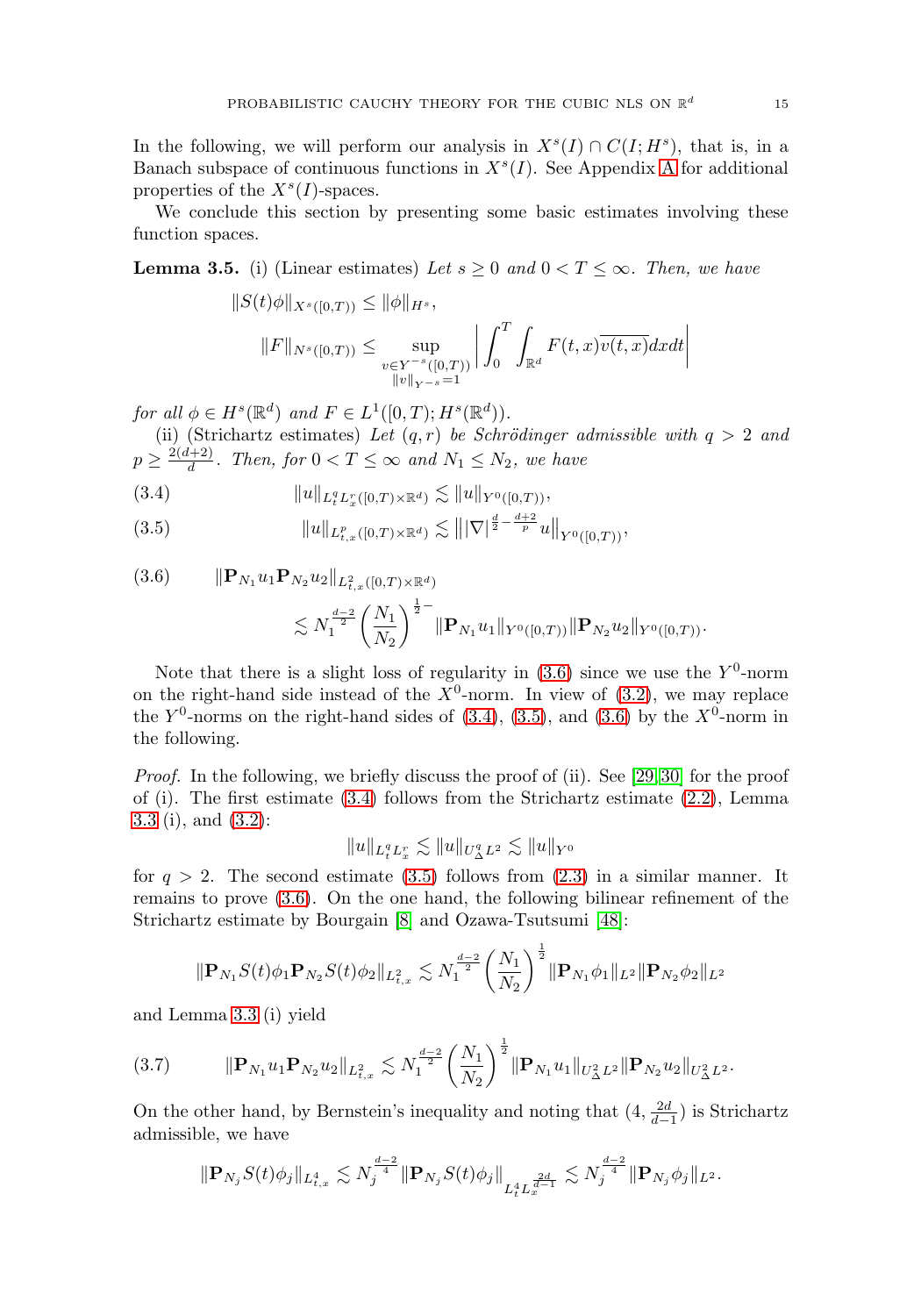Then, by Cauchy-Schwarz' inequality and Lemma [3.3](#page-13-1) (i), we obtain

<span id="page-16-1"></span>
$$
(3.8) \t\t ||\mathbf{P}_{N_1}u_1\mathbf{P}_{N_2}u_2||_{L^2_{t,x}} \lesssim N_1^{\frac{d-2}{4}}N_2^{\frac{d-2}{4}}||\mathbf{P}_{N_1}u_1||_{U^4_{\Delta}L^2}||\mathbf{P}_{N_2}u_2||_{U^4_{\Delta}L^2}.
$$

Hence, by Lemma [3.3](#page-13-1) (ii), with  $(3.7)$  and  $(3.8)$ , we have

<span id="page-16-2"></span>
$$
(3.9) \quad \|\mathbf{P}_{N_1} u_1 \mathbf{P}_{N_2} u_2\|_{L^2_{t,x}} \leq N_1^{\frac{d-2}{2}} \left(\frac{N_1}{N_2}\right)^{\frac{1}{2}} \left(\ln\left(\frac{N_2}{N_1}\right) + 1\right)^2 \|\mathbf{P}_{N_1} u_1\|_{V^2_{\Delta} L^2} \|\mathbf{P}_{N_2} u_2\|_{V^2_{\Delta} L^2}.
$$

Finally,  $(3.6)$  follows from  $(3.2)$  and  $(3.9)$ .

Similar to the usual Strichartz estimate  $(2.3)$ , the derivative loss in  $(3.5)$  depends only on the size of the spatial frequency support and not its location. Namely, if the spatial frequency support of  $\hat{u}(t, \xi)$  is contained in a cube of side length N for all  $t \in \mathbb{R}$ , then we have

<span id="page-16-7"></span>
$$
(3.10) \t\t ||u||_{L^p_{t,x}([0,T)\times\mathbb{R}^d)} \lesssim N^{\frac{d}{2} - \frac{d+2}{p}} \|u\|_{Y^0([0,T))}.
$$

This is a direct consequence of [\(2.4\)](#page-11-4).

Lastly, we recall Schur's test for the readers' convenience.

<span id="page-16-5"></span>**Lemma 3.6** (Schur's test)**.** Suppose that we have

$$
\sup_m \sum_n |K_{m,n}| + \sup_n \sum_m |K_{m,n}| < \infty
$$

for some  $K_{m,n} \in \mathbb{C}$ ,  $m, n \in \mathbb{Z}$ . Then, we have

$$
\sum_{m,n} K_{m,n} a_m b_n \lesssim \|a_m\|_{\ell_m^2} \|b_n\|_{\ell_n^2}
$$

<span id="page-16-0"></span>for any  $\ell^2$ -sequences  $\{a_m\}_{m\in\mathbb{Z}}$  and  $\{b_n\}_{n\in\mathbb{Z}}$ .

#### 4. Probabilistic nonlinear estimates

In this section, we prove the key nonlinear estimates in the critical regularity  $s_{\text{crit}} = \frac{d-2}{2}$ . In the next section, we use them to prove Theorems [1.1](#page-6-0) and [1.2.](#page-6-1) Given  $z(t) = S(t)\phi^{\omega}$ , define  $\Gamma$  by

(4.1) 
$$
\Gamma v(t) = \mp i \int_0^t S(t-t') \mathcal{N}(v+z)(t') dt',
$$

where  $\mathcal{N}(v+z) = |v+z|^2(v+z)$ . Then, we have the following nonlinear estimates.

<span id="page-16-6"></span>**Proposition 4.1.** Given  $d \geq 3$ , let  $s \in (s_d, s_{\text{crit}}]$ , where  $s_d$  is defined in [\(1.11\)](#page-5-2). Given  $\phi \in H^s(\mathbb{R}^d)$ , let  $\phi^\omega$  be its Wiener randomization defined in [\(1.9\)](#page-5-0), satisfying  $(1.10).$  $(1.10).$ 

(i) Let  $0 < T \leq 1$ . Then, there exists  $0 < \theta \ll 1$  such that we have

<span id="page-16-3"></span>
$$
(4.2) \quad \|\Gamma v\|_{X^{\frac{d-2}{2}}([0,T))} \leq C_1 \left(\|v\|_{X^{\frac{d-2}{2}}([0,T))}^3 + T^{\theta} R^3\right),
$$

<span id="page-16-4"></span>
$$
(4.3) \quad ||\Gamma v_1 - \Gamma v_2||_{X^{\frac{d-2}{2}}([0,T))}
$$
  

$$
\leq C_2 \Big( \sum_{j=1}^2 ||v_j||_{X^{\frac{d-2}{2}}([0,T))}^2 + T^{\theta} R^2 \Big) ||v_1 - v_2||_{X^{\frac{d-2}{2}}([0,T))}
$$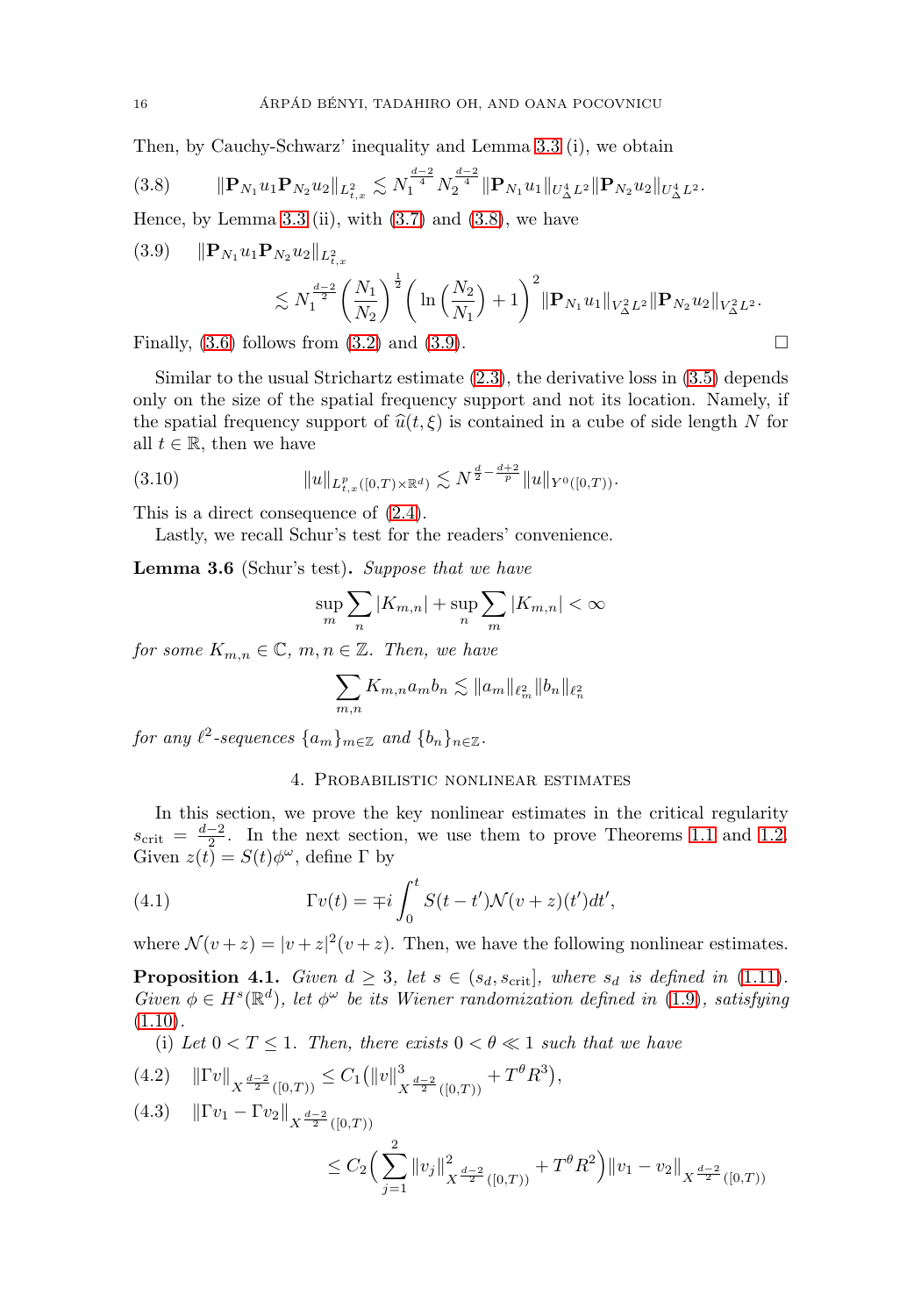$for~~all~~v, v_1, v_2~\in~X^{\frac{d-2}{2}}([0,T))~~and ~~R~~>~~0,~~outside~~a~~set~~of~~probability$  $\leq C \exp(-c \frac{R^2}{\|\phi\|_{H^s}^2}).$ (ii) Given  $0 < \varepsilon \ll 1$ , define  $\tilde{\Gamma}$  by  $\int_0^t$ .

(4.4) 
$$
\widetilde{\Gamma}v(t) = \mp i \int_0^{\cdot} S(t-t') \mathcal{N}(v+\varepsilon z)(t') dt'
$$

Then, we have

<span id="page-17-3"></span>(4.5) 
$$
\|\widetilde{\Gamma}v\|_{X^{\frac{d-2}{2}}(\mathbb{R})} \leq C_3 \left(\|v\|_{X^{\frac{d-2}{2}}(\mathbb{R})}^3 + R^3\right),
$$

<span id="page-17-4"></span>
$$
(4.6) \qquad \|\widetilde{\Gamma}v_1 - \widetilde{\Gamma}v_2\|_{X^{\frac{d-2}{2}}(\mathbb{R})} \le C_4 \Big(\sum_{j=1}^2 \|v_j\|_{X^{\frac{d-2}{2}}(\mathbb{R})}^2 + R^2\Big) \|v_1 - v_2\|_{X^{\frac{d-2}{2}}(\mathbb{R})}
$$

 $for\ all\ v, v_1, v_2 \in X^{\frac{d-2}{2}}(\mathbb{R})\ and\ R>0,\ outside\ a\ set\ of\ probability\ \leq C\exp(-c\frac{R^2}{\varepsilon^2\|\phi\|_{H^s}^2}).$ 

*Proof.* (i) Let  $0 < T \le 1$ . We only prove [\(4.2\)](#page-16-3) since [\(4.3\)](#page-16-4) follows in a similar manner. Given  $N \geq 1$ , define  $\Gamma_N$  by

(4.7) 
$$
\Gamma_N v(t) = \mp i \int_0^t S(t-t') \mathbf{P}_{\leq N} \mathcal{N}(v+z)(t') dt'.
$$

By Bernstein's and Hölder's inequalities, we have

$$
\|\mathbf{P}_{\leq N} \mathcal{N}(v+z)\|_{L_t^1([0,T);H_x^{\frac{d-2}{2}})} \lesssim N^{\frac{d-2}{2}} \|\mathcal{N}(v+z)\|_{L_t^1 L_x^2}
$$
  
(4.8)  

$$
\lesssim N^{\frac{d-2}{2}} \|v\|_{L_t^3([0,T);L_x^6)}^3 + N^{\frac{d-2}{2}} \|z\|_{L_t^3([0,T);L_x^6)}^3.
$$

<span id="page-17-0"></span>On the one hand, it follows from Lemma [2.2](#page-11-1) that the second term on the right-hand side of [\(4.8\)](#page-17-0) is finite almost surely. On the other hand, noting that  $(3, \frac{6d}{3d-4})$ is Strichartz admissible, it follows from Sobolev's inequality and [\(3.4\)](#page-15-2) in Lemma [3.5](#page-15-0) that

<span id="page-17-2"></span>
$$
(4.9) \t\t ||v||_{L^{3}_{t}([0,T);L^{6}_{x})} \lesssim ||\langle \nabla \rangle^{\frac{d-2}{3}}v||_{L^{3}_{t}([0,T);L^{\frac{6d}{3d-4}}_{x})} \lesssim ||v||_{X^{\frac{d-2}{3}}([0,T))} < \infty.
$$

Therefore, by Lemma [3.5](#page-15-0) (i), we have

<span id="page-17-1"></span>
$$
(4.10) \quad \|\Gamma_N v(t)\|_{X^{\frac{d-2}{2}}} \lesssim \sup_{\substack{v_4 \in Y^0([0,T))\\ \|v_4\|_{Y^0} = 1}} \left| \int_0^T \int_{\mathbb{R}^d} \langle \nabla \rangle^{\frac{d-2}{2}} \mathcal{N}(v+z)(t,x) \overline{v_4(t,x)} dx dt \right|,
$$

almost surely, where  $v_4 = \mathbf{P}_{\leq N} v_4$ . In the following, we estimate the right-hand side of [\(4.10\)](#page-17-1), independently of the cutoff size  $N \geq 1$ , by performing a case-by-case analysis of expressions of the form:

(4.11) 
$$
\left| \int_0^T \int_{\mathbb{R}^d} \langle \nabla \rangle^{\frac{d-2}{2}} (w_1 w_2 w_3) v_4 dx dt \right|,
$$

where  $||v_4||_{Y^0([0,T))} \leq 1$  and  $w_j = v$  or  $z, j = 1, 2, 3$ . As a result, by taking  $N \to \infty$ , the same estimates hold for  $\Gamma v$  without any cutoff, thus yielding [\(4.2\)](#page-16-3).

Before proceeding further, let us simplify some of the notation. In the following, we drop the complex conjugate sign. We also denote  $X^s([0,T))$  and  $Y^s([0,T))$  by  $X<sup>s</sup>$  and  $Y<sup>s</sup>$  since T is fixed. Similarly, it is understood that the time integration in  $L_{t,x}^p$  is over [0, T). Lastly, in most of the cases, we dyadically decompose  $w_j = v_j$ or  $z_j$ ,  $j = 1, 2, 3$ , and  $v_4$  such that their spatial frequency supports are  $\{|\xi_j| \sim N_j\}$ for some dyadic  $N_j \ge 1$  but still denote them as  $w_j = v_j$  or  $z_j$ ,  $j = 1, 2, 3$ , and  $v_4$ .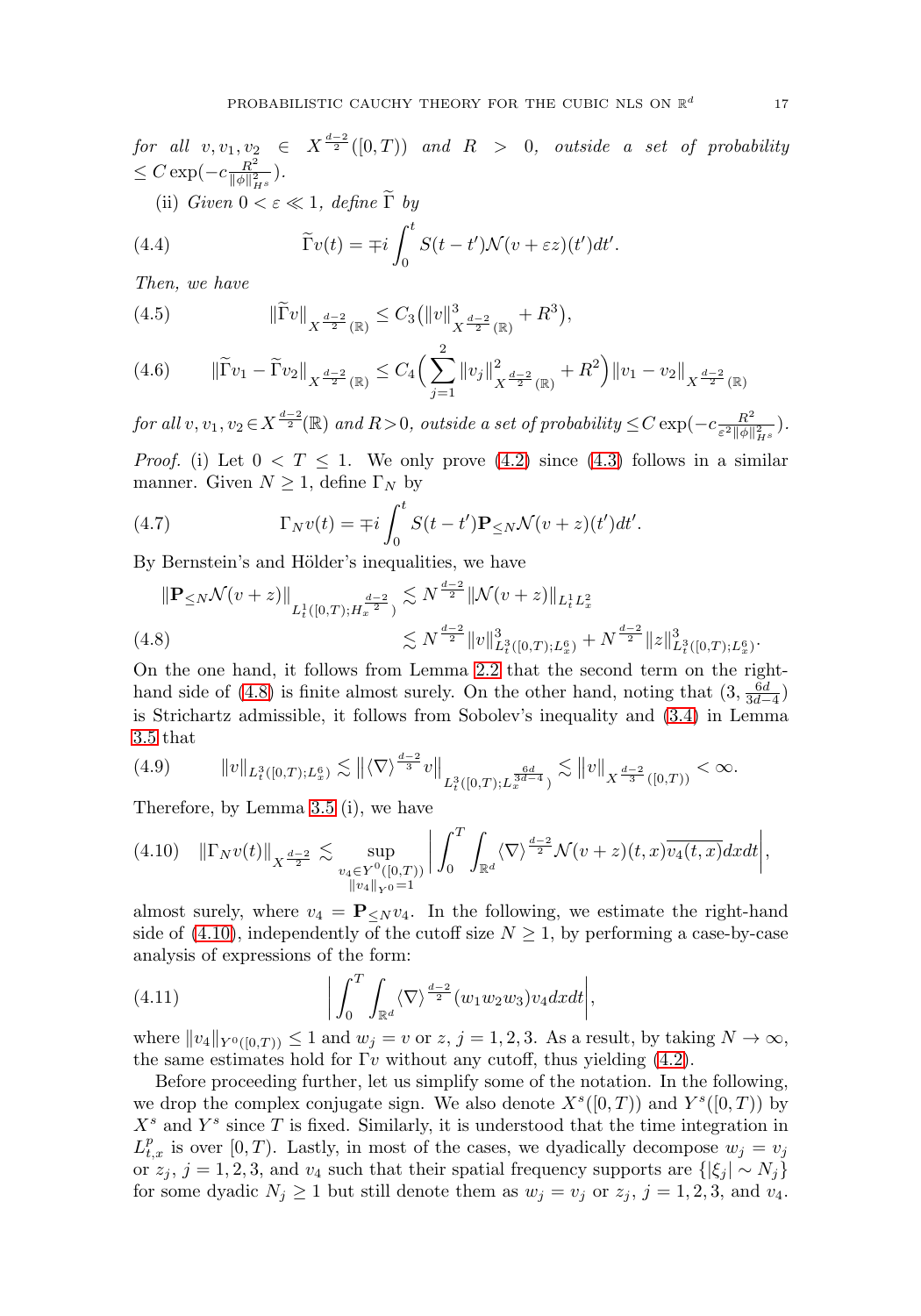Note that, if we can afford a small derivative loss in the largest frequency, there is no difficulty in summing over the dyadic blocks  $N_j$ ,  $j = 1, \ldots, 4$ .

Case  $(1)$ : vvv case. In this case, we do not need to perform dyadic decompositions and we divide the frequency spaces into  $\{|\xi_1|\geq|\xi_2|, |\xi_3|\}, \{|\xi_2|\geq|\xi_1|, |\xi_3|\},$  and  $\{|\xi_3|\geq|\xi_1|, |\xi_2|\}$ . Without loss of generality, assume that  $|\xi_1|\geq|\xi_2|, |\xi_3|$ . By the  $L_{t,x}^{\frac{2(d+2)}{d}} L_{t,x}^{d+2} L_{t,x}^{d+2} L_{t,x}^{\frac{2(d+2)}{d}}$ -Hölder's inequality, [\(3.5\)](#page-15-3) in Lemma [3.5,](#page-15-0) and [\(3.2\)](#page-14-0), we have

$$
\left| \int_0^T \int_{\mathbb{R}^d} \langle \nabla \rangle^{\frac{d-2}{2}} v_1 v_2 v_3 v_4 dx dt \right| \leq \| \langle \nabla \rangle^{\frac{d-2}{2}} v_1 \|_{L_{t,x}^{\frac{2(d+2)}{d}}} \| v_2 \|_{L_{t,x}^{d+2}} \| v_3 \|_{L_{t,x}^{d+2}} \| v_4 \|_{L_{t,x}^{\frac{2(d+2)}{d}}}
$$
  

$$
\lesssim \prod_{j=1}^3 \| v_j \|_{Y^{\frac{d-2}{2}}} \| v_4 \|_{Y^0} \lesssim \prod_{j=1}^3 \| v_j \|_{X^{\frac{d-2}{2}}}.
$$

Case (2): zzz case. Without loss of generality, assume  $N_3 \ge N_2 \ge N_1$ .

• Subcase (2.a):  $N_2 \sim N_3$ . By the  $L_{t,x}^{d+2} L_{t,x}^4 L_{t,x}^4 L_{t,x}^{\frac{2(d+2)}{d}}$ -Hölder's inequality, we have

$$
\begin{aligned} \bigg| \int_0^T\int_{\mathbb{R}^d} z_1 z_2 \langle \nabla \rangle^{\frac{d-2}{2}} z_3 v_4 dxdt \bigg| \\ &\lesssim \|z_1\|_{L_{t,x}^{d+2}} \| \langle \nabla \rangle^{\frac{d-2}{4}} z_2 \|_{L_{t,x}^4} \| \langle \nabla \rangle^{\frac{d-2}{4}} z_3 \|_{L_{t,x}^4} \|v_4\|_{L_{t,x}^{\frac{2(d+2)}{d}}} . \end{aligned}
$$

Hence, by Lemmata [2.2](#page-11-1) and [3.5,](#page-15-0) the contribution to [\(4.10\)](#page-17-1) in this case is at most  $\lesssim T^{0+}R^3$  outside a set of probability

$$
\leq C \exp\bigg( - c \frac{R^2}{ T^{\frac{2}{d+2}-} \|\phi\|_{L^2}^2} \bigg) + C \exp\bigg( - c \frac{R^2}{ T^{\frac{1}{2}-} \|\phi\|_{H^{\frac{d-2}{4}+}}^2 } \bigg)
$$

as long as  $s > \frac{d-2}{4}$ . Note that s needs to be strictly greater than  $\frac{d-2}{4}$  due to the summations over dyadic blocks. See [\[4\]](#page-47-10) for more details. Similar comments apply in the following.

• Subcase (2.b):  $N_3 \sim N_4 \gg N_1, N_2$ .

 $\circ$  Subsubcase (2.b.i):  $N_1, N_2 \ll N_3^{\frac{1}{d-1}}$ . For small  $\alpha > 0$ , it follows from Cauchy-Schwarz' inequality and Lemma [3.5](#page-15-0) that

<span id="page-18-0"></span>
$$
\|z_2 \langle \nabla \rangle^{\frac{d-2}{2}} z_3 \|_{L^2_{t,x}} \lesssim N_3^{\frac{d-2}{2}} \|z_2\|_{L^4_{t,x}}^{\alpha} \|z_3\|_{L^4_{t,x}}^{\alpha} \|z_2 z_3\|_{L^2_{t,x}}^{1-\alpha}
$$
  
(4.12) 
$$
\lesssim N_2^{\frac{d-1}{2} - s - \frac{d-1}{2}\alpha} \gamma_3^{\frac{d-3}{2} - s + \frac{1}{2}\alpha + \prod_{j=2}^3 \left( \|\langle \nabla \rangle^s z_j\|_{L^4_{t,x}}^{\alpha} \|\mathbf{P}_{N_j} \phi^{\omega}\|_{H^s}^{1-\alpha} \right).
$$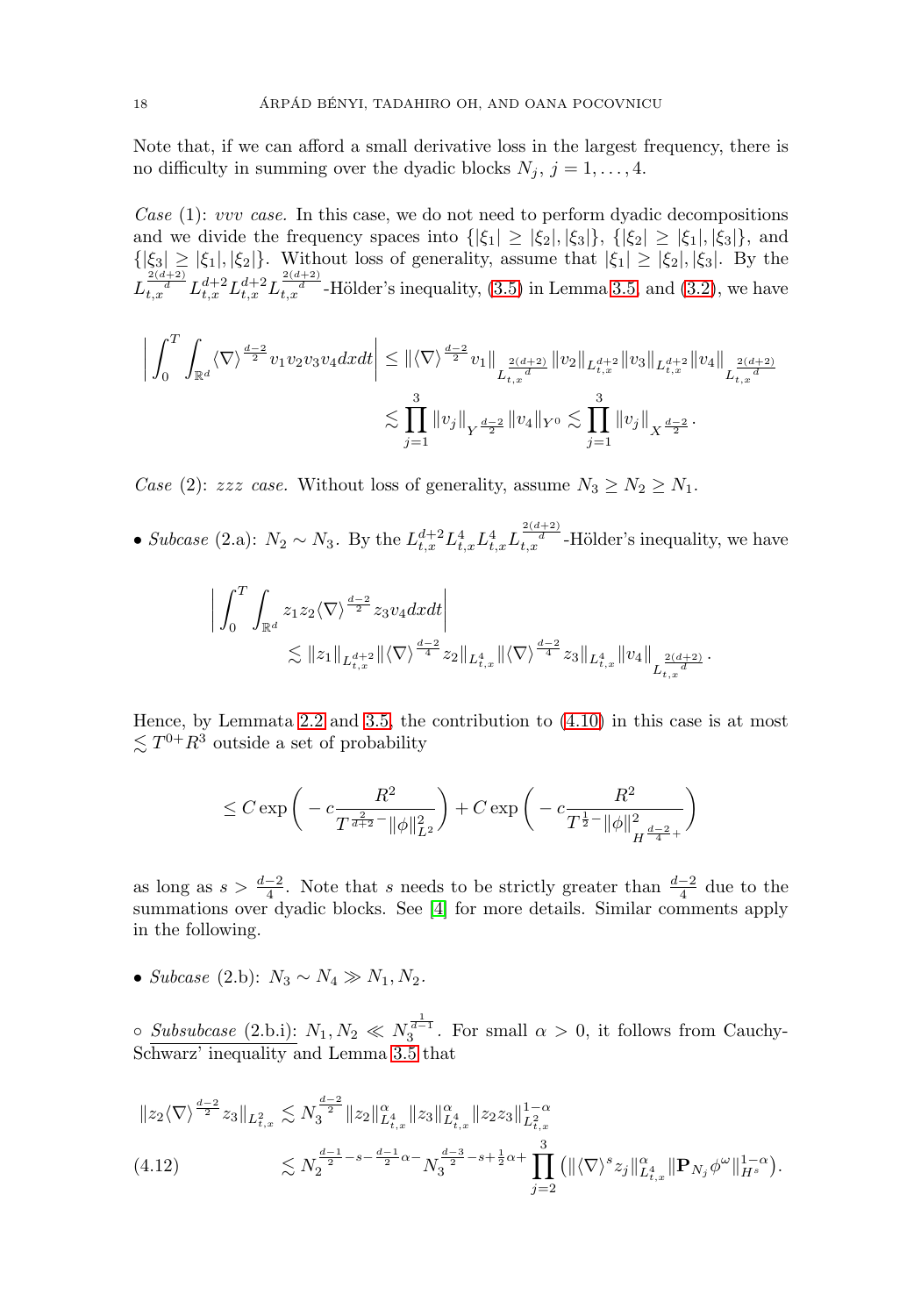Then, by [\(4.12\)](#page-18-0) and the bilinear estimate [\(3.6\)](#page-15-1) in Lemma [3.5,](#page-15-0) we have

$$
\left| \int_{0}^{T} \int_{\mathbb{R}^{d}} z_{1} z_{2} \langle \nabla \rangle^{\frac{d-2}{2}} z_{3} v_{4} dxdt \right| \lesssim \| z_{2} \langle \nabla \rangle^{\frac{d-2}{2}} z_{3} \|_{L_{t,x}^{2}} \| z_{1} v_{4} \|_{L_{t,x}^{2}} \n\lesssim N_{1}^{\frac{d-1}{2} - s - N_{2}^{\frac{d-1}{2} - s - \frac{d-1}{2} \alpha} - N_{3}^{\frac{d-4}{2} - s + \frac{1}{2} \alpha +} \n\times \| \mathbf{P}_{N_{1}} \phi^{\omega} \|_{H^{s}} \prod_{j=2}^{3} \left( \| \langle \nabla \rangle^{s} z_{j} \|_{L_{t,x}^{4}}^{2} \| \mathbf{P}_{N_{j}} \phi^{\omega} \|_{H^{s}}^{1 - \alpha} \right) \| v_{4} \|_{Y^{0}} \n\lesssim N_{3}^{\frac{d-2}{2} - \frac{d+1}{d-1} s +} \| \mathbf{P}_{N_{1}} \phi^{\omega} \|_{H^{s}} \prod_{j=2}^{3} \left( \| \langle \nabla \rangle^{s} z_{j} \|_{L_{t,x}^{4}}^{2} \| \mathbf{P}_{N_{j}} \phi^{\omega} \|_{H^{s}}^{1 - \alpha} \right) \| v_{4} \|_{Y^{0}}.
$$

Hence, by Lemmata [2.2](#page-11-1) and [2.4,](#page-12-2) the contribution to [\(4.10\)](#page-17-1) in this case is at most  $\lesssim T^{0+}R^3$  outside a set of probability

$$
\leq C \exp\bigg(-c\frac{R^2}{T^{\frac{1}{2}}\|\phi\|_{H^s}^2}\bigg) + C \exp\bigg(-c\frac{R^2}{\|\phi\|_{H^s}^2}\bigg)
$$

as long as

<span id="page-19-0"></span>(4.13) 
$$
s > \frac{d-1}{d+1} \cdot \frac{d-2}{2} = s_d
$$

and  $\alpha < 1 - \frac{2}{d-1}s$ .

○ Subsubcase (2.b.ii):  $N_2 \ge N_3^{\frac{1}{d-1}} \gg N_1$ . By Hölder's inequality and the bilinear estimate [\(3.6\)](#page-15-1) in Lemma [3.5,](#page-15-0) we have

$$
\left| \int_{0}^{T} \int_{\mathbb{R}^{d}} z_{1} z_{2} \langle \nabla \rangle^{\frac{d-2}{2}} z_{3} v_{4} dx dt \right| \lesssim \| z_{2} \|_{L_{t,x}^{4}} \| \langle \nabla \rangle^{\frac{d-2}{2}} z_{3} \|_{L_{t,x}^{4}} \| z_{1} v_{4} \|_{L_{t,x}^{2}}
$$
  

$$
\lesssim N_{1}^{\frac{d-1}{2} - s - N_{2}^{-s} N_{3}^{\frac{d-3}{2} - s +} \| \mathbf{P}_{N_{1}} \phi^{\omega} \|_{H^{s}} \prod_{j=2}^{3} \| \langle \nabla \rangle^{s} z_{j} \|_{L_{t,x}^{4}} \| v_{4} \|_{Y^{0}}
$$
  

$$
\lesssim N_{3}^{\frac{d-2}{2} - \frac{d+1}{d-1} s +} \| \mathbf{P}_{N_{1}} \phi^{\omega} \|_{H^{s}} \prod_{j=2}^{3} \| \langle \nabla \rangle^{s} z_{j} \|_{L_{t,x}^{4}} \| v_{4} \|_{Y^{0}}.
$$

Hence, by Lemmata [2.2](#page-11-1) and [2.4,](#page-12-2) the contribution to [\(4.10\)](#page-17-1) in this case is at most  $\lesssim T^{0+}R^3$  outside a set of probability

$$
\leq C \exp\left(-c \frac{R^2}{T^{\frac{1}{2}-}\|\phi\|_{H^s}^2}\right) + C \exp\left(-c \frac{R^2}{\|\phi\|_{H^s}^2}\right)
$$

as long as [\(4.13\)](#page-19-0) is satisfied.

 $\circ$  Subsubcase (2.b.iii):  $N_1, N_2 \gtrsim N_3^{\frac{1}{d-1}}$ . By the  $L_{t,x}^{\frac{6(d+2)}{d+4}} L_{t,x}^{\frac{6(d+2)}{d+4}} L_{t,x}^{\frac{6(d+2)}{d+4}} L_{t,x}^{\frac{2(d+2)}{d-4}}$ -Hölder's inequality and [\(3.5\)](#page-15-3) in Lemma [3.5,](#page-15-0) we have

$$
\bigg|\int_0^T\int_{\mathbb{R}^d} z_1z_2 \langle \nabla \rangle^{\frac{d-2}{2}} z_3v_4 dxdt\bigg|\lesssim N_3^{\frac{d-2}{2}-\frac{d+1}{d-1}s}\prod_{j=1}^3\|\langle \nabla \rangle^s z_j\|_{L^{\frac{6(d+2)}{d+4}}_{t,x}}\|v_4\|_{Y^0}.
$$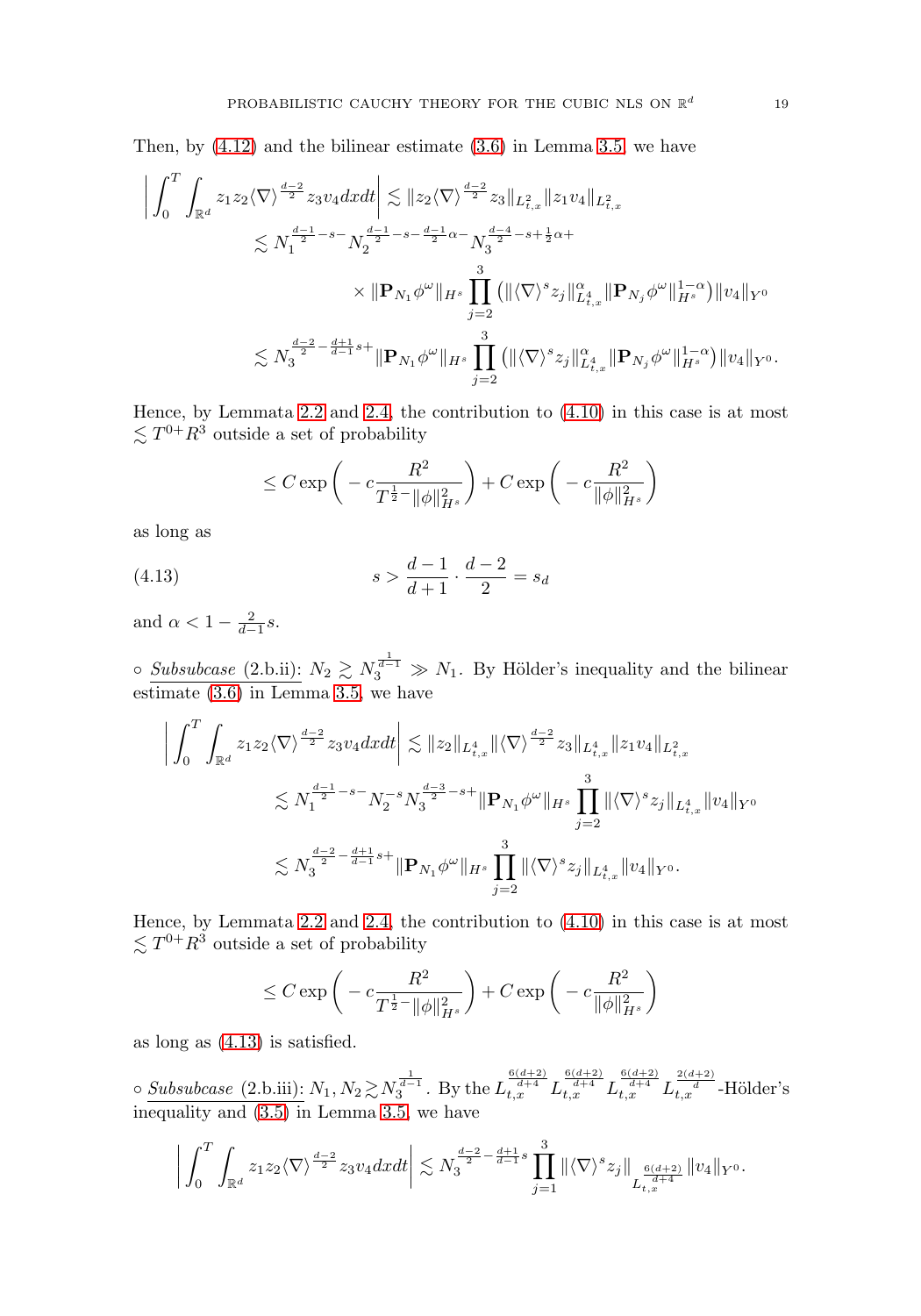Hence, by Lemma [2.2,](#page-11-1) the contribution to  $(4.10)$  in this case is at most  $\lesssim T^{0+}R^3$ outside a set of probability

$$
\leq C \exp\bigg( - c \frac{R^2}{T^{\frac{d+4}{3(d+2)} -} \|\phi\|_{H^s}^2} \bigg)
$$

as long as [\(4.13\)](#page-19-0) is satisfied.

Case (3): vvz case. Without loss of generality, assume  $N_1 \geq N_2$ .

• Subcase (3.a):  $N_1 \gtrsim N_3$ . In the following, we apply dyadic decompositions only to  $v_1$ ,  $v_2$ , and  $z_3$ . In this case, we have  $N_1 \sim \max(N_2, N_3, |\xi_4|)$ , where  $\xi_4$  is the spatial frequency of  $v_4$ . Then, by Hölder's inequality,  $(3.6)$ , and  $(3.5)$ , we have

$$
\begin{split}\n\left| \int_{0}^{T} \int_{\mathbb{R}^{d}} \langle \nabla \rangle^{\frac{d-2}{2}} v_{1} v_{2} z_{3} v_{4} dx dt \right| \\
&\lesssim \sum_{N_{1} \gtrsim N_{2}, N_{3}} \| \langle \nabla \rangle^{\frac{d-2}{2}} \mathbf{P}_{N_{1}} v_{1} \mathbf{P}_{N_{2}} v_{2} \|_{L_{t,x}^{2}} \| \mathbf{P}_{N_{3}} z_{3} \|_{L_{t,x}^{d+2}} \| v_{4} \|_{L_{t,x}^{\frac{2(d+2)}{d}} \\
&\lesssim \sum_{N_{1} \geq N_{2}} \left( \frac{N_{2}}{N_{1}} \right)^{\frac{1}{2} -} \prod_{j=1}^{2} \| \mathbf{P}_{N_{j}} v_{j} \|_{X^{\frac{d-2}{2}}} \sum_{N_{3}} \| \mathbf{P}_{N_{3}} z_{3} \|_{L_{t,x}^{d+2}} \| v_{4} \|_{Y^{0}}.\n\end{split}
$$

By Lemma [3.6](#page-16-5) and summing over  $N_3$  with a slight loss of derivative,

$$
\lesssim \prod_{j=1}^2 \|v_j\|_{X^{\frac{d-2}{2}}} \|\langle \nabla \rangle^{0+} z_3\|_{L^{d+2}_{t,x}} \|v_4\|_{Y^0}.
$$

Hence, by Lemma [2.2,](#page-11-1) the contribution to [\(4.10\)](#page-17-1) in this case is at most  $\lesssim T^{0+}R\prod_{j=1}^2\|v_j\|_{X^{\frac{d-2}{2}}}$  outside a set of probability

$$
\leq C \exp\left(-c \frac{R^2}{T^{\frac{2}{d+2}-} \|\phi\|_{H^{0+}}^2}\right)
$$

as long as  $s > 0$ .

• Subcase (3.b):  $N_3 \sim N_4 \gg N_1 \ge N_2$ .

○ Subsubcase (3.b.i):  $N_1 \ge N_3^{\frac{1}{d-1}}$ . By Hölder's inequality followed by [\(3.5\)](#page-15-3) and  $(3.\overline{6})$  in Lemma [3.5,](#page-15-0) we have

$$
\left| \int_{0}^{T} \int_{\mathbb{R}^{d}} v_{1} v_{2} \langle \nabla \rangle^{\frac{d-2}{2}} z_{3} v_{4} dx dt \right| \lesssim \|v_{1}\|_{L_{t,x}^{\frac{2(d+2)}{d}} \| \langle \nabla \rangle^{\frac{d-2}{2}} z_{3} \|_{L_{t,x}^{d+2}} \| v_{2} v_{4} \|_{L_{t,x}^{2}} \n\lesssim N_{1}^{-\frac{d-2}{2}} N_{2}^{\frac{1}{2}-} N_{3}^{\frac{d-3}{2} - s +} \|v_{1}\|_{X^{\frac{d-2}{2}}} \|v_{2}\|_{X^{\frac{d-2}{2}}} \| \langle \nabla \rangle^{s} z_{3} \|_{L_{t,x}^{d+2}} \|v_{4}\|_{Y^{0}} \n\lesssim N_{3}^{\frac{d-3}{d-1} \frac{d-2}{2} - s +} \|v_{1}\|_{X^{\frac{d-2}{2}}} \|v_{2}\|_{X^{\frac{d-2}{2}}} \| \langle \nabla \rangle^{s} z_{3} \|_{L_{t,x}^{d+2}} \|v_{4}\|_{Y^{0}}.
$$

Hence, by Lemma [2.2,](#page-11-1) the contribution to  $(4.10)$  in this case is at most  $\lesssim T^{0+}R\prod_{j=1}^2\|v_j\|_{X^{\frac{d-2}{2}}}$  outside a set of probability

$$
\leq C \exp\bigg(-c \frac{R^2}{T^{\frac{2}{d+2}-} \|\phi\|_{H^s}^2}\bigg)
$$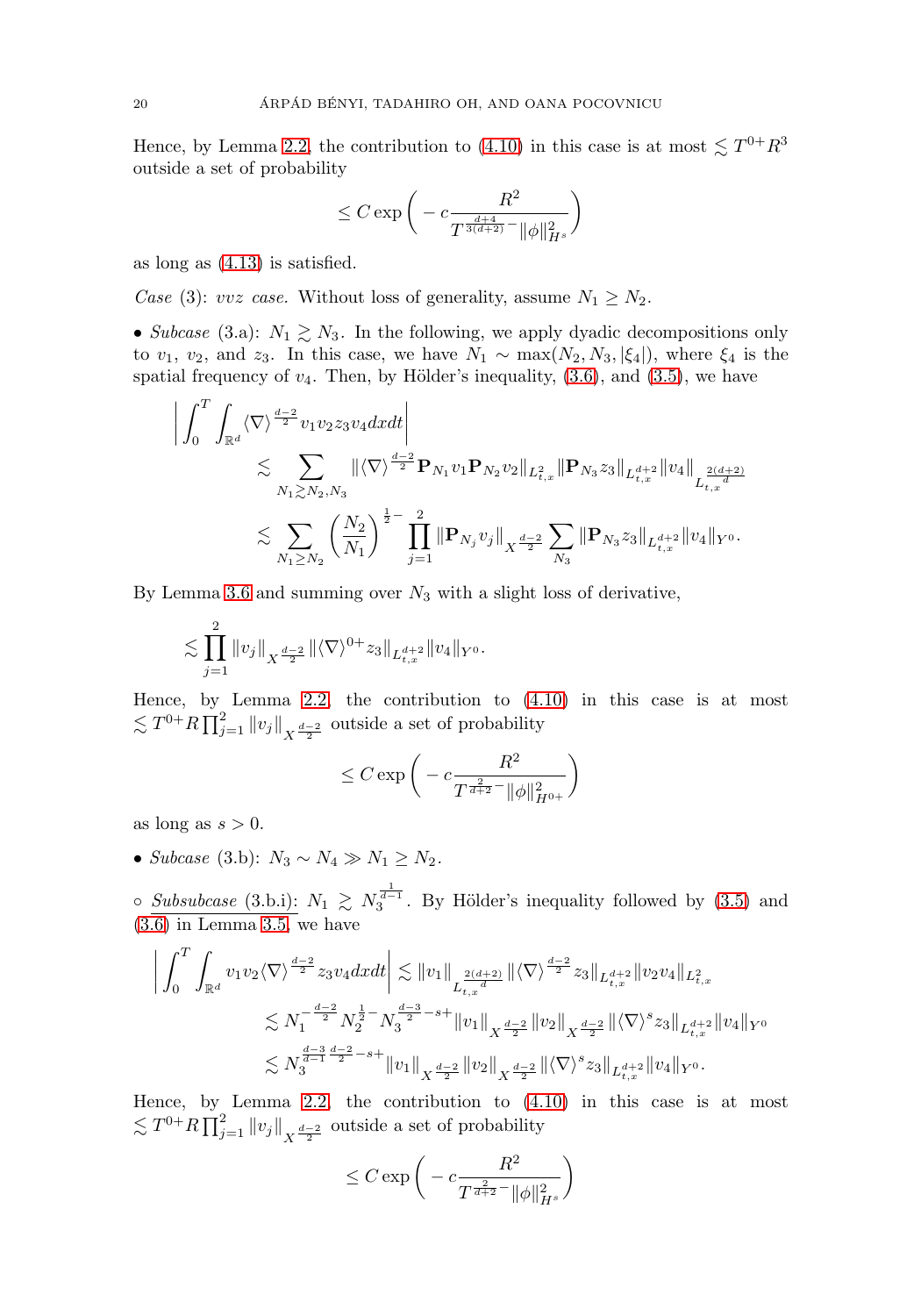as long as

<span id="page-21-0"></span>(4.14) 
$$
s > \frac{d-3}{d-1} \cdot \frac{d-2}{2}.
$$

Note that the condition [\(4.14\)](#page-21-0) is less restrictive than [\(4.13\)](#page-19-0).

 $\circ$  Subsubcase (3.b.ii):  $N_2 \leq N_1 \ll N_3^{\frac{1}{d-1}}$ . For small  $\alpha > 0$ , it follows from Hölder's inequality and Lemma [3.5](#page-15-0) that

<span id="page-21-1"></span>
$$
\|v_1 \langle \nabla \rangle^{\frac{d-2}{2}} z_3 \|_{L^2_{t,x}} \lesssim N_3^{\frac{d-2}{2}} \|v_1\|_{L^{\frac{2(d+2)}{d}}_{t,x}}^{\alpha} \|z_3\|_{L^d_{t,x}}^{\alpha} \|v_1 z_3\|_{L^2_{t,x}}^{1-\alpha}
$$
  
(4.15) 
$$
\lesssim N_1^{\frac{1}{2}-\frac{d-1}{2}\alpha-} N_3^{\frac{d-3}{2}-s+\frac{1}{2}\alpha+} \|v_1\|_{X^{\frac{d-2}{2}}}\|\langle \nabla \rangle^s z_3\|_{L^d_{t,x}}^{\alpha} \| \mathbf{P}_{N_3} \phi^{\omega} \|_{H^s}^{1-\alpha}.
$$

Then, by  $(4.15)$  and  $(3.6)$  in Lemma [3.5,](#page-15-0) we have

$$
\left| \int_0^T \int_{\mathbb{R}^d} v_1 v_2 \langle \nabla \rangle^{\frac{d-2}{2}} z_3 v_4 dx dt \right| \lesssim \|v_1 \langle \nabla \rangle^{\frac{d-2}{2}} z_3 \|_{L^2_{t,x}} \|v_2 v_4\|_{L^2_{t,x}} \lesssim N_1^{\frac{1}{2} - \frac{d-1}{2} \alpha -} N_2^{\frac{1}{2} -} N_3^{\frac{d-4}{2} - s + \frac{1}{2} \alpha +} \|v_1\|_{X^{\frac{d-2}{2}}} \|v_2\|_{X^{\frac{d-2}{2}}} \times \| \langle \nabla \rangle^s z_3 \|_{L^d_{t,x}}^{\alpha + 2} \| \mathbf{P}_{N_3} \phi^{\omega} \|_{H^s}^{1 - \alpha} \|v_4\|_{Y^0}.
$$

Hence, by Lemmata [2.2](#page-11-1) and [2.4,](#page-12-2) the contribution to [\(4.10\)](#page-17-1) in this case is at most  $\lesssim T^{0+}R\prod_{j=1}^2\|v_j\|_{X^{\frac{d-2}{2}}}$  outside a set of probability

$$
\leq C \exp\left(-c \frac{R^2}{T^{\frac{2}{d+2}}\|\phi\|_{H^s}^2}\right) + C \exp\left(-c \frac{R^2}{\|\phi\|_{H^s}^2}\right)
$$

as long as [\(4.14\)](#page-21-0) is satisfied and  $\alpha < \frac{1}{d-1}$ .

Case (4): vzz case. Without loss of generality, assume  $N_3 \ge N_2$ .

• Subcase (4.a):  $N_1 \gtrsim N_3$ . By the  $L_{t,x}^{\frac{2(d+2)}{d}} L_{t,x}^{d+2} L_{t,x}^{d+2} L_{t,x}^{\frac{2(d+2)}{d}}$ -Hölder's inequality and [\(3.5\)](#page-15-3) in Lemma [3.5,](#page-15-0) we have

$$
\bigg|\int_0^T\int_{\mathbb{R}^d}\langle \nabla\rangle^{\frac{d-2}{2}}v_1z_2z_3v_4dxdt\bigg|\lesssim \|v_1\|_{X^{\frac{d-2}{2}}}\|z_2\|_{L^{d+2}_{t,x}}\|z_3\|_{L^{d+2}_{t,x}}\|v_4\|_{Y^0}.
$$

Hence, by Lemma [2.2,](#page-11-1) the contribution to [\(4.10\)](#page-17-1) in this case is at most  $\lesssim T^{0+}R^2||v_1||_{X^{\frac{d-2}{2}}}$  outside a set of probability

<span id="page-21-2"></span>(4.16) 
$$
\leq C \exp\left(-c \frac{R^2}{T^{\frac{2}{d+2}-} \|\phi\|_{H^{0+}}^2}\right)
$$

as long as  $s > 0$ . As before, we have  $\|\phi\|_{H^{0+}}$  instead of  $\|\phi\|_{L^2}$  in [\(4.16\)](#page-21-2), allowing us to sum over  $N_2$  and  $N_3$ . If  $N_3 \gtrsim \max(N_1, N_4)$ , then this also allows us to sum over  $N_1$  and  $N_4$ . Otherwise, we have  $N_1 \sim N_4 \gg N_3$ . In this case, we can use Cauchy-Schwarz' inequality to sum over  $N_1 \sim N_4$ .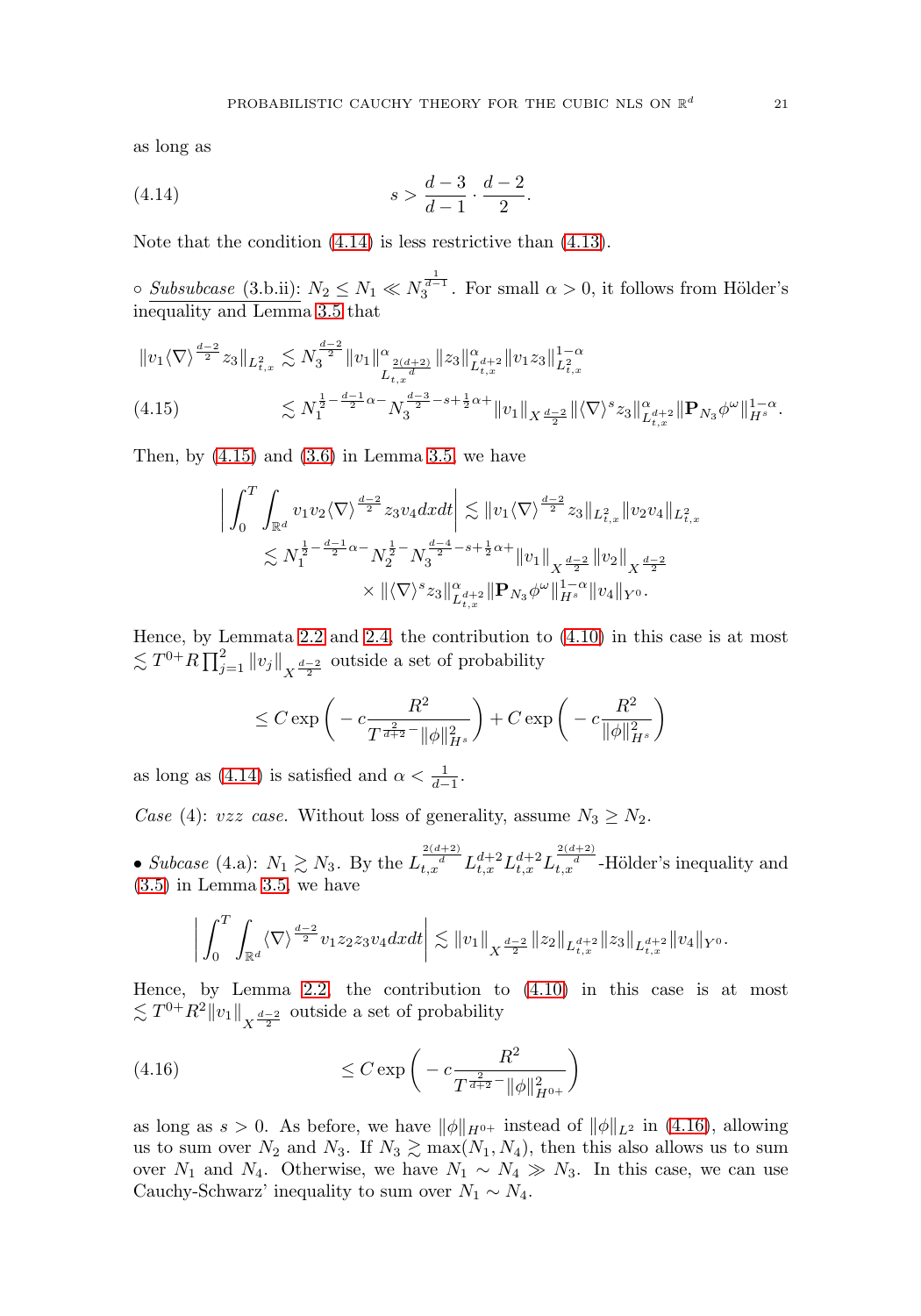• Subcase (4.b):  $N_3 \gg N_1$ . First, suppose that  $N_2 \sim N_3$ . Note that we must have  $N_3 \gtrsim N_4$  in this case. Then, by the  $L_{t,x}^{d+2} L_{t,x}^4 L_{t,x}^4 L_{t,x}^{(\frac{2(d+2)}{d})}$ -Hölder's inequality with [\(3.5\)](#page-15-3) in Lemma [3.5,](#page-15-0) we have

$$
\begin{split} \bigg| \int_0^T \int_{\mathbb{R}^d} v_1 z_2 \langle \nabla \rangle^{\frac{d-2}{2}} z_3 v_4 dx dt \bigg| \\ &\lesssim \|v_1\|_{X^{\frac{d-2}{2}}} \|\langle \nabla \rangle^{\frac{d-2}{4}} z_2\|_{L^4_{t,x}} \|\langle \nabla \rangle^{\frac{d-2}{4}} z_3\|_{L^4_{t,x}} \|v_4\|_{Y^0} \\ &\lesssim N_3^{\frac{d-2}{2}-2s} \|v_1\|_{X^{\frac{d-2}{2}}} \|\langle \nabla \rangle^s z_2\|_{L^4_{t,x}} \|\langle \nabla \rangle^s z_3\|_{L^4_{t,x}} \|v_4\|_{Y^0}. \end{split}
$$

Hence, by Lemma [2.2,](#page-11-1) the contribution to [\(4.10\)](#page-17-1) in this case is at most  $\lesssim T^{0+}R^2||v_1||_{X^{\frac{d-2}{2}}}$  outside a set of probability

$$
\leq C \exp\bigg(-c\frac{R^2}{T^{\frac{1}{2}-}\|\phi\|_{H^s}^2}\bigg)
$$

as long as  $s > \frac{d-2}{4}$ .

Hence, it remains to consider the case  $N_3 \sim N_4 \gg N_1, N_2$ .

 $\circ$  Subsubcase (4.b.i):  $N_1, N_2 \ll N_3^{\frac{1}{d-1}}$ . By [\(4.12\)](#page-18-0) and [\(3.6\)](#page-15-1) in Lemma [3.5,](#page-15-0) we have

$$
\left| \int_0^T \int_{\mathbb{R}^d} v_1 z_2 \langle \nabla \rangle^{\frac{d-2}{2}} z_3 v_4 dx dt \right| \lesssim \| z_2 \langle \nabla \rangle^{\frac{d-2}{2}} z_3 \|_{L^2_{t,x}} \| v_1 v_4 \|_{L^2_{t,x}} \n\lesssim N_1^{\frac{1}{2}-} N_2^{\frac{d-1}{2}-s-\frac{d-1}{2}\alpha} - N_3^{\frac{d-4}{2}-s+\frac{1}{2}\alpha+} \| v_1 \|_{X^{\frac{d-2}{2}}} \n\times \prod_{j=2}^3 \left( \| \langle \nabla \rangle^s z_j \|_{L^4_{t,x}}^{\alpha} \| \mathbf{P}_{N_j} \phi^{\omega} \|_{H^s}^{1-\alpha} \right) \| v_4 \|_{Y^0}.
$$

Hence, by Lemmata [2.2](#page-11-1) and [2.4,](#page-12-2) the contribution to [\(4.10\)](#page-17-1) in this case is at most  $\lesssim T^{0+}R^2||v_1||_{X^{\frac{d-2}{2}}}$  outside a set of probability

$$
\leq C \exp\bigg(-c \frac{R^2}{T^{\frac{1}{2}-}\|\phi\|_{H^s}^2}\bigg) + C \exp\bigg(-c \frac{R^2}{\|\phi\|_{H^s}^2}\bigg)
$$

as long as

<span id="page-22-0"></span>(4.17) 
$$
s > \frac{(d-2)^2}{2d} = \frac{d-2}{d} \cdot \frac{d-2}{2}
$$

and  $\alpha < 1 - \frac{2}{d-1}s$ . Note that the condition [\(4.17\)](#page-22-0) is less restrictive than [\(4.13\)](#page-19-0) and thus does not add a further constraint.

○ Subsubcase (4.b.ii):  $N_1 \ll N_3^{\frac{1}{d-1}} \lesssim N_2$ . By Hölder's inequality and [\(3.6\)](#page-15-1) in Lemma [3.5,](#page-15-0) we have

$$
\left| \int_0^T \int_{\mathbb{R}^d} v_1 z_2 \langle \nabla \rangle^{\frac{d-2}{2}} z_3 v_4 dx dt \right| \lesssim \|z_2\|_{L^4_{t,x}} \|\langle \nabla \rangle^{\frac{d-2}{2}} z_3\|_{L^4_{t,x}} \|v_1 v_4\|_{L^2_{t,x}} \lesssim N_1^{\frac{1}{2}-} N_2^{-s} N_3^{\frac{d-3}{2}-s+} \|v_1\|_{X^{\frac{d-2}{2}}} \prod_{j=2}^3 \| \langle \nabla \rangle^s z_j \|_{L^4_{t,x}} \|v_4\|_{Y^0}.
$$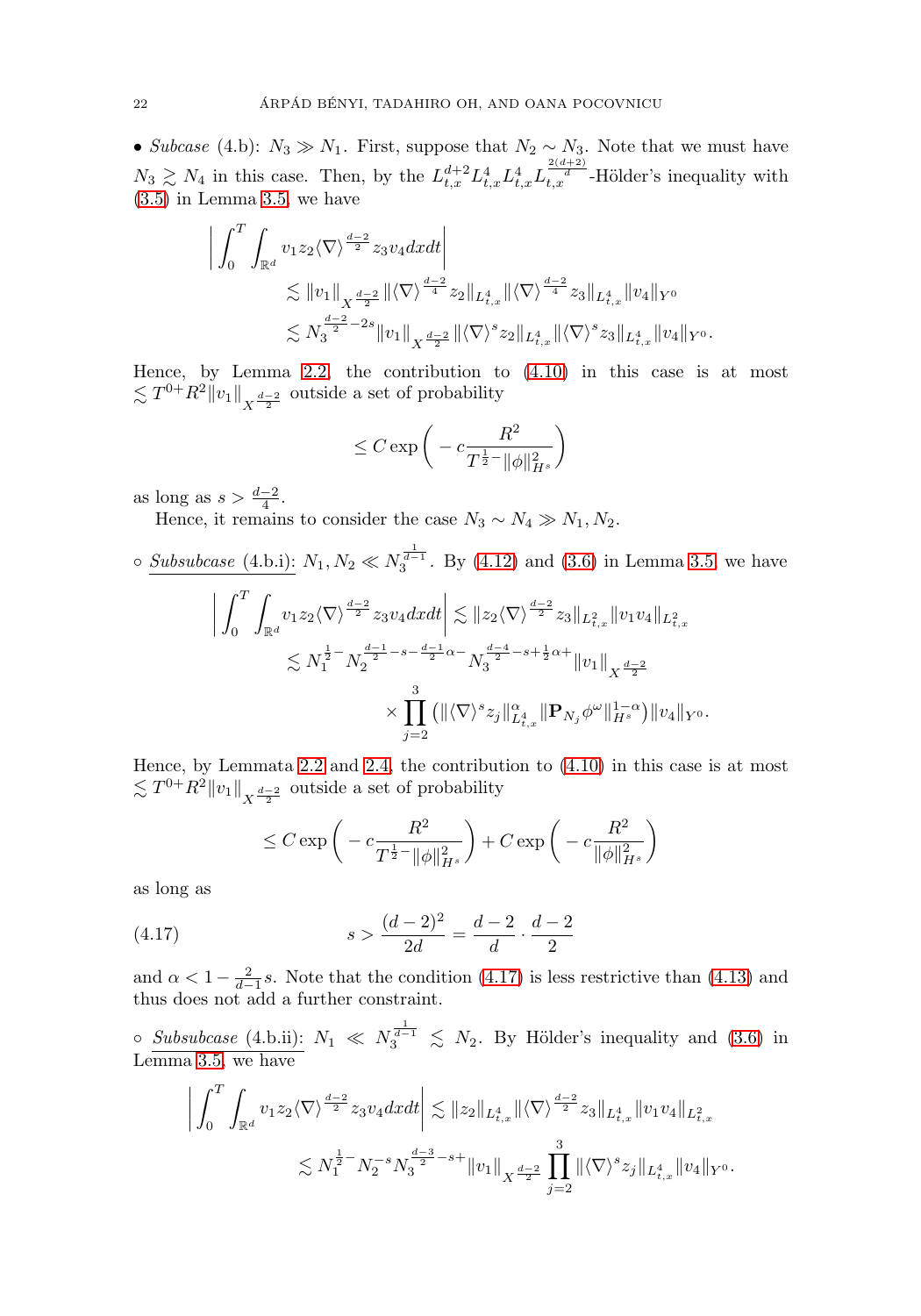Hence, by Lemma [2.2,](#page-11-1) the contribution to [\(4.10\)](#page-17-1) in this case is at most  $\lesssim T^{0+}R^2||v_1||_{X^{\frac{d-2}{2}}}$  outside a set of probability

$$
\leq C\exp\bigg(-c\frac{R^2}{T^{\frac{1}{2}-}\|\phi\|_{H^s}^2}\bigg)
$$

as long as [\(4.17\)](#page-22-0) is satisfied.

 $\circ$  Subsubcase (4.b.iii):  $N_2 \ll N_3^{\frac{1}{d-1}} \lesssim N_1$ . By Hölder's inequality and Lemma [3.5,](#page-15-0) we have

$$
\left| \int_0^T \int_{\mathbb{R}^d} v_1 z_2 \langle \nabla \rangle^{\frac{d-2}{2}} z_3 v_4 dx dt \right| \lesssim \|v_1\|_{L^{\frac{2(d+2)}{d}}_{t,x}} \|\langle \nabla \rangle^{\frac{d-2}{2}} z_3\|_{L^{d+2}_{t,x}} \|z_2 v_4\|_{L^2_{t,x}} \lesssim N_1^{-\frac{d-2}{2}} N_2^{-\frac{d-1}{2} -s-} N_3^{\frac{d-3}{2} -s+} \|v_1\|_X^{-\frac{d-2}{2}} \|\mathbf{P}_{N_2} \phi^{\omega}\|_{H^s} \|\langle \nabla \rangle^s z_3\|_{L^{d+2}_{t,x}} \|v_4\|_{Y^0}.
$$

Hence, by Lemmata [2.4](#page-12-2) and [2.2,](#page-11-1) the contribution to [\(4.10\)](#page-17-1) in this case is at most  $\lesssim T^{0+}R^2||v_1||_{X^{\frac{d-2}{2}}}$  outside a set of probability

$$
\leq C \exp\left(-c \frac{R^2}{\|\phi\|_{H^s}^2}\right) + C \exp\left(-c \frac{R^2}{T^{\frac{2}{d+2}}\|\phi\|_{H^s}^2}\right)
$$

as long as [\(4.17\)](#page-22-0) is satisfied.

○ Subsubcase (4.b.iv):  $N_1, N_2 \gtrsim N_3^{\frac{1}{d-1}}$ . By the  $L_{t,x}^{\frac{2(d+2)}{d}} L_{t,x}^{d+2} L_{t,x}^{d+2} L_{t,x}^{\frac{2(d+2)}{d}}$ -Hölder's inequality and [\(3.5\)](#page-15-3) in Lemma [3.5,](#page-15-0) we have

$$
\begin{split} \bigg| \int_0^T \int_{\mathbb{R}^d} v_1 z_2 \langle \nabla \rangle^{\frac{d-2}{2}} z_3 v_4 dx dt \bigg| \\ &\lesssim \|v_1\|_{L_{t,x}^{\frac{2(d+2)}{d}}} \|z_2\|_{L_{t,x}^{d+2}} \| \langle \nabla \rangle^{\frac{d-2}{2}} z_3 \|_{L_{t,x}^{d+2}} \|v_4\|_{L_{t,x}^{\frac{2(d+2)}{d}}} \\ &\lesssim N_1^{-\frac{d-2}{2}} N_2^{-s} N_3^{\frac{d-2}{2} - s} \|v_1\|_{X^{\frac{d-2}{2}}} \prod_{j=2}^3 \| \langle \nabla \rangle^s z_j \|_{L_{t,x}^{d+2}} \|v_4\|_{Y^0}. \end{split}
$$

Hence, by Lemma [2.2,](#page-11-1) the contribution to [\(4.10\)](#page-17-1) in this case is at most  $\lesssim T^{0+}R^2||v_1||_{X^{\frac{d-2}{2}}}$  outside a set of probability

$$
\leq C\exp\bigg(-c\frac{R^2}{T^{\frac{2}{d+2}-}\|\phi\|_{H^s}^2}\bigg)
$$

as long as [\(4.17\)](#page-22-0) is satisfied.

Putting together Cases (1) - (4) above, the conclusion of part (i) follows, provided that [\(4.13\)](#page-19-0) is satisfied.

(ii) First, define  $\widetilde{\Gamma}_N$  by

$$
\widetilde{\Gamma}_N v(t) = \mp i \int_0^t S(t - t') \mathbf{P}_{\leq N} \mathcal{N}(v + \varepsilon z)(t') dt'
$$

for  $N \geq 1$ . As before, we have

<span id="page-23-0"></span>
$$
(4.18)\quad \|\mathbf{P}_{\leq N}\mathcal{N}(v+\varepsilon z)\|_{L_t^1(\mathbb{R};H_x^{\frac{d-2}{2}})} \lesssim N^{\frac{d-2}{2}}\|v\|_{L_t^3(\mathbb{R};L_x^6)}^3 + \varepsilon^3 N^{\frac{d-2}{2}}\|z\|_{L_t^3(\mathbb{R};L_x^6)}^3.
$$

By a computation similar to [\(4.9\)](#page-17-2), we see that the first term is finite. Noting that  $(3, \frac{6d}{3d-4})$  is Strichartz admissible and  $6 \ge \frac{6d}{3d-4}$ , it follows from Lemma [2.3](#page-12-1) that the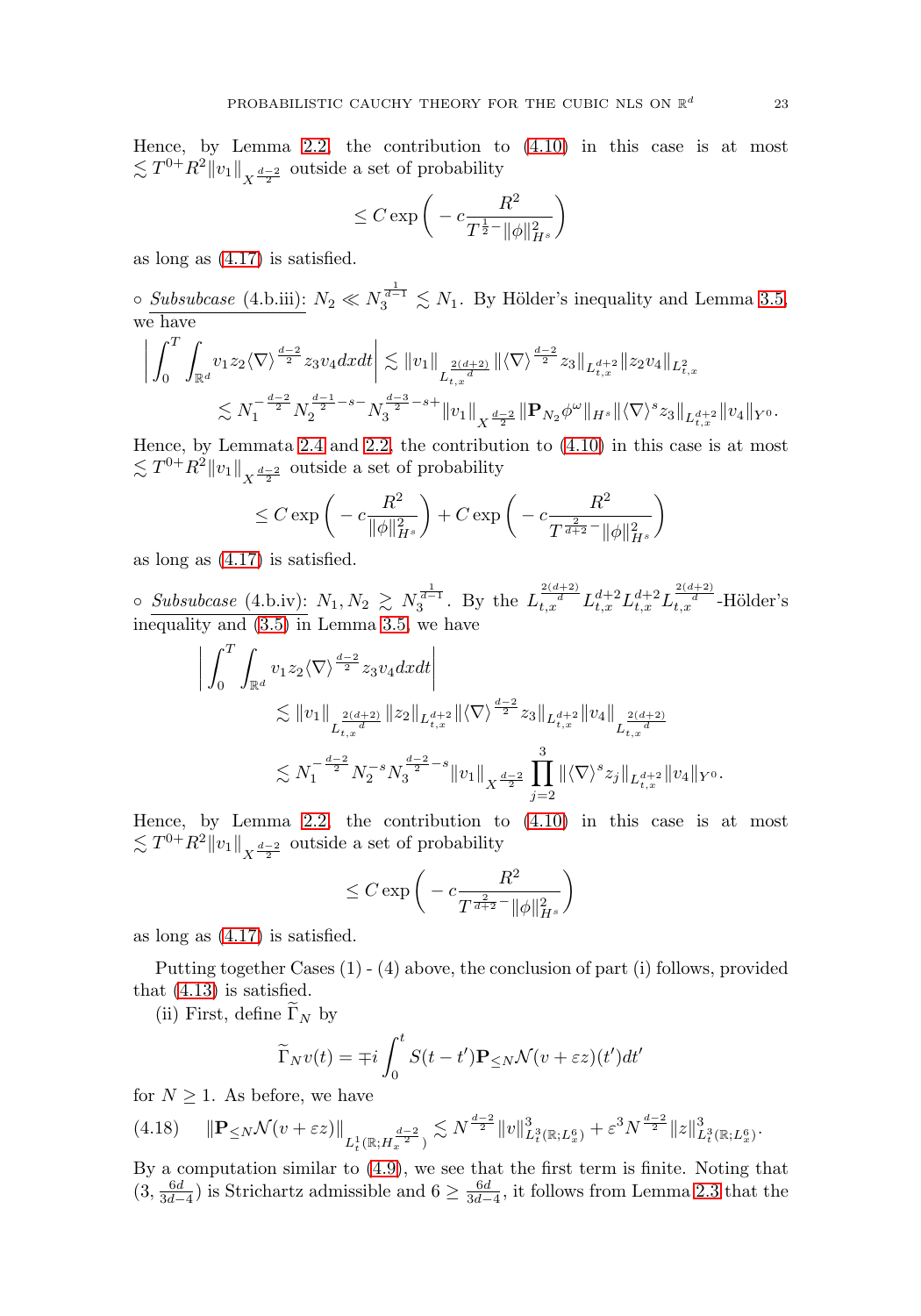second term on the right-hand side of [\(4.18\)](#page-23-0) is finite almost surely. Hence, we can apply Lemma [3.5](#page-15-0) (i) to  $\Gamma_N v$  for each finite  $N \geq 1$ , almost surely.

The rest of the proof for this part follows in a similar manner to the proof of part (i) by changing the time interval from  $[0, T)$  to R and replacing z by  $\varepsilon z$ . By applying Lemma [2.3](#page-12-1) instead of Lemma [2.2](#page-11-1) in the above computation, we see that the contribution to [\(4.10\)](#page-17-1), where  $[0, T)$  is replaced by  $\mathbb{R}$ , is given by

Case (2): 
$$
R^3
$$
, Case (3):  $R \prod_{j=1}^2 ||v_j||_{X^{\frac{d-2}{2}}(\mathbb{R})}$ , Case (4):  $R^2 ||v_1||_{X^{\frac{d-2}{2}}(\mathbb{R})}$ 

outside a set of probability

$$
\leq C \exp\bigg(-c \frac{R^2}{\varepsilon^2\|\phi\|_{H^s}^2}\bigg)
$$

<span id="page-24-0"></span>in all cases as long as  $s > s_d$ .

#### 5. Proofs of Theorems [1.1](#page-6-0) and [1.2](#page-6-1)

In this section, we establish the almost sure local well-posedness (Theorem [1.1\)](#page-6-0) and probabilistic small data global theory (Theorem [1.2\)](#page-6-1). First, we present the proof of Theorem [1.1.](#page-6-0) Given  $C_1$  and  $C_2$  as in [\(4.2\)](#page-16-3) and [\(4.3\)](#page-16-4), let  $\eta_1 > 0$  be sufficiently small such that

(5.1) 
$$
C_1 \eta_1^2 \le \frac{1}{2}
$$
 and  $2C_2 \eta_1^2 \le \frac{1}{4}$ .

Also, given  $R \gg 1$ , choose  $T = T(R)$  such that

$$
T^{\theta} = \min\left(\frac{\eta_1}{2C_1R^3}, \frac{1}{4C_2R^2}\right).
$$

Then, it follows from Proposition [4.1](#page-16-6) that  $\Gamma$  is a contraction on the ball  $B_{\eta_1}$  defined by

$$
B_{\eta_1} := \{ u \in X^{\frac{d-2}{2}}([0,T)) \cap C([0,T);H^{\frac{d-2}{2}}) : ||u||_{X^{\frac{d-2}{2}}([0,T))} \le \eta_1 \}
$$

outside a set of probability

$$
\leq C \exp\bigg(-c\frac{R^2}{\|\phi\|_{H^s}^2}\bigg) \sim C \exp\bigg(-c\frac{1}{T^{\gamma}\|\phi\|_{H^s}^2}\bigg)
$$

for some  $\gamma > 0$ . This proves Theorem [1.1.](#page-6-0)

Next, we prove Theorem [1.2.](#page-6-1) Let  $\eta_2 > 0$  be sufficiently small such that

<span id="page-24-1"></span>(5.2) 
$$
2C_3\eta_2^2 \le 1
$$
 and  $3C_4\eta_2^2 \le \frac{1}{2}$ ,

where  $C_3$  and  $C_4$  are as in [\(4.5\)](#page-17-3) and [\(4.6\)](#page-17-4). Then, by Proposition [4.1](#page-16-6) with  $R = \eta_2$ and  $\phi^{\omega}$  replaced by  $\varepsilon \phi^{\omega}$ , we have

(5.3) 
$$
\|\widetilde{\Gamma}v\|_{X^{\frac{d-2}{2}}(\mathbb{R})} \leq 2C_3\eta_2^3 \leq \eta_2,
$$

$$
(5.4) \qquad \|\widetilde{\Gamma}v_1 - \widetilde{\Gamma}v_2\|_{X^{\frac{d-2}{2}}(\mathbb{R})} \le 3C_4\eta_2^2 \|v_1 - v_2\|_{X^{\frac{d-2}{2}}(\mathbb{R})} \le \frac{1}{2} \|v_1 - v_2\|_{X^{\frac{d-2}{2}}(\mathbb{R})}
$$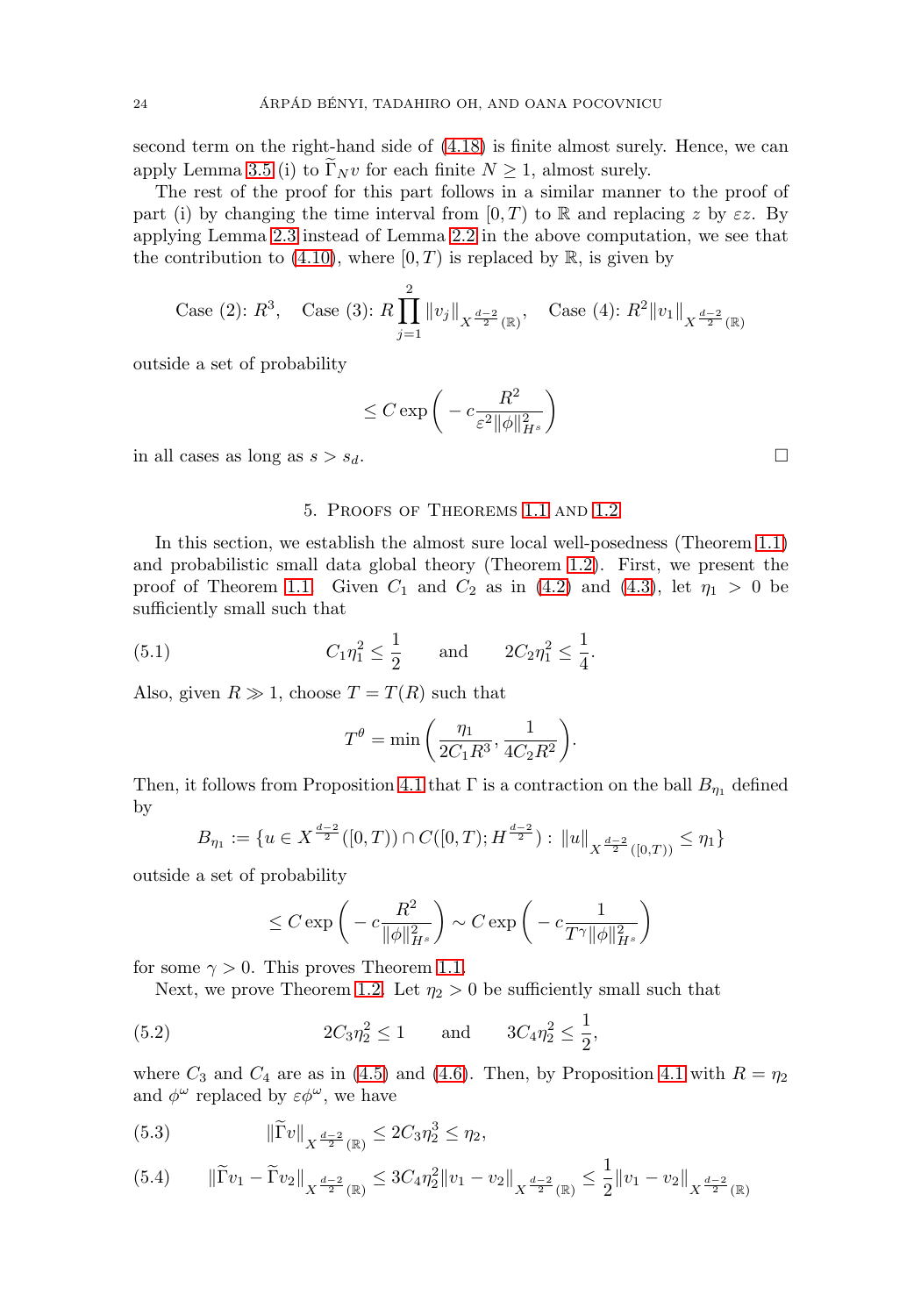outside a set of probability  $\leq C \exp\left(-c \frac{\eta_2^2}{\varepsilon^2 \|\phi\|_{H^s}^2}\right)$ . Noting that  $\eta_2$  is an absolute constant, we conclude that there exists a set  $\Omega_{\varepsilon} \subset \Omega$  such that (i)  $\widetilde{\Gamma} = \widetilde{\Gamma}^{\omega}$  is a contraction on the ball  $B_{\eta_2}$  defined by

$$
B_{\eta_2} := \{ u \in X^{\frac{d-2}{2}}(\mathbb{R}) \cap C(\mathbb{R}; H^{\frac{d-2}{2}}) : ||u||_{X^{\frac{d-2}{2}}(\mathbb{R})} \le \eta_2 \}
$$

for  $\omega \in \Omega_{\varepsilon}$ , and (ii)  $P(\Omega_{\varepsilon}^c) \leq C \exp\left(-\frac{c}{\varepsilon^2 \|\phi\|_{H^s}^2}\right)$ . This proves global existence for [\(1.1\)](#page-2-1) with initial data  $\varepsilon \phi^{\omega}$  if  $\omega \in \Omega_{\varepsilon}$ .

Fix  $\omega \in \Omega_{\varepsilon}$  and let  $v = v(\varepsilon, \omega)$  be the global-in-time solution with  $v|_{t=0} = \varepsilon \phi^{\omega}$ constructed above. In order to prove scattering, we need to show that there exists  $v_{+}^{\omega} \in H^{\frac{d-2}{2}}(\mathbb{R}^{d})$  such that

<span id="page-25-1"></span>(5.5) 
$$
S(-t)v(t) = \mp i \int_0^t S(-t') \mathcal{N}(v + \varepsilon z)(t') dt' \to v_+^{\omega}
$$

in  $H^{\frac{d-2}{2}}(\mathbb{R}^d)$  as  $t \to \infty$ . With  $w(t) = S(-t)v(t)$ , define  $I(t_1, t_2)$  and  $\widetilde{I}(t_1, t_2)$  by  $I(t_1, t_2) := S(t_2)(w(t_2) - w(t_1)),$ 

$$
\widetilde{I}(t_1,t_2) := \mp i \int_0^{t_2} S(t_2-t') \chi_{[t_1,\infty)}(t') \mathcal{N}(v+\varepsilon z)(t') dt'.
$$

Then, for  $0 < t_1 \leq t_2 < \infty$ , we have

$$
I(t_1, t_2) = \mp iS(t_2) \int_{t_1}^{t_2} S(-t') \mathcal{N}(v + \varepsilon z)(t') dt' = \widetilde{I}(t_1, t_2).
$$

Also, note that  $I(t_1, t_2) = 0$  if  $t_1 > t_2$ . In the following, we view  $I(t_1, t_2)$  as a function of  $t_2$  and estimate its  $X^{\frac{d-2}{2}}([0,\infty))$ -norm. We now revisit the computa-tion in the proof of Proposition [4.1](#page-16-6) for  $I(t_1, t_2)$ . In Case (1), we proceed slightly differently. By Lemma [3.5](#page-15-0) (i), Hölder's inequality, and  $(3.5)$ , we have

$$
\|\widetilde{I}(t_{1},\cdot)\|_{X^{\frac{d-2}{2}}(\mathbb{R}_{+})} \lesssim \sup_{\substack{v_{4}\in Y^{0}(\mathbb{R}_{+})\\ \|v_{4}\|_{Y^{0}}=1}} \left|\int_{0}^{\infty} \int_{\mathbb{R}^{d}} \chi_{[t_{1},\infty)}(t) \langle \nabla \rangle^{\frac{d-2}{2}} v \overline{v} v v_{4} dx dt \right|
$$
  
(5.6)  

$$
\leq \|\langle \nabla \rangle^{\frac{d-2}{2}} v\|_{L^{\frac{2(d+2)}{d}}_{t,x}([t_{1},\infty))} \|v\|_{L^{d+2}_{t,x}([t_{1},\infty))}^{2}.
$$

<span id="page-25-0"></span>By [\(3.5\)](#page-15-3) in Lemma [3.5,](#page-15-0) we have

$$
\|\langle \nabla \rangle^{\frac{d-2}{2}}v\|_{L_{t,x}^{\frac{2(d+2)}{d}}(\mathbb{R})} + \|v\|_{L_{t,x}^{d+2}(\mathbb{R})} \lesssim \|v\|_{X^{\frac{d-2}{2}}(\mathbb{R})} \le \eta_2.
$$

Then, by the monotone convergence theorem, [\(5.6\)](#page-25-0) tends to 0 as  $t_1 \rightarrow \infty$ .

In Cases  $(2)$ ,  $(3)$ , and  $(4)$ , we had at least one factor of z. We multiply the cutoff function  $\chi_{[t_1,\infty)}$  only on the ( $\varepsilon z$ )-factors but not on the v-factors. Note that  $||v||_{X^{\frac{d-2}{2}}(\mathbb{R})} \leq \eta_2$ . As in the proof of Proposition [4.1,](#page-16-6) we estimate at least a small portion of these z-factors in  $\|\langle \nabla \rangle^s \varepsilon z^{\omega}\|_{L^q_{t,x}([t_1,\infty))}$ ,  $q=4, \frac{6(d+2)}{d+4}$ , or  $d+2$ , in each case. Recall that we have  $\|\langle \nabla \rangle^s \varepsilon z^{\omega}\|_{L^q_{t,x}(\mathbb{R})} \leq \eta_2$  for  $\omega \in \Omega_{\varepsilon}$ . See Lemma [2.3.](#page-12-1) Hence, again by the monotone convergence theorem, we have  $\|\langle \nabla \rangle^s \varepsilon z^{\omega}\|_{L^q_{t,x}([t_1,\infty))} \to 0$  as  $t_1 \to \infty$  and thus the contribution from Cases (2), (3), and (4) tends to 0 as  $t_1 \to \infty$ . Therefore, we have

$$
\lim_{t_1 \to \infty} ||I(t_1, t_2)||_{X^{\frac{d-2}{2}}([0, \infty))} = 0.
$$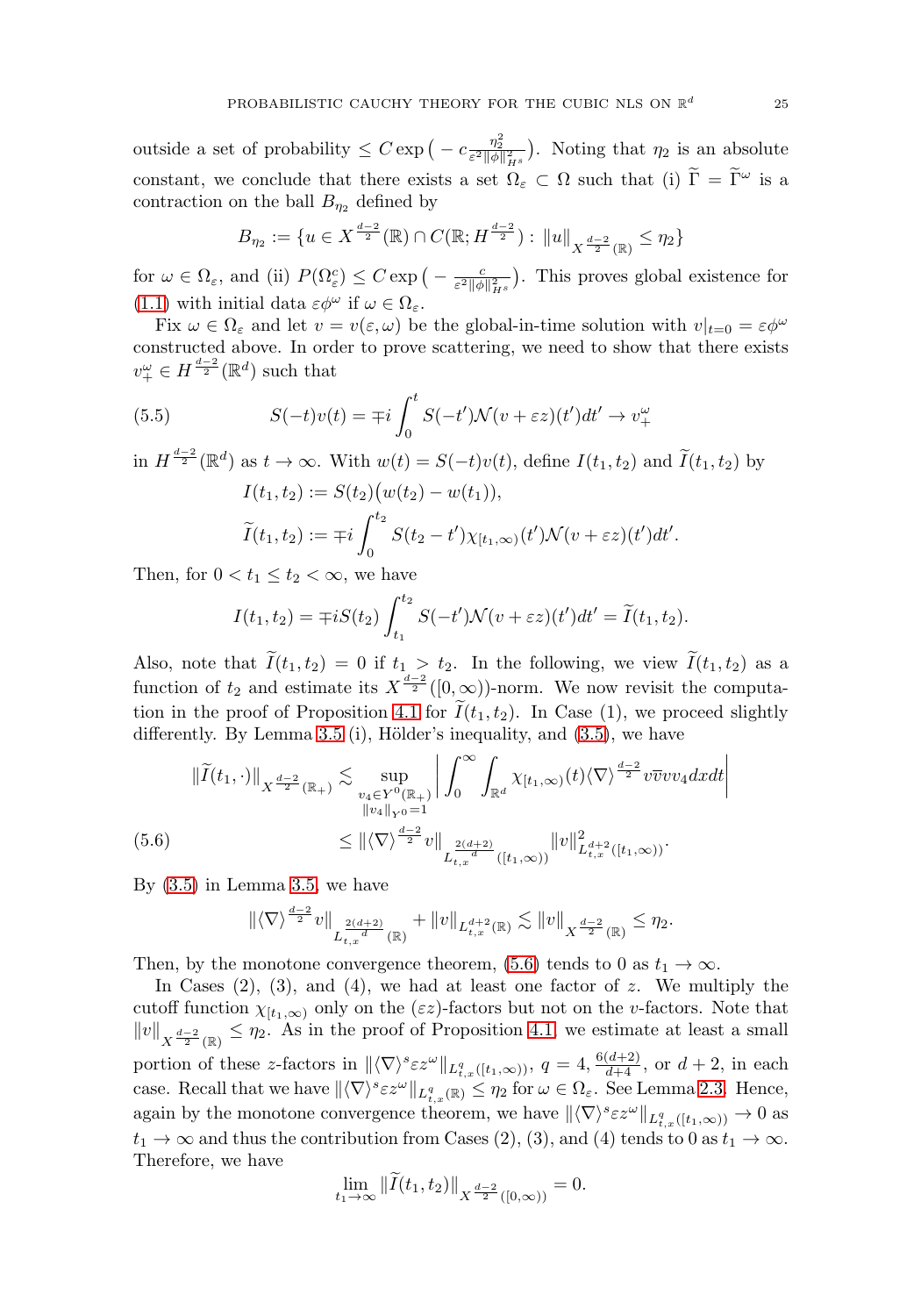In conclusion, we obtain

$$
\lim_{t_1 \to \infty} \sup_{t_2 > t_1} ||w(t_2) - w(t_1)||_{H^{\frac{d-2}{2}}} = \lim_{t_1 \to \infty} \sup_{t_2 > t_1} ||I(t_1, t_2)||_{H^{\frac{d-2}{2}}}
$$
\n
$$
= \lim_{t_1 \to \infty} ||\widetilde{I}(t_1, t_2)||_{L^{\infty}_{t_2}([0, \infty); H^{\frac{d-2}{2}})} \lesssim \lim_{t_1 \to \infty} ||\widetilde{I}(t_1, t_2)||_{X^{\frac{d-2}{2}}([0, \infty))} = 0.
$$

This proves [\(5.5\)](#page-25-1) and scattering of  $u^{\omega}(t) = \varepsilon S(t) \phi^{\omega} + v^{\omega}(t)$ , which completes the proof of Theorem [1.2.](#page-6-1)

#### <span id="page-26-0"></span>6. Local well-posedness of NLS with a deterministic perturbation

In this and the next sections, we consider the following Cauchy problem of the defocusing NLS with a perturbation:

<span id="page-26-1"></span>(6.1) 
$$
\begin{cases} i\partial_t v + \Delta v = |v + f|^2 (v + f), \\ v|_{t=t_0} = v_0, \end{cases}
$$

where  $f$  is a given *deterministic* function. Assuming some suitable conditions on f, we prove local well-posedness of  $(6.1)$  in this section (Proposition [6.3\)](#page-28-0) and long time existence under further assumptions in Section [7](#page-31-0) (Proposition [7.2\)](#page-35-0). Then, we show, in Section [8,](#page-37-0) that the conditions imposed on  $f$  for long time existence are satisfied with a large probability by setting  $f(t) = z(t) = S(t)\phi^{\omega}$ . This yields Theorem [1.3.](#page-8-0)

Our main goal is to prove long time existence of solutions to the perturbed NLS [\(6.1\)](#page-26-1) by iteratively applying a perturbation lemma (Lemma [7.1\)](#page-31-1). For this purpose, we first prove a "variant" local well-posedness of [\(6.1\)](#page-26-1). As in the usual critical regularity theory, we first introduce an auxiliary scaling-invariant norm which is weaker than the  $X^{\frac{d-2}{2}}$ -norm. Given an interval  $I \subset \mathbb{R}$ , we introduce the Z-norm by

(6.2) 
$$
||u||_{Z(I)} := \bigg(\sum_{\substack{N \geq 1 \\ \text{dyadic}}} N^{d-2} ||\mathbf{P}_N u||_{L_{t,x}^4(I \times \mathbb{R}^d)}^4\bigg)^{\frac{1}{4}}.
$$

By the Littlewood-Paley theory and [\(3.5\)](#page-15-3) in Lemma [3.5,](#page-15-0) we have

$$
||u||_{Z(I)} \lesssim ||\langle \nabla \rangle^{\frac{d-2}{4}} u||_{L^4_{t,x}(I \times \mathbb{R}^d)} \lesssim ||u||_{X^{\frac{d-2}{2}}(I)}.
$$

Given  $\theta \in (0,1)$ , we define the  $Z_{\theta}$ -norm by

$$
||u||_{Z_{\theta}(I)} := ||u||_{Z(I)}^{\theta} ||u||_{X^{\frac{d-2}{2}}(I)}^{1-\theta}
$$

.

Note that the  $Z_{\theta}$ -norm is weaker than the  $X^{\frac{d-2}{2}}$ -norm:

<span id="page-26-4"></span>(6.3) 
$$
||u||_{Z_{\theta}(I)} \leq C_0 ||u||_{X^{\frac{d-2}{2}}(I)}
$$

for some  $C_0 > 0$  independent of I.

First, we present the bilinear Strichartz estimate adapted to the  $Z_{\theta}$ -norm.

<span id="page-26-3"></span>**Lemma 6.1.** Let  $N_1 \leq N_2$ . Then, we have

<span id="page-26-2"></span>
$$
(6.4) \t ||\mathbf{P}_{N_1}u_1\mathbf{P}_{N_2}u_2||_{L^2_{t,x}(I\times\mathbb{R}^d)} \lesssim \left(\frac{N_1}{N_2}\right)^{\frac{1}{2}(1-\theta)-} \|\mathbf{P}_{N_1}u_1\|_{Z_{\theta}(I)} \|\mathbf{P}_{N_2}u_2\|_{Y^0(I)}.
$$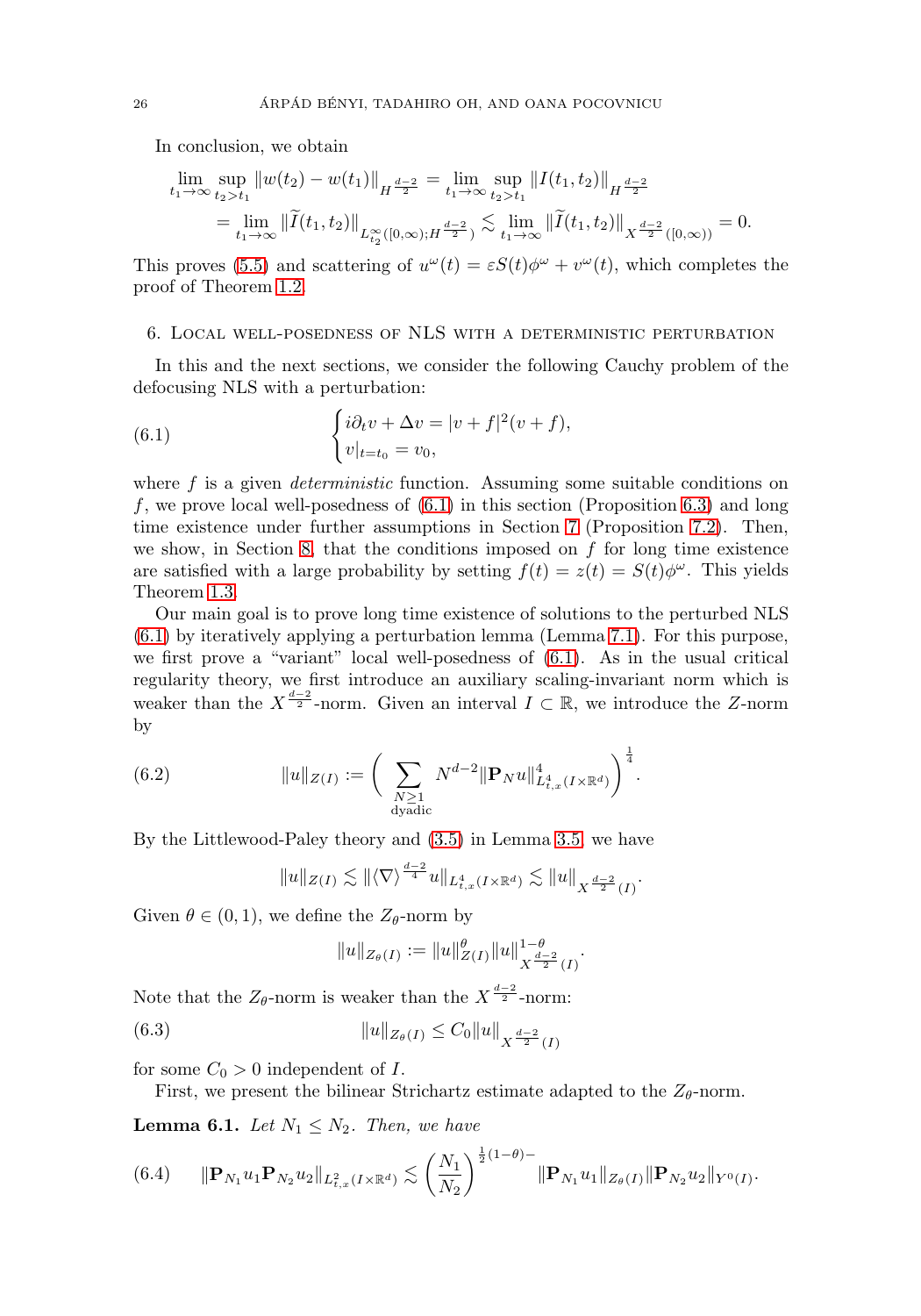*Proof.* Given a cube R of side length  $N_1$  centered at  $\xi_0 \in N_1 \mathbb{Z}^d$ , let  $\mathbf{P}_R = \psi\left(\frac{D-\xi_0}{N_1}\right)$ denote a smooth projection onto R on the frequency side. Here,  $\psi$  denotes the smooth projection onto the unit cube defined in  $(1.6)$ . By  $(3.10)$ , we have

$$
\|\mathbf{P}_{N_1}u_1\mathbf{P}_R\mathbf{P}_{N_2}u_2\|_{L^2_{t,x}(I)} \le \|\mathbf{P}_{N_1}u_1\|_{L^4_{t,x}}\|\mathbf{P}_R\mathbf{P}_{N_2}u_2\|_{L^4_{t,x}}\n\lesssim N_1^{\frac{d-2}{4}}\|\mathbf{P}_{N_1}u_1\|_{L^4_{t,x}(I)}\|\mathbf{P}_R\mathbf{P}_{N_2}u_2\|_{Y^0(I)}.
$$

Then, by almost orthogonality, we have

$$
\|\mathbf{P}_{N_1} u_1 \mathbf{P}_{N_2} u_2\|_{L^2_{t,x}(I)} \sim \left(\sum_R \|\mathbf{P}_{N_1} u_1 \mathbf{P}_R \mathbf{P}_{N_2} u_2\|_{L^2_{t,x}(I)}^2\right)^{\frac{1}{2}}\n\n\lesssim \|\mathbf{P}_{N_1} u_1\|_{Z(I)} \left(\sum_R \|\mathbf{P}_R \mathbf{P}_{N_2} u_2\|_{Y^0(I)}^2\right)^{\frac{1}{2}} \lesssim \|\mathbf{P}_{N_1} u_1\|_{Z(I)} \|\mathbf{P}_{N_2} u_2\|_{Y^0(I)}.
$$

Then,  $(6.4)$  follows from interpolating this with  $(3.6)$ .

Next, we state the key nonlinear estimate. Given  $I \subset \mathbb{R}$ , we define the  $W^s$ -norm by

$$
(6.5) \t||f||_{W^{s}(I)} := \max\left( \|\langle \nabla \rangle^{s} f\|_{L_{t,x}^{4}(I)}, \|\langle \nabla \rangle^{s} f\|_{L_{t,x}^{d+2}(I)}, \|\langle \nabla \rangle^{s} f\|_{L_{t,x}^{\frac{6(d+2)}{d+4}}(I)} \right).
$$

As in the proof of Proposition [4.1,](#page-16-6) different space-time norms of  $f$  appear in the estimate but they are all controlled by this  $W^s$ -norm. The following lemma is analogous to Proposition [4.1](#page-16-6) but with one important difference. All the terms on the right-hand side have (i) two factors of the  $Z_{\theta}$ -norm of  $v_j$ , which is weaker than the  $X^s$ -norm, or (ii) the  $W^s$ -norm of f, which can be made small by shrinking the interval I.

<span id="page-27-0"></span>**Lemma 6.2.** Let  $d \geq 3$  and  $\theta \in (0,1)$ . Suppose that  $s, \alpha \in \mathbb{R}$  satisfy

<span id="page-27-1"></span>(6.6) 
$$
s \in (s_d, s_{\text{crit}}] \quad \text{and} \quad 0 < \alpha < 1 - \frac{2}{d-1}s,
$$

where  $s_d$  is as in [\(1.11\)](#page-5-2). Then, given any interval  $I = [t_0, t_1] \subset \mathbb{R}$ , we have

$$
\left\| \prod_{j=1}^{3} (v_j + f)^* \right\|_{N^{\frac{d-2}{2}}(I)} \lesssim \sum_{j=1}^{3} \|v_j\|_{X^{\frac{d-2}{2}}(I)} \prod_{k=1}^{3} \|v_k\|_{Z_{\theta}(I)}
$$
  
+ 
$$
\prod_{\substack{j,k=1 \ j \neq k}}^{3} \|v_j\|_{X^{\frac{d-2}{2}}(I)} \|v_k\|_{X^{\frac{d-2}{2}}(I)} \Big( \|f\|_{W^s(I)} + \|f\|_{Y^s(I)}^{1-\alpha} \|f\|_{W^s(I)}^{\alpha} \Big)
$$
  
+ 
$$
\sum_{j=1}^{3} \|v_j\|_{X^{\frac{d-2}{2}}(I)} \Big( \|f\|_{Y^s(I)} \|f\|_{W^s(I)} + \|f\|_{Y^s(I)}^{2-2\alpha} \|f\|_{W^s(I)}^{2\alpha} + \|f\|_{W^s(I)}^{2\alpha} \Big)
$$
  
+ 
$$
||f||_{Y^s(I)} ||f||_{W^s(I)}^{2} + \|f\|_{Y^s(I)}^{3-2\alpha} \|f\|_{W^s(I)}^{2\alpha} + \|f\|_{W^s(I)}^{3}
$$
  
for all  $f \in W^s(I) \cap Y^s(I)$  and  $v_j \in X^{\frac{d-2}{2}}(I)$ ,  $j = 1, 2, 3$ , where  $(v_j + f)^* = v_j + f_j$ 

or  $\overline{v}_j + \overline{f}$ .

We first state and prove the following local well-posedness result for the perturbed NLS [\(6.1\)](#page-26-1), assuming Lemma [6.2.](#page-27-0) The proof of Lemma [6.2](#page-27-0) is presented at the end of this section.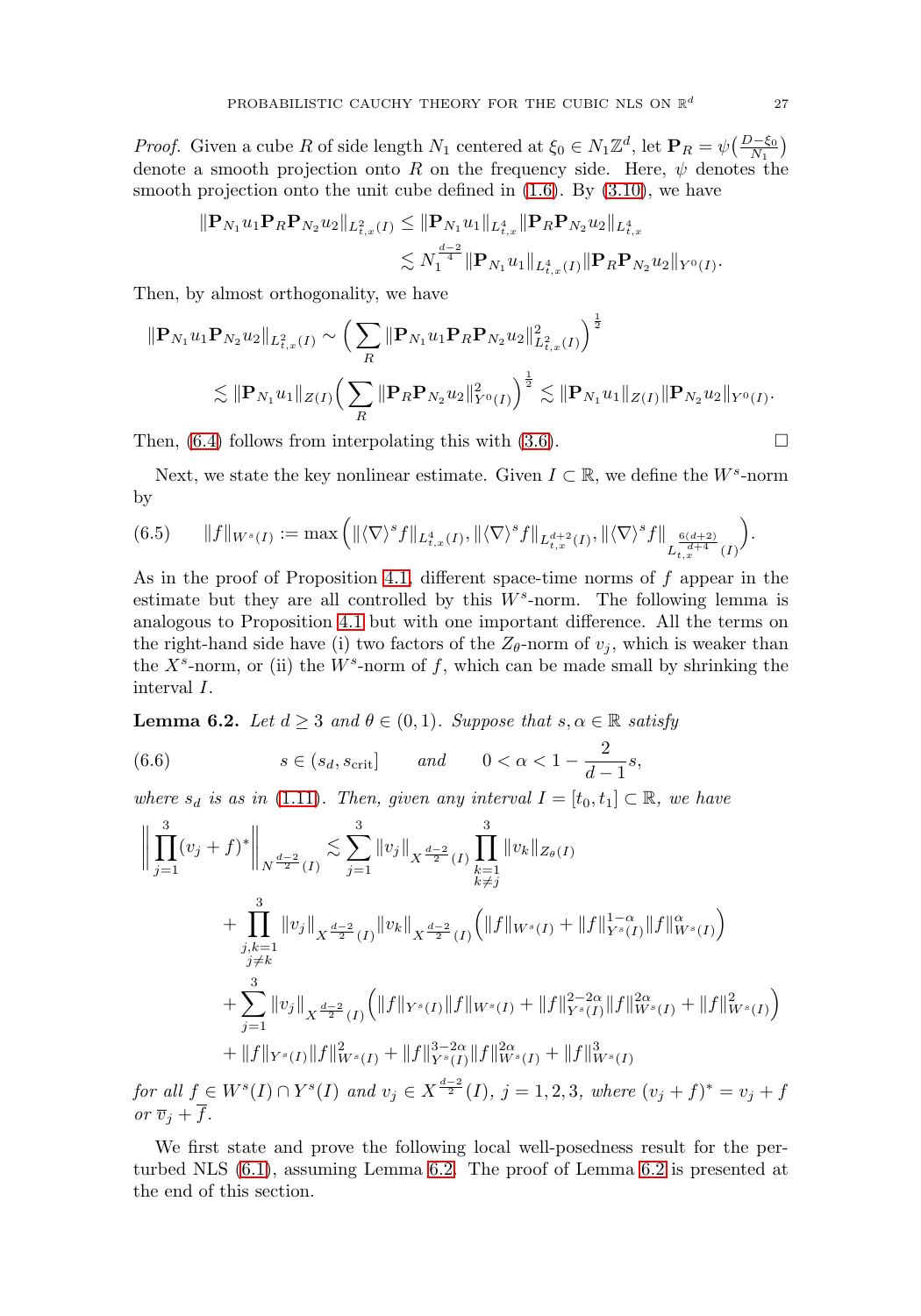<span id="page-28-0"></span>**Proposition 6.3** (Local well-posedness of the perturbed NLS). Given  $d \geq 3$ , let  $s \in (s_d, s_{\text{crit}}]$ , where  $s_d$  is defined in [\(1.11\)](#page-5-2). Let  $\theta \in (\frac{1}{2}, 1)$  and  $\alpha \in \mathbb{R}$  satisfy [\(6.6\)](#page-27-1). Suppose that

$$
||v_0||_{H^{\frac{d-2}{2}}} \leq R
$$
 and  $||f||_{Y^s(I)} \leq M$ 

for some  $R, M \geq 1$ . Then, there exists small  $\eta_0 = \eta_0(R, M) > 0$  such that if

$$
||S(t-t_0)v_0||_{Z_{\theta}(I)} \le \eta \quad and \quad ||f||_{W^s(I)} \le \eta^{\frac{4-\alpha}{\alpha}}
$$

for some  $\eta \leq \eta_0$  and some time interval  $I = [t_0, t_1] \subset \mathbb{R}$ , then there exists a unique solution  $v \in X^{\frac{d-2}{2}}(I) \cap C(I; H^{\frac{d-2}{2}}(\mathbb{R}^d))$  to  $(6.1)$  with  $v(t_0) = v_0$ . Moreover, we have

<span id="page-28-1"></span>(6.7) 
$$
\|v - S(t - t_0)v_0\|_{X^{\frac{d-2}{2}}(I)} \lesssim \eta^{3-2\theta}.
$$

*Proof.* For  $\theta \in (\frac{1}{2}, 1)$ , we show that the map  $\Gamma$  defined by

(6.8) 
$$
\Gamma v(t) := S(t - t_0)v_0 - i \int_{t_0}^t S(t - t') \mathcal{N}(v + f)(t') dt'
$$

is a contraction on

$$
B_{R,M,\eta} = \{ v \in X^{\frac{d-2}{2}}(I) \cap C(I; H^{\frac{d-2}{2}}) : ||v||_{X^{\frac{d-2}{2}}(I)} \leq 2\widetilde{R}, ||v||_{Z_{\theta}(I)} \leq 2\eta \},\
$$

where  $\widetilde{R} := \max(R, M)$ . Now, choose

<span id="page-28-2"></span>(6.9) 
$$
\eta_0 \ll \widetilde{R}^{-\frac{1}{2\theta - 1}}.
$$

In particular, we have  $\eta_0 \ll \tilde{R}^{-1} \leq 1$ . Fix  $\eta \leq \eta_0$  in the following. Noting that  $\frac{4-\alpha}{\alpha} > 3$ , Lemma [6.2](#page-27-0) with Lemma [3.5](#page-15-0) yields

<span id="page-28-3"></span>
$$
\|\Gamma v\|_{X^{\frac{d-2}{2}}(I)} \le \|S(t-t_0)v_0\|_{X^{\frac{d-2}{2}}(I)} + \|\Gamma v - S(t-t_0)v_0\|_{X^{\frac{d-2}{2}}(I)}
$$
  
(6.10) 
$$
\le \|v_0\|_{H^{\frac{d-2}{2}}} + C\eta^2 \widetilde{R} \le 2\widetilde{R}
$$

and

$$
\|\Gamma v_1 - \Gamma v_2\|_{X^{\frac{d-2}{2}}(I)} \le \frac{1}{2} \|v_1 - v_2\|_{X^{\frac{d-2}{2}}(I)}
$$

for  $v, v_1, v_2 \in B_{R,M,n}$ . Moreover, we have

$$
\|\Gamma v\|_{Z_{\theta}(I)} \le (\|S(t - t_0)v_0\|_{Z(I)} + C\eta^2 \widetilde{R})^{\theta} (\|S(t - t_0)v_0\|_{X^{\frac{d-2}{2}}(I)} + C\eta^2 \widetilde{R})^{1-\theta}
$$
  

$$
\le \eta + C\eta^{2\theta} \widetilde{R} + C\eta^{2-\theta} \widetilde{R}^{1-\theta} + C\eta^2 \widetilde{R} \le 2\eta
$$

for  $v \in B_{R,M,\eta}$ . Hence,  $\Gamma$  is a contraction on  $B_{R,M,\eta}$ . The estimate [\(6.7\)](#page-28-1) follows from [\(6.9\)](#page-28-2) and [\(6.10\)](#page-28-3).

We conclude this section by presenting the proof of Lemma [6.2.](#page-27-0) Some cases follow directly from the proof of Proposition [4.1.](#page-16-6) However, due to the use of the  $Z_{\theta}$ -norm, we need to make modifications in several cases.

Proof of Lemma [6.2](#page-27-0). As in the proof of Proposition [4.1,](#page-16-6) we need to estimate the right-hand side of [\(4.10\)](#page-17-1) by performing a case-by-case analysis of expressions of the form:

<span id="page-28-4"></span>(6.11) 
$$
\left| \iint_{I \times \mathbb{R}^d} \langle \nabla \rangle^{\frac{d-2}{2}} (w_1 w_2 w_3) v_4 dx dt \right|,
$$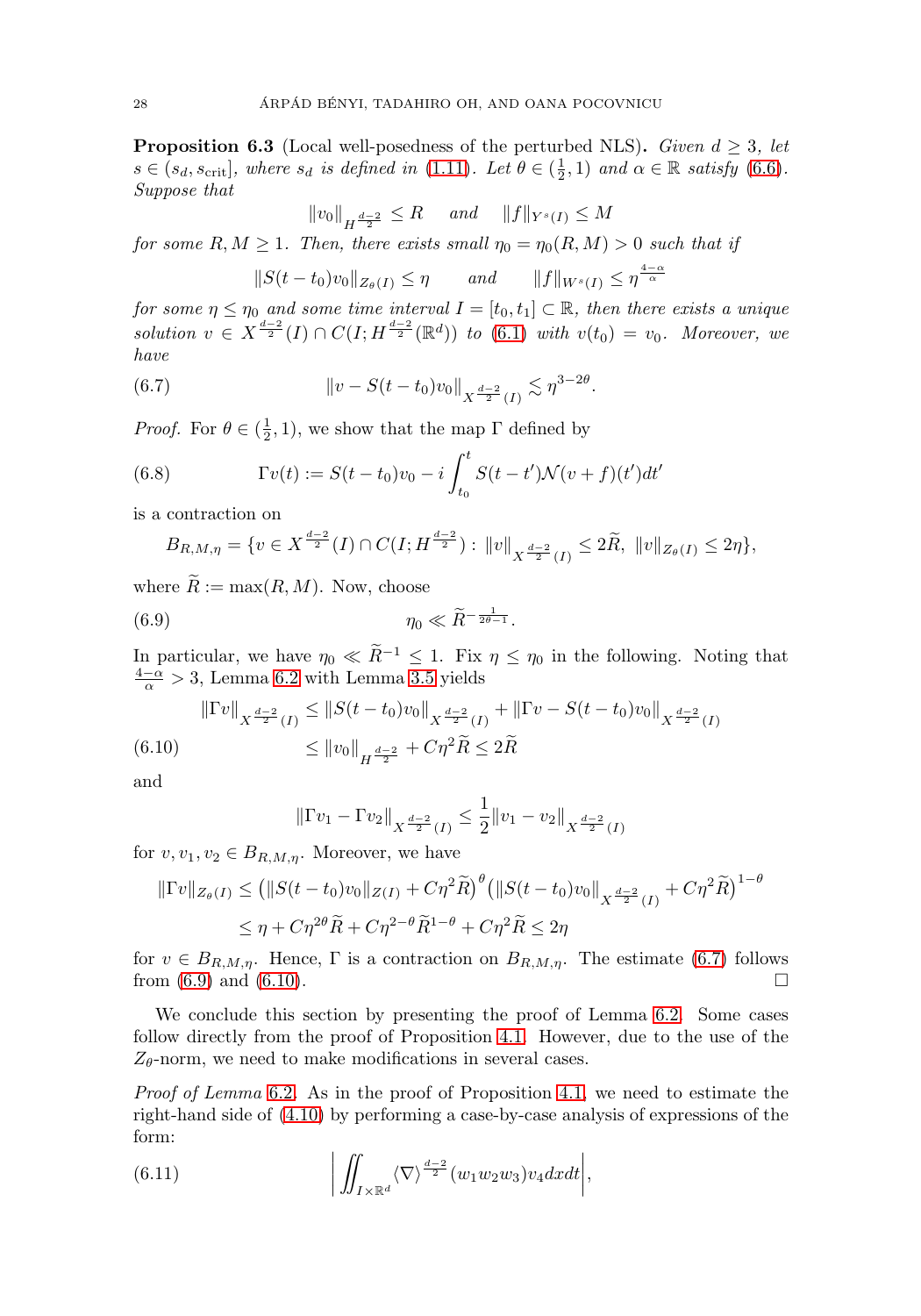where  $||v_4||_{Y^0(I)} \leq 1$  and  $w_j = v$  or  $f, j = 1, 2, 3$ . Before proceeding further, let us simplify some of the notation. In the following, as before, we drop the complex conjugate sign and denote  $X<sup>s</sup>(I)$  and  $Y<sup>s</sup>(I)$  by  $X<sup>s</sup>$  and  $Y<sup>s</sup>$ . Lastly, we dyadically decompose  $w_j$ ,  $j = 1, 2, 3$ , and  $v_4$  such that their spatial frequency supports are  $\{|\xi_j| \sim N_j\}$  for some dyadic  $N_j \geq 1$  but still denote them as  $w_j = v_j$  or  $f_j$ ,  $j = 1, 2, 3$ , and  $v_4$  if there is no confusion.

Case (1): vvv case. Without loss of generality, assume that  $N_1 \ge N_2, N_3$ .

• Subcase (1.a):  $N_1 \sim N_4$ . By Lemma [6.1,](#page-26-3) we have

$$
\begin{aligned} &\bigg|\iint_{I\times\mathbb{R}^d}\langle\nabla\rangle^{\frac{d-2}{2}}v_1v_2v_3v_4dxdt\bigg|\\ &\lesssim \sum_{N_1\sim N_4\gtrsim N_2,N_3}N_1^{\frac{d-2}{2}}\|\mathbf P_{N_1}v_1\mathbf P_{N_3}v_3\|_{L^2_{t,x}}\|\mathbf P_{N_2}v_2\mathbf P_{N_4}v_4\|_{L^2_{t,x}}\\ &\lesssim \sum_{N_1,...,N_4}\left(\frac{N_2N_3}{N_1N_4}\right)^{\frac{1}{2}(1-\theta)-}\|\mathbf P_{N_1}v_1\|_{Y^{\frac{d-2}{2}}}\|\mathbf P_{N_2}v_2\|_{Z_\theta}\|\mathbf P_{N_3}v_3\|_{Z_\theta}\|\mathbf P_{N_4}v_4\|_{Y^0}. \end{aligned}
$$

By first summing over  $N_2, N_3 \leq N_1$  and then applying Cauchy-Schwarz' inequality in summing over  $N_1 \sim N_4$ , we have

$$
\lesssim ||v_1||_{X^{\frac{d-2}{2}}(I)} ||v_2||_{Z_{\theta}(I)} ||v_3||_{Z_{\theta}(I)}.
$$

• Subcase (1.b):  $N_1 \sim N_2 \gg N_4$ . By Lemma [6.1](#page-26-3) and [\(3.5\)](#page-15-3) in Lemma [3.5,](#page-15-0) we have

$$
\begin{split} &\bigg|\iint_{I\times\mathbb{R}^d}\langle\nabla\rangle^{\frac{d-2}{2}}v_1v_2v_3v_4dxdt\bigg|\\ &\lesssim \sum_{N_1\sim N_2\ge N_3,N_4}N_1^{\frac{d-2}{2}}\|\mathbf{P}_{N_1}v_1\mathbf{P}_{N_3}v_3\|_{L^2_{t,x}}\|\mathbf{P}_{N_2}v_2\mathbf{P}_{N_4}v_4\|_{L^2_{t,x}}\\ &\lesssim \sum_{N_1\sim N_2\ge N_3,N_4}\left(\frac{N_3}{N_1}\right)^{\frac{1}{2}(1-\theta)-}\|\mathbf{P}_{N_1}v_1\|_{Y^{\frac{d-2}{2}}}\|\mathbf{P}_{N_3}v_3\|_{Z_\theta}\|\mathbf{P}_{N_2}v_2\|_{L^4_{t,x}}\|\mathbf{P}_{N_4}v_4\|_{L^4_{t,x}}\\ &\lesssim \sum_{N_1\sim N_2\ge N_3,N_4}\left(\frac{N_3}{N_1}\right)^{\frac{1}{2}(1-\theta)-}\left(\frac{N_4}{N_2}\right)^{\frac{d-2}{4}}\|\mathbf{P}_{N_1}v_1\|_{Y^{\frac{d-2}{2}}}\|\mathbf{P}_{N_3}v_3\|_{Z_\theta}\\ &\times N_2^{\frac{d-2}{4}}\|\mathbf{P}_{N_2}v_2\|_{L^4_{t,x}}\|\mathbf{P}_{N_4}v_4\|_{Y^0}. \end{split}
$$

Summing over  $N_3$  and taking a supremum in  $N_2$ ,

$$
\lesssim ||v_2||_Z ||v_3||_{Z_{\theta}} \sum_{N_1 \gg N_4} \left(\frac{N_4}{N_1}\right)^{\frac{d-2}{4}} ||\mathbf{P}_{N_1}v_1||_{Y^{\frac{d-2}{2}}} ||\mathbf{P}_{N_4}v_4||_{Y^0}.
$$

By Lemma [3.6,](#page-16-5) we have

 $\lesssim \|v_1\|_{Y^{\frac{d-2}{2}}} \|v_2\|_{Z_\theta} \|v_3\|_{Z_\theta} \|v_4\|_{Y^0} \lesssim \|v_1\|_{X^{\frac{d-2}{2}}(I)} \|v_2\|_{Z_\theta(I)} \|v_3\|_{Z_\theta(I)}.$ 

In the following, the desired estimates follow from the corresponding cases in the proof of Proposition [4.1.](#page-16-6) Hence, we just state the results.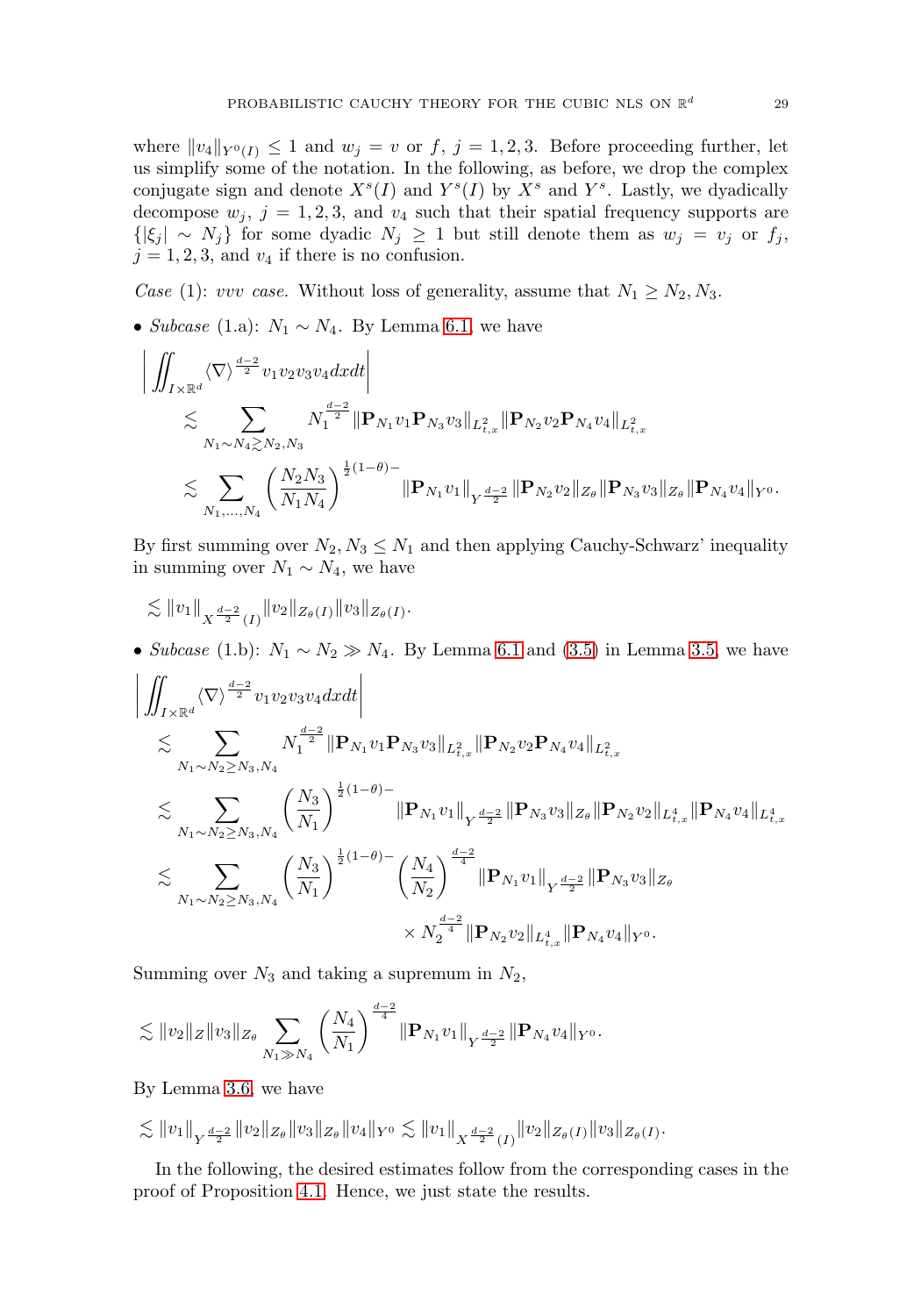Case (2): fff case. Without loss of generality, assume  $N_3 \ge N_2 \ge N_1$ .

• Subcase (2.a):  $N_2 \sim N_3$ . The contribution to [\(6.11\)](#page-28-4) in this case is at most

$$
\lesssim ||f||_{L_{t,x}^{d+2}}^2 ||\langle \nabla \rangle^{\frac{d-2}{4}} + f||_{L_{t,x}^4}^2 \leq ||f||_{W^s(I)}^3
$$

as long as  $s > \frac{d-2}{4}$ .

• Subcase (2.b):  $N_3 \sim N_4 \gg N_1, N_2$ .

 $\circ$  Subsubcase (2.b.i):  $N_1, N_2 \ll N_3^{\frac{1}{d-1}}$ . The contribution to [\(6.11\)](#page-28-4) in this case is at most

$$
\lesssim ||f||_{Y^{s}}^{3-2\alpha} ||\langle \nabla \rangle^{s} f||_{L_{t,x}^{4}}^{2\alpha} \leq ||f||_{Y^{s}(I)}^{3-2\alpha} ||f||_{W^{s}(I)}^{2\alpha}
$$

as long as [\(4.13\)](#page-19-0) is satisfied and  $\alpha < 1 - \frac{2}{d-1}s$ .

$$
\circ \frac{Subsubcase (2.b.ii):}{\lesssim ||f||_{Y^s(I)} ||\langle \nabla \rangle^s f||^2_{L^4_{t,x}} \le ||f||_{Y^s(I)} ||f||^2_{W^s(I)}}
$$

as long as [\(4.13\)](#page-19-0) is satisfied.

 $\circ$  Subsubcase (2.b.iii):  $N_1, N_2 \gtrsim N_3^{\frac{1}{d-1}}$ . The contribution to [\(6.11\)](#page-28-4) in this case is at most  $\lesssim \Vert \langle \nabla \rangle^s f \Vert^3$  $\leq$   $||f||_V^3$ 

$$
\lesssim \|\langle \nabla \rangle^s f\|^3_{L^{\frac{6(d+2)}{d+4}}_{t,x}} \le \|f\|^3_{W^s(I)}
$$

as long as [\(4.13\)](#page-19-0) is satisfied.

Case (3): vvf case. Without loss of generality, assume  $N_1 \geq N_2$ .

• Subcase (3.a):  $N_1 \geq N_3$ . The contribution to [\(6.11\)](#page-28-4) in this case is at most  $\lesssim \|v\|_{X^{\frac{d-2}{2}}}^2 \|\langle \nabla \rangle^s f\|_{L^{d+2}_{t,x}} \leq \|v\|_{X^{\frac{d-2}{2}}(I)}^2 \|f\|_{W^s(I)}$ 

as long as  $s > 0$ .

- Subcase (3.b):  $N_3 \sim N_4 \gg N_1 \ge N_2$ .
- $\circ$  Subsubcase (3.b.i):  $N_1 \gtrsim N_3^{\frac{1}{d-1}}$ . The contribution to [\(6.11\)](#page-28-4) in this case is at most  $\lesssim \|v\|_{X^{\frac{d-2}{2}}}^2 \|\langle \nabla \rangle^s f\|_{L^{d+2}_{t,x}} \leq \|v\|_{X^{\frac{d-2}{2}}(I)}^2 \|f\|_{W^s(I)}$

as long as [\(4.14\)](#page-21-0) is satisfied.

 $\circ$  Subsubcase (3.b.ii):  $N_2 \leq N_1 \ll N_3^{\frac{1}{d-1}}$ . The contribution to [\(6.11\)](#page-28-4) in this case is at most

$$
\lesssim \|v\|_{X^{\frac{d-2}{2}}}^2 \|f\|_{Y^s}^{1-\alpha} \| \langle \nabla \rangle^s f \|^\alpha_{L_{t,x}^{d+2}} \leq \|v\|_{X^{\frac{d-2}{2}}(I)}^2 \|f\|_{Y^s(I)}^{1-\alpha} \|f\|_{W^s(I)}^\alpha
$$

as long as [\(4.14\)](#page-21-0) is satisfied.

Case (4): *vff* case. Without loss of generality, assume  $N_3 \ge N_2$ .

• Subcase (4.a):  $N_1 \gtrsim N_3$ . The contribution to [\(6.11\)](#page-28-4) in this case is at most  $\lesssim \|v\|_{X^{\frac{d-2}{2}}} \|f\|_{L_{t,x}^{d+2}}^2 \leq \|v\|_{X^{\frac{d-2}{2}}(I)} \|f\|_{W^s(I)}^2$ 

as long as  $s > 0$ .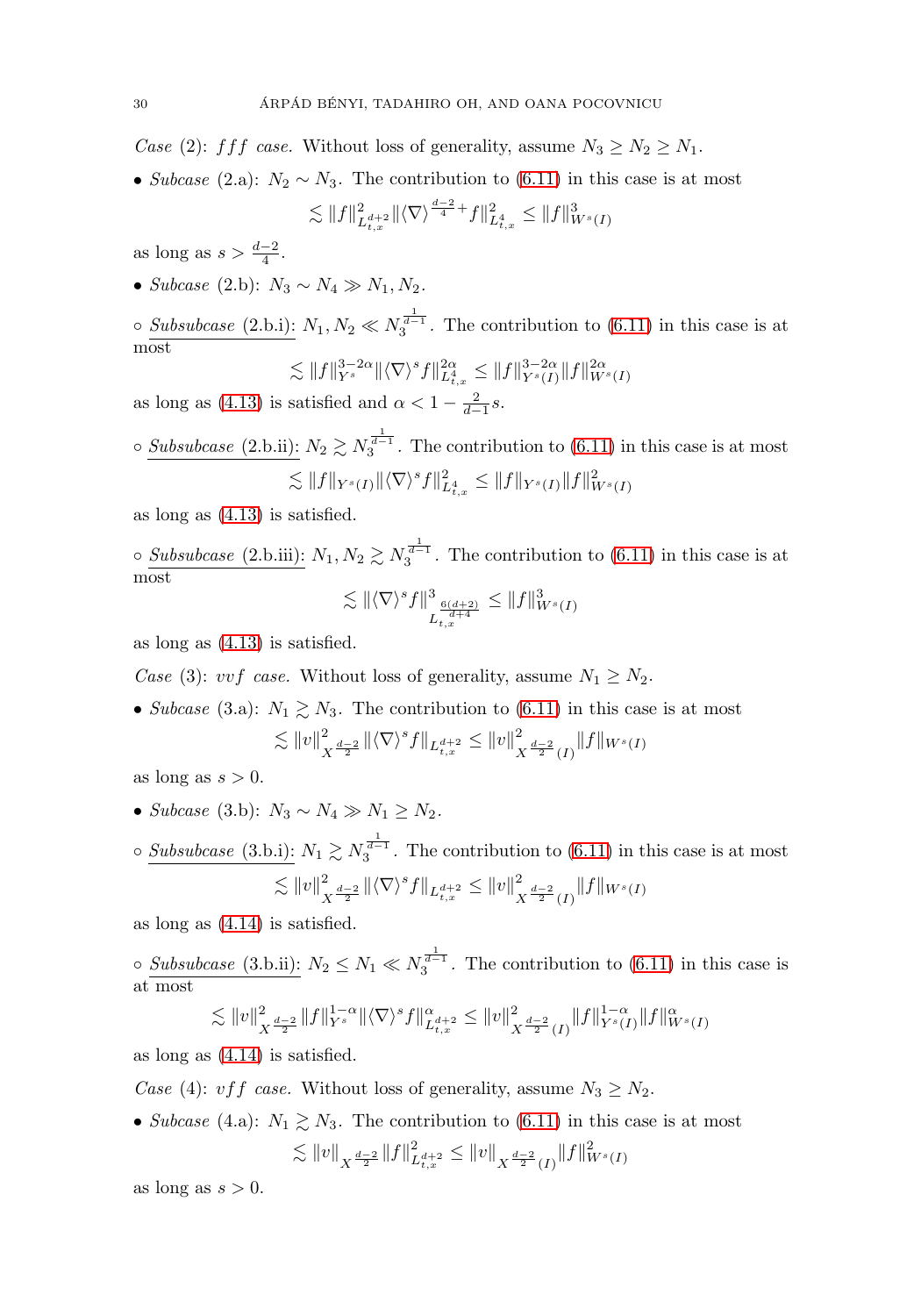• Subcase (4.b):  $N_3 \gg N_1$ . First, suppose that  $N_2 \sim N_3$ . Then, the contribution to [\(6.11\)](#page-28-4) in this case is at most

$$
\lesssim \|v\|_{X^{\frac{d-2}{2}}} \|\langle \nabla \rangle^s f\|_{L^4_{t,x}}^2 \leq \|v\|_{X^{\frac{d-2}{2}}(I)} \|f\|_{W^s(I)}^2
$$

as long as  $s > \frac{d-2}{4}$ .

Hence, it remains to consider the case  $N_3 \sim N_4 \gg N_1, N_2$ .

 $\circ$  Subsubcase (4.b.i):  $N_1, N_2 \ll N_3^{\frac{1}{d-1}}$ . The contribution to [\(6.11\)](#page-28-4) in this case is at most

$$
\lesssim \|v\|_{X^{\frac{d-2}{2}}} \|f\|_{Y^{s}}^{2-2\alpha} \|\langle \nabla \rangle^{s} f\|_{L_{t,x}^{4}}^{2\alpha} \leq \|v\|_{X^{\frac{d-2}{2}}(I)} \|f\|_{Y^{s}(I)}^{2-2\alpha} \|f\|_{W^{s}(I)}^{2\alpha}
$$

as long as [\(4.17\)](#page-22-0) is satisfied and  $\alpha < 1 - \frac{2}{d-1}s$ .

 $\circ$  Subsubcase (4.b.ii):  $N_1 \ll N_3^{\frac{1}{d-1}} \lesssim N_2$ . The contribution to [\(6.11\)](#page-28-4) in this case is at most

$$
\lesssim ||v||_{X^{\frac{d-2}{2}}} ||\langle \nabla \rangle^s f||_{L_{t,x}^4}^2 \le ||v||_{X^{\frac{d-2}{2}}(I)} ||f||_{W^s(I)}^2
$$

as long as [\(4.17\)](#page-22-0) is satisfied.

 $\circ$  Subsubcase (4.b.iii):  $N_2 \ll N_3^{\frac{1}{d-1}} \lesssim N_1$ . The contribution to [\(6.11\)](#page-28-4) in this case is at most

$$
\lesssim \|v\|_{X^{\frac{d-2}{2}}} \|f\|_{Y^s} \|\langle \nabla \rangle^s f\|_{L^{d+2}_{t,x}} \leq \|v\|_{X^{\frac{d-2}{2}}(I)} \|f\|_{Y^s(I)} \|f\|_{W^s(I)}
$$

as long as [\(4.17\)](#page-22-0) is satisfied.

 $\circ$  Subsubcase (4.b.iv):  $N_1, N_2 \gtrsim N_3^{\frac{1}{d-1}}$ . The contribution to [\(6.11\)](#page-28-4) in this case is at most

$$
\lesssim ||v||_{X^{\frac{d-2}{2}}} ||\langle \nabla \rangle^s f||_{L^{d+2}_{t,x}}^2 \le ||v||_{X^{\frac{d-2}{2}}(I)} ||f||_{W^s(I)}^2
$$

<span id="page-31-0"></span>as long as  $(4.17)$  is satisfied.

#### 7. Long time existence of solutions to the perturbed NLS

The main goal of this section is to establish long time existence of solutions to the perturbed NLS [\(6.1\)](#page-26-1) under some assumptions. See Proposition [7.2.](#page-35-0) We achieve this goal by iteratively applying the perturbation lemma (Lemma [7.1\)](#page-31-1) for the energy-critical NLS.

We first state the perturbation lemma for the energy-critical cubic NLS involving the  $X^{\frac{d-2}{2}}$  and the Z-norms. See [\[19,](#page-48-16)[38,](#page-49-18)[56,](#page-50-9)[57\]](#page-50-6) for perturbation and stability results on usual Strichartz and Lebesgue spaces. In the context of the cubic NLS on  $\mathbb{R} \times \mathbb{T}^3$ , Ionescu-Pausader [\[31\]](#page-48-17) proved a perturbation lemma involving the critical  $X^{s_{\text{crit}}}$ norm. Our proof essentially follows their argument and is included for the sake of completeness.

<span id="page-31-1"></span>**Lemma 7.1** (Perturbation lemma). Let  $d \geq 3$  and let I be a compact interval with  $|I| \leq 1$ . Suppose that  $v \in C(I; H^{\frac{d-2}{2}}(\mathbb{R}^d))$  satisfies the following perturbed NLS:

<span id="page-31-2"></span>(7.1) 
$$
i\partial_t v + \Delta v = |v|^2 v + e,
$$

satisfying

(7.2) 
$$
||v||_{Z(I)} + ||v||_{L^{\infty}(I;H^{\frac{d-2}{2}}(\mathbb{R}^d))} \leq R
$$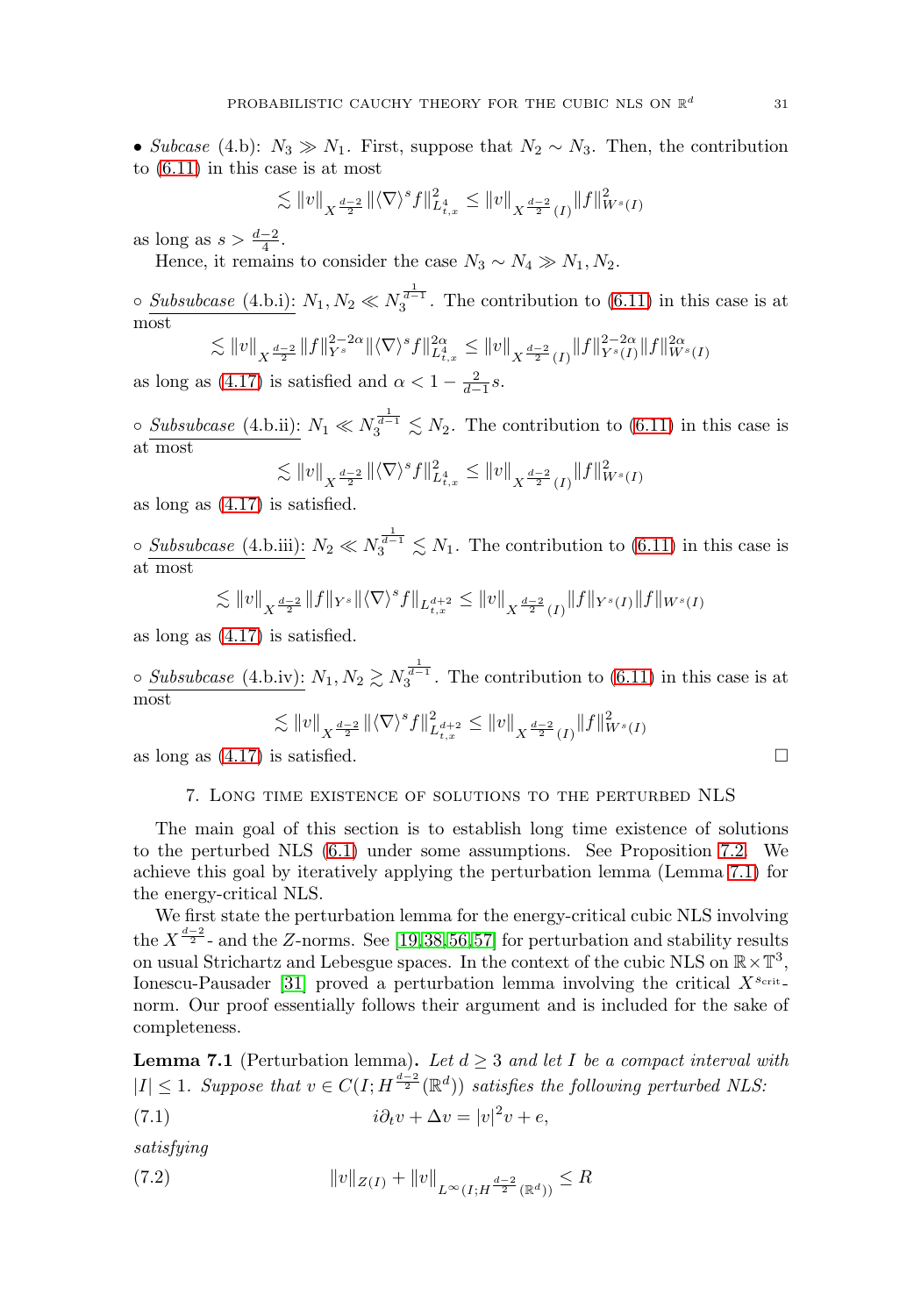for some  $R \geq 1$ . Then, there exists  $\varepsilon_0 = \varepsilon_0(R) > 0$  such that if we have

<span id="page-32-6"></span>(7.3) 
$$
\|u_0 - v(t_0)\|_{H^{\frac{d-2}{2}}(\mathbb{R}^d)} + \|e\|_{N^{\frac{d-2}{2}}(I)} \leq \varepsilon
$$

for some  $u_0\in H^{\frac{d-2}{2}}(\mathbb{R}^d)$ , some  $t_0\in I$ , and some  $\varepsilon<\varepsilon_0,$  then there exists a solution  $u \in X^{\frac{d-2}{2}}(I) \cap C(I; H^{\frac{d-2}{2}}(\mathbb{R}^d))$  to the defocusing cubic NLS [\(1.1\)](#page-2-1) with  $u(t_0) = u_0$ such that

(7.4) 
$$
||u||_{X^{\frac{d-2}{2}}(I)} + ||v||_{X^{\frac{d-2}{2}}(I)} \leq C(R),
$$

(7.5) 
$$
\|u - v\|_{X^{\frac{d-2}{2}}(I)} \leq C(R)\varepsilon,
$$

where  $C(R)$  is a nondecreasing function of R.

*Proof.* Without loss of generality, we assume  $t_0 = \min I$ . Given small  $\varepsilon_1 = \varepsilon_1(R) >$ 0 (to be chosen later), we divide the interval I into subintervals  $I_j = [t_j, t_{j+1}]$  such that  $I = \bigcup_{j=0}^{L} I_j$ . By choosing  $L \sim \left(\frac{R}{\varepsilon_1}\right)^4$ , we can guarantee that

<span id="page-32-4"></span>
$$
||v||_{Z(I_j)} \leq \varepsilon_1
$$

for  $j = 0, \ldots, L$ . By assumption, we also have

<span id="page-32-3"></span>
$$
\|e\|_{N^{\frac{d-2}{2}}(I_j)} \le \varepsilon < \varepsilon_0
$$

for  $j = 0, \ldots, L$ .

Step 1. Let  $\theta \in (\frac{1}{2}, 1)$ . We first claim that there exist  $\eta_0 = \eta_0(R) > 0$  and  $\varepsilon_0 = \varepsilon_0(R) > 0$  such that if

(7.8) 
$$
||S(t - t_*)v(t_*)||_{Z_{\theta}(J)} \leq \eta_0 \quad \text{and} \quad ||e||_{N^{\frac{d-2}{2}}(J)} \leq \varepsilon_0
$$

for some  $t_*$  in a subinterval  $J \subset I$ , then there exists a unique solution v to [\(7.1\)](#page-31-2) on J, satisfying

<span id="page-32-0"></span>
$$
(7.9) \qquad ||v - S(t - t_*)v(t_*)||_{X^{\frac{d-2}{2}}(J)} \leq C||S(t - t_*)v(t_*)||_{Z_{\theta}(J)}^{3-2\theta} + 2||e||_{N^{\frac{d-2}{2}}(J)}.
$$

We choose  $\eta_0 = \eta_0(R)$  and  $\varepsilon_0 = \varepsilon_0(R)$  such that

<span id="page-32-1"></span>(7.10) 
$$
\eta_0 \ll R^{-\frac{1}{2\theta - 1}} \quad \text{and} \quad \varepsilon_0 \ll R^{-\frac{2}{2\theta - 1}}.
$$

In the following, we set

$$
\eta := \|S(t - t_*)v(t_*)\|_{Z_{\theta}(J)} \le \eta_0 \quad \text{and} \quad \varepsilon := \|e\|_{N^{\frac{d-2}{2}}(J)} \le \varepsilon_0.
$$

Then, proceeding as in the proof of Proposition [6.3,](#page-28-0) we show that the map  $\Gamma$  defined by

<span id="page-32-5"></span>
$$
(7.11)\quad \Gamma v(t) := S(t - t_*)v(t_*) - i \int_{t_*}^t S(t - t') \mathcal{N}(v)(t')dt' - i \int_{t_*}^t S(t - t')e(t')dt'
$$

is a contraction on

$$
B_{R,\eta,\varepsilon} = \{ v \in X^{\frac{d-2}{2}}(J) \cap C(J; H^{\frac{d-2}{2}}) : ||v||_{X^{\frac{d-2}{2}}(J)} \le 2R, ||v||_{Z_{\theta}(J)} \le 2(\eta + \varepsilon^{\frac{\theta}{2} + \frac{1}{4}}) \}.
$$

Indeed, by Lemma [6.2](#page-27-0) (with  $f = 0$ ), we have

<span id="page-32-2"></span>
$$
\|\Gamma v\|_{X^{\frac{d-2}{2}}(J)} \le \|v(t_*)\|_{H^{\frac{d-2}{2}}} + C(\eta + \varepsilon^{\frac{\theta}{2} + \frac{1}{4}})^2 R + \varepsilon
$$
  
(7.12)  

$$
\le \|v(t_*)\|_{H^{\frac{d-2}{2}}} + C\eta^2 R + 2\varepsilon \le 2R
$$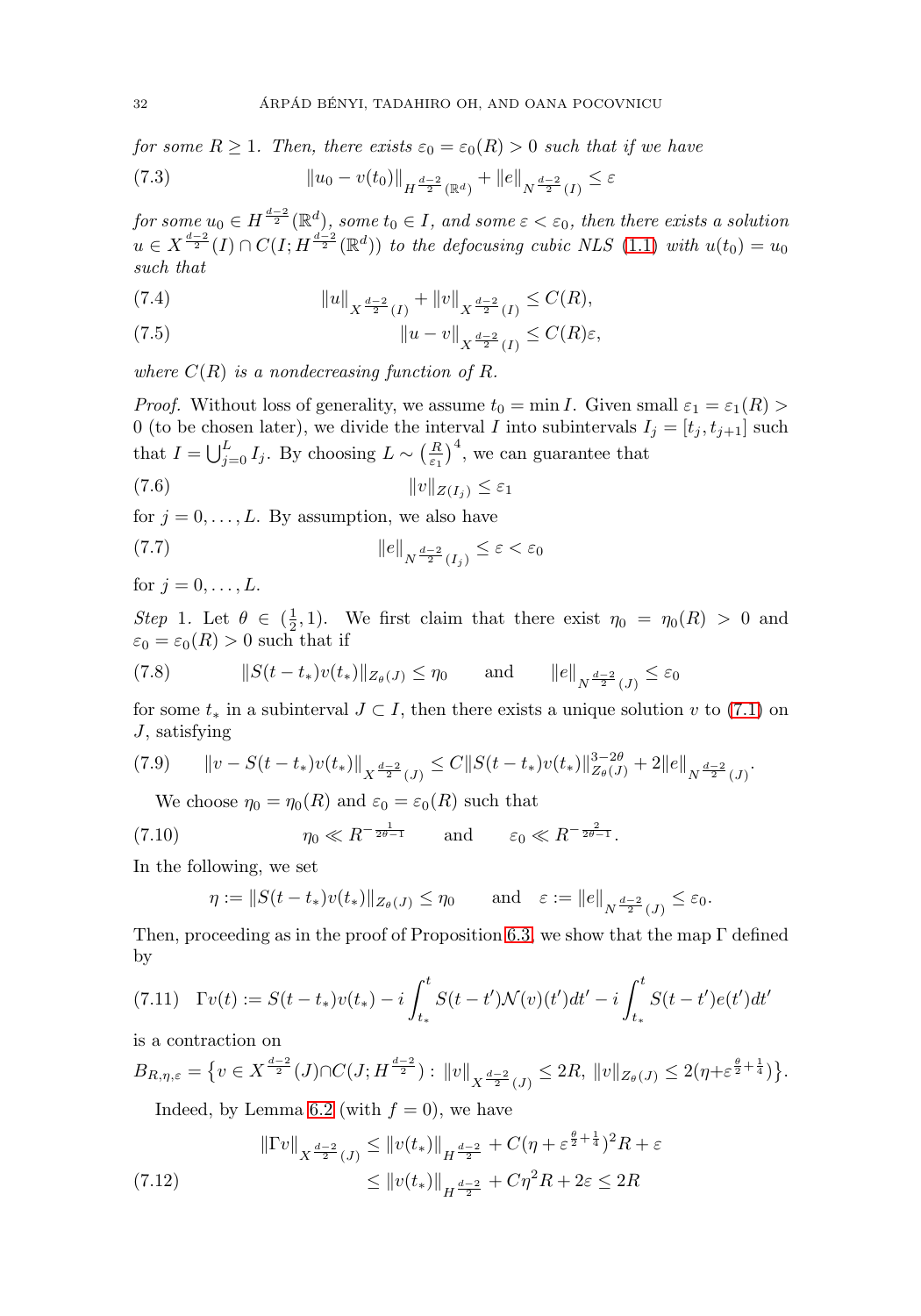and

$$
\|\Gamma v_1-\Gamma v_2\|_{X^{\frac{d-2}{2}}(J)}\leq C(\eta+\varepsilon^{\frac{\theta}{2}+\frac{1}{4}})R\|v_1-v_2\|_{X^{\frac{d-2}{2}}(J)}\leq \frac{1}{2}\|v_1-v_2\|_{X^{\frac{d-2}{2}}(J)}
$$

for  $v, v_1, v_2 \in B_{R,\eta,\varepsilon}$ . Moreover, we have

$$
\|\Gamma v\|_{Z_{\theta}(J)} \le (\|S(t - t_*)v(t_*)\|_{Z(J)} + C\eta^2 R + \varepsilon)^{\theta}
$$
  
\$\times (\|S(t - t\_\*)v(t\_\*)\|\_{X^{\frac{d-2}{2}}(J)} + C\eta^2 R + \varepsilon)^{1-\theta}\$  
\$\le \eta + C\eta^{2\theta}R + C\eta^{2-\theta}R^{1-\theta} + C\eta^{\theta}\varepsilon^{1-\theta} + C\varepsilon^{\theta}R^{1-\theta} \le 2(\eta + \varepsilon^{\frac{\theta}{2} + \frac{1}{4}})\$

for  $v \in B_{R,\eta,\varepsilon}$ . Hence,  $\Gamma$  is a contraction on  $B_{R,\eta_1}$ . The estimate [\(7.9\)](#page-32-0) follows from [\(7.10\)](#page-32-1) and [\(7.12\)](#page-32-2).

Step 2. Next, we claim that, given  $\varepsilon_2 > 0$ , we can choose  $\varepsilon_j = \varepsilon_j(R, \varepsilon_2)$ ,  $j = 0, 1$ , in [\(7.7\)](#page-32-3) and [\(7.6\)](#page-32-4) sufficiently small such that we have

<span id="page-33-3"></span>
$$
(7.13) \t\t ||S(t-tj)v(tj)||_{Z_{\theta}(I_{j})} \leq \varepsilon_{2} \t and \t ||v||_{Z_{\theta}(I_{j})} \leq \varepsilon_{2}.
$$

Without loss of generality, assume  $\varepsilon_2 \leq \frac{\eta_0}{2}$ , where  $\eta_0 = \eta_0(R)$  is as in Step 1. Let  $h(\tau) = ||S(t - t_j)v(t_j)||_{Z_{\theta}([t_j, t_j + \tau])}$ . Note that h is continuous and  $h(0) = 0$ . Thus, we have  $h(\tau) \leq 2\varepsilon_2 \leq \eta_0$  for small  $\tau > 0$ . Then, from the Duhamel formula  $(7.11)$  with  $(7.6)$ ,  $(7.7)$ , and  $(7.9)$ , we have

$$
h(\tau) \leq \|S(t - t_j)v(t_j)\|_{X^{\frac{d-2}{2}}([t_j, t_j + \tau])}^{1-\theta} \|S(t - t_j)v(t_j)\|_{Z([t_j, t_j + \tau])}^{\theta}
$$
  
\n
$$
\leq CR^{1-\theta}(\varepsilon_1 + \varepsilon_2^{3-2\theta} + \|e\|_{N^{\frac{d-2}{2}}(I_j)})^{\theta}
$$
  
\n(7.14) 
$$
\leq CR^{1-\theta} \varepsilon_2^{\theta(3-2\theta)} + CR^{1-\theta}(\varepsilon_1 + \|e\|_{N^{\frac{d-2}{2}}(I_j)})^{\theta}.
$$

<span id="page-33-0"></span>From [\(7.10\)](#page-32-1) with  $\varepsilon_2 \leq \frac{\eta_0}{2}$ , we have

<span id="page-33-1"></span>(7.15) 
$$
CR^{1-\theta} \varepsilon_2^{\theta(3-2\theta)} \le C \big( R \eta_0^{(2\theta-1)} \big)^{1-\theta} \varepsilon_2 \ll \varepsilon_2.
$$

Hence, it follows from [\(7.14\)](#page-33-0) and [\(7.15\)](#page-33-1) that

<span id="page-33-2"></span>(7.16) 
$$
h(\tau) \leq \frac{1}{2}\varepsilon_2 + CR^{1-\theta}(\varepsilon_1 + \varepsilon_0)^{\theta} \leq \varepsilon_2
$$

by choosing  $\varepsilon_j = \varepsilon_j (R, \varepsilon_2) > 0$  sufficiently small,  $j = 0, 1$ . Then, by the continuity argument, we see that [\(7.16\)](#page-33-2) holds for all  $\tau \leq t_{j+1} - t_j$ . From Step 1 and [\(7.6\)](#page-32-4), we have

<span id="page-33-4"></span>(7.17) 
$$
||v||_{Z_{\theta}(I_j)} = ||v||_{Z(I_j)}^{\theta} ||v||_{X^{\frac{d-2}{2}}(I_j)}^{1-\theta} \leq C \varepsilon_1^{\theta} R^{1-\theta}.
$$

Therefore, [\(7.13\)](#page-33-3) follows from [\(7.16\)](#page-33-2) and [\(7.17\)](#page-33-4), by choosing  $\varepsilon_1 = \varepsilon_1(R, \varepsilon_2)$  smaller if necessary.

Step 3. Given  $\varepsilon_2 = \varepsilon_2(R) > 0$  (to be chosen later), it follows from Step 2 that [\(7.13\)](#page-33-3) holds as long as  $\varepsilon_j = \varepsilon_j(R) > 0$ ,  $j = 0, 1$ , are sufficiently small. From Step 1 with [\(7.7\)](#page-32-3), [\(7.13\)](#page-33-3), and [\(7.12\)](#page-32-2), we have

<span id="page-33-5"></span>(7.18) 
$$
||v||_{X^{\frac{d-2}{2}}(I_j)} \leq 2R
$$

as long as  $\varepsilon_j = \varepsilon_j(R) > 0$ ,  $j = 0, 1, 2$ , are sufficiently small.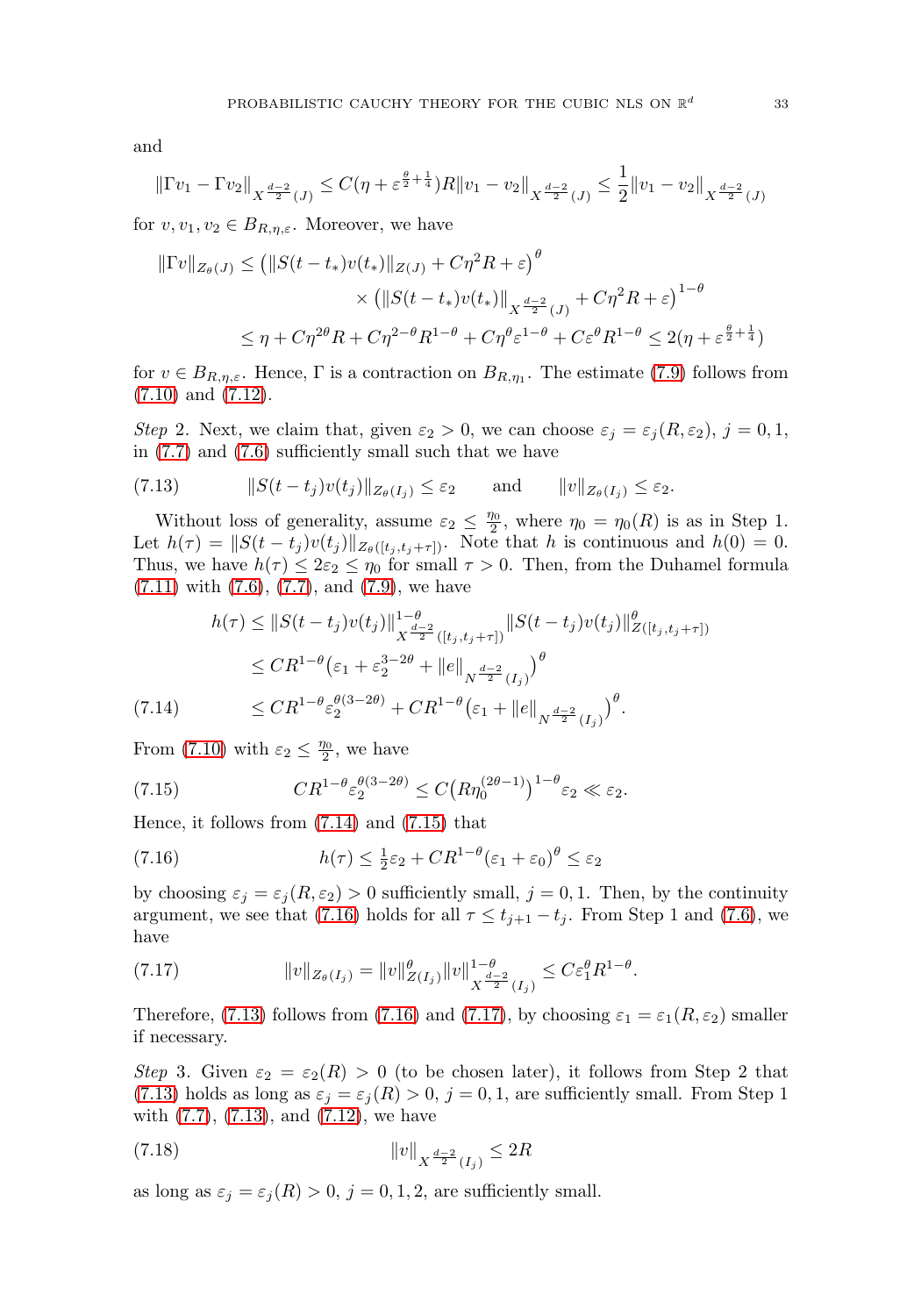Let u be a solution to the defocusing cubic NLS [\(1.1\)](#page-2-1) with initial data  $u(t_i)$ given at  $t = t_j$  such that

<span id="page-34-0"></span>
$$
||u(t_j) - v(t_j)||_{H^{\frac{d-2}{2}}} \leq \varepsilon < \varepsilon_0.
$$

Let  $J_i = [t_i, t_i + \tau] \subset I_i$  be the maximal time interval such that

<span id="page-34-1"></span>(7.20) u − vZθ(J<sup>j</sup> ) ≤ 6C0ε,

where  $C_0$  is as in [\(6.3\)](#page-26-4). Such an interval exists and is nonempty, since  $\tau \mapsto$  $||u - v||_{Z_{\theta}(t_i, t_i + \tau)}$  is finite and continuous (see Lemma [A.8\)](#page-46-0), at least on the interval of local existence of u, and vanishes for  $\tau = 0$ .

Let  $w := u - v$ . By Lemma [6.2](#page-27-0) (with  $f = 0$ ) with  $(7.7)$ ,  $(7.13)$ ,  $(7.18)$ ,  $(7.19)$ , and [\(7.20\)](#page-34-1), we have

$$
\begin{aligned} \|w\|_{X^{\frac{d-2}{2}}(J_j)} &\leq \|u(t_j)-v(t_j)\|_{H^{\frac{d-2}{2}}}+C_1\Big\{\|v\|_{X^{\frac{d-2}{2}}(J_j)}\|v\|_{Z_\theta(J_j)}\|w\|_{X^{\frac{d-2}{2}}(J_j)}\\ &\qquad \qquad +\|v\|_{X^{\frac{d-2}{2}}(J_j)}\|w\|_{X^{\frac{d-2}{2}}(J_j)}\|w\|_{Z_\theta(J_j)}\\ &\qquad \qquad +\|w\|_{X^{\frac{d-2}{2}}(J_j)}\|w\|_{Z_\theta(J_j)}^2\Big\}+\|e\|_{N^{\frac{d-2}{2}}(J_j)}\\ &\leq 2\varepsilon +C_2(\varepsilon_0+\varepsilon_2)R\|w\|_{X^{\frac{d-2}{2}}(J_j)}.\end{aligned}
$$

Taking  $\varepsilon_j = \varepsilon_j(R) > 0$  sufficiently small,  $j = 0, 2$ , such that  $(\varepsilon_0 + \varepsilon_2)R \ll 1$ , we obtain

<span id="page-34-2"></span>(7.21) 
$$
||w||_{X^{\frac{d-2}{2}}(J_j)} \leq 4\varepsilon.
$$

Hence, from [\(6.3\)](#page-26-4), we have

<span id="page-34-3"></span>(7.22) 
$$
||w||_{Z_{\theta}(J_j)} \leq C_0 ||w||_{X^{\frac{d-2}{2}}(J_j)} \leq 4C_0 \varepsilon.
$$

From [\(7.18\)](#page-33-5) and [\(7.21\)](#page-34-2), we have  $||u||_{X^{\frac{d-2}{2}}(J_j)} \leq 3R < \infty$ . Then, from [\(3.4\)](#page-15-2), we have  $||u||_{\dot{S}^{\frac{d-2}{2}}(J_j)} < \infty$ . In particular, this implies that u can be extended to some larger interval  $J' \supset \overline{J_i}$ . Therefore, in view of [\(7.20\)](#page-34-1) and [\(7.22\)](#page-34-3), we can apply the continuity argument and conclude that  $J_i = I_i$ .

Step 4. By [\(7.3\)](#page-32-6), we have  $||u(t_0) - v(t_0)||_{H^{\frac{d-2}{2}}} \leq \varepsilon$  for some  $\varepsilon < \varepsilon_0$ . Then, by Step 3, we have  $||w||_{X^{\frac{d-2}{2}}(I_0)} \leq 4\varepsilon$  on  $I_0 = [t_0, t_1]$ . In particular, this yields

$$
||u(t_1) - v(t_1)||_{H^{\frac{d-2}{2}}} \le 4C\varepsilon.
$$

Then, we can apply Step 3 on the interval  $I_1$  by choosing  $\varepsilon_0$  (and hence  $\varepsilon$ ) even smaller. We argue recursively for each interval  $I_j$ ,  $j = 2, \ldots, L$ . Note that, at each step, we make  $\varepsilon_0$  smaller by a factor of  $(4C)^{-1}$ . Since  $L \sim \left(\frac{R}{\varepsilon_1}\right)^4$  and  $\varepsilon_1 = \varepsilon_1(R)$ , there are a finite number of iterative steps depending only on  $R$ . This allows us to choose new  $\varepsilon_0 = \varepsilon_0(R) > 0$  such that, by Lemma [A.4,](#page-42-0) we have

$$
||u||_{X^{\frac{d-2}{2}}(I)} + ||v||_{X^{\frac{d-2}{2}}(I)} \lesssim LR \lesssim C(R),
$$
  

$$
||u - v||_{X^{\frac{d-2}{2}}(I)} \lesssim L\varepsilon \lesssim C(R)\varepsilon.
$$

This completes the proof of Lemma [7.1.](#page-31-1)  $\Box$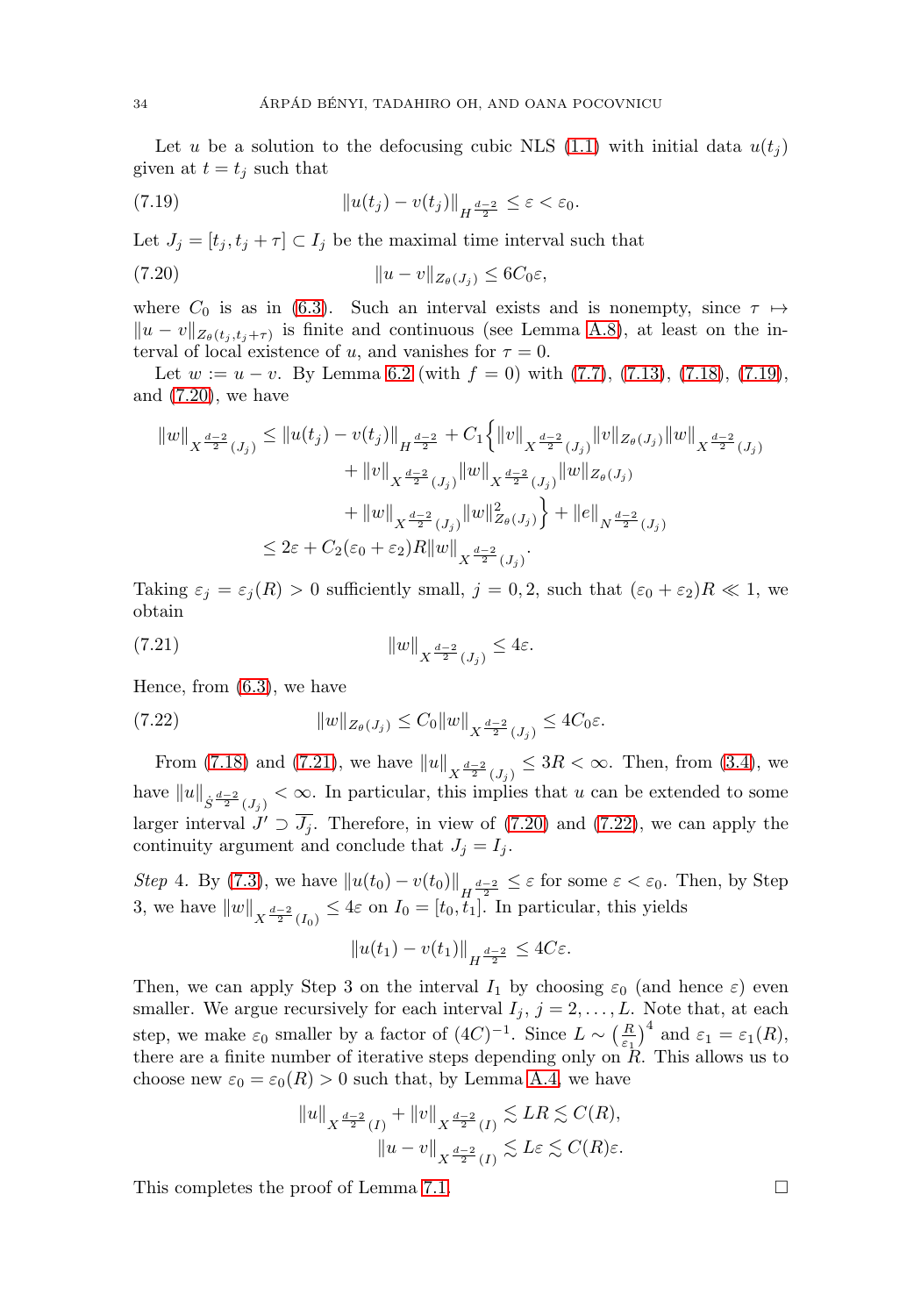In the remaining part of this section, we consider long time existence of solutions to the perturbed NLS  $(6.1)$  under several assumptions. Given  $T > 0$ , we assume that there exist  $\beta$ ,  $C, M > 0$  such that

<span id="page-35-1"></span>(7.23) 
$$
||f||_{W^{s}(I)} \leq C|I|^{\beta}
$$
 and  $||f||_{Y^{s}([0,T])} \leq M$ 

for any interval  $I \subset [0, T]$ . Then, Proposition [6.3](#page-28-0) guarantees existence of a solution to the perturbed NLS [\(6.1\)](#page-26-1), at least for a short time.

<span id="page-35-0"></span>**Proposition 7.2.** Let  $d \geq 3$ . Let  $s \in (s_d, s_{\text{crit}}]$ , where  $s_d$  is defined in [\(1.11\)](#page-5-2). Given  $T > 0$ , assume the following conditions (i) - (iii):

- (i) Hypothesis (B) holds if  $d \neq 4$ .
- (ii)  $f \in Y^s([0,T]) \cap W^s([0,T])$  satisfies [\(7.23\)](#page-35-1).
- (iii) Given a solution  $v$  to  $(6.1)$ , the following a priori bound holds:

<span id="page-35-2"></span>(7.24) 
$$
||v||_{L^{\infty}([0,T];H^{\frac{d-2}{2}}(\mathbb{R}^d))} \leq R
$$

for some  $R > 0$ .

Then, there exists  $\tau = \tau(R, M, T, s, \beta) > 0$  such that, given any  $t_0 \in [0, T)$ , the so-lution v to [\(6.1\)](#page-26-1) exists on  $[t_0, t_0+\tau] \cap [0, T]$ . In particular, condition (iii) guarantees existence of v on the entire interval  $[0, T]$ .

<span id="page-35-4"></span>Remark 7.3. We point out that the first condition in [\(7.23\)](#page-35-1) can be weakened as follows. Let  $\tau = \tau(R, M, T, s, \beta) > 0$  be as in Proposition [7.2.](#page-35-0) Then, it follows from the proof of Proposition [7.2](#page-35-0) (see  $(7.27)$  and  $(7.28)$  below) that if we assume that

$$
||f||_{W^{s}([t_0,t_0+\tau_*))} \leq C|\tau_*|^\beta
$$

for some  $\tau_* \leq \tau$  instead of the first condition in [\(7.23\)](#page-35-1), then the conclusion of Proposition [7.2](#page-35-0) still holds on  $[t_0, t_0 + \tau_*] \cap [0, T]$ . Indeed, we use this version of Proposition [7.2](#page-35-0) in Section [8.](#page-37-0)

*Proof.* By setting  $e = |v+f|^2(v+f) - |v|^2v$ , [\(6.1\)](#page-26-1) reduces to [\(7.1\)](#page-31-2). In the following, we iteratively apply Lemma [7.1](#page-31-1) on short intervals and show that there exists  $\tau =$  $\tau(R, M, T, s, \beta) > 0$  such that [\(7.1\)](#page-31-2) is well-posed on  $[t_0, t_0 + \tau] \cap [0, T]$  for any  $t_0 \in [0, T)$ .

Let w be the global solution to the defocusing cubic NLS [\(1.1\)](#page-2-1) with  $w(t_0)$  =  $v(t_0) = v_0$ . By [\(7.24\)](#page-35-2), we have  $||w(t_0)||_{H^{\frac{d-2}{2}}} \leq R$ . Then, by Hypothesis (B), we have

$$
||w||_{L_{t,x}^{d+2}([0,T])}\leq C(R,T)<\infty.
$$

By the standard argument, this implies that  $\left\| |\nabla|^{\frac{d-2}{2}} w \right\|_{L_t^q L_x^r([0,T])} \leq C'(R,T) < \infty$ for all Schrödinger admissible pairs  $(q, r)$ . In particular, we have  $||w||_{Z([0,T])} \le$  $C''(R,T) < \infty$  and

$$
||w||_{X^{\frac{d-2}{2}}([0,T])} \le ||v_0||_{H^{\frac{d-2}{2}}} + |||\nabla|^{\frac{d-2}{2}}w||_{L^{\frac{2(d+2)}{d}}([0,T])} ||w||_{L^{d+2}_{t,x}([0,T])}^2
$$
  
(7.25) 
$$
\le C'''(R,T) < \infty.
$$

<span id="page-35-3"></span>Let  $\theta \in (\frac{1}{2}, 1)$ . Given small  $\eta > 0$  (to be chosen later), we divide the interval  $[t_0, T]$  into  $J = J(R, T, \eta)$  many subintervals  $I_j = [t_j, t_{j+1}]$  such that

$$
||w||_{Z_{\theta}(I_j)} \sim \eta.
$$

In the following, we fix the value of  $\theta$  and suppress dependence of various constants such as  $\tau$  and  $\eta$  on  $\theta$ .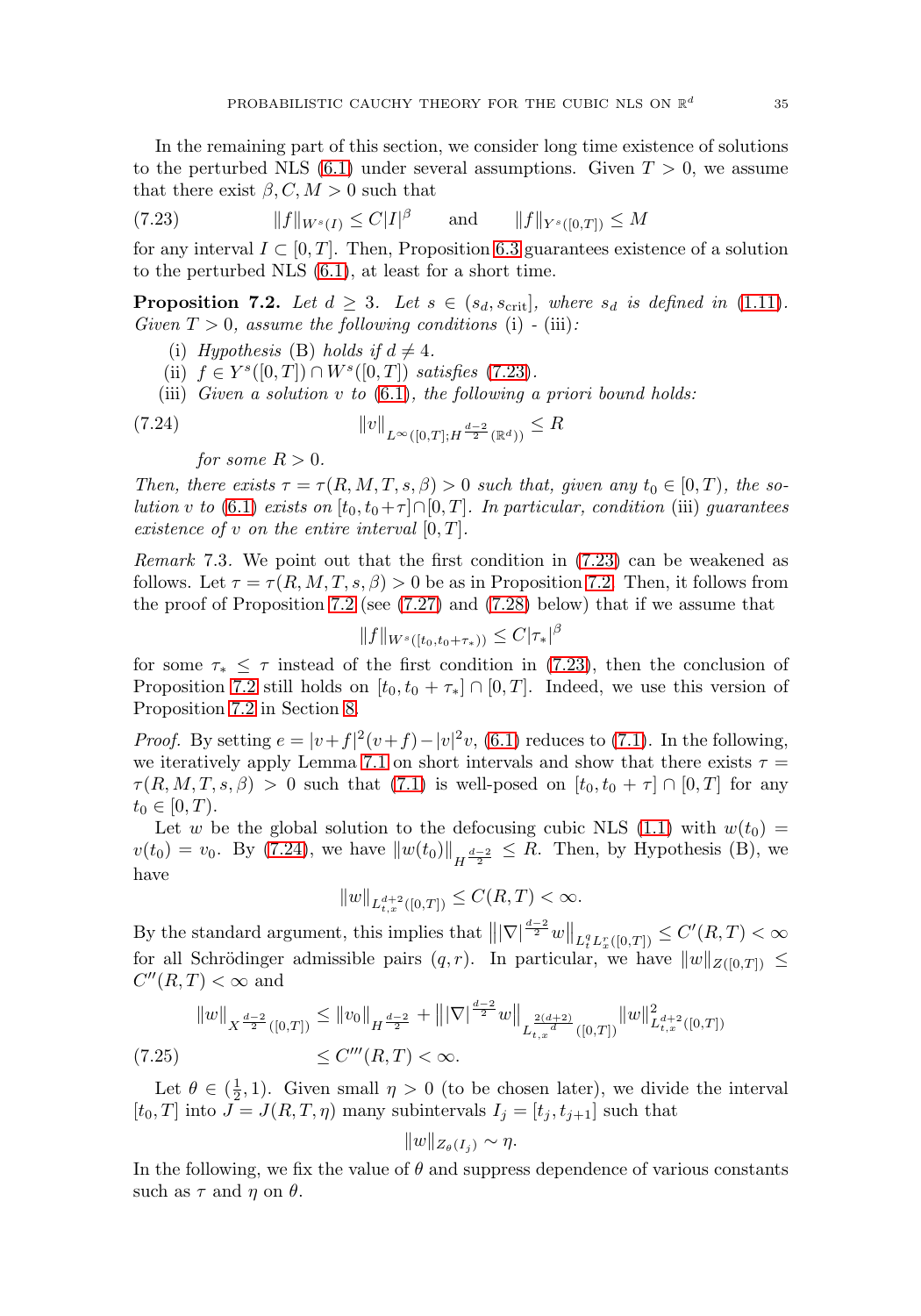Fix  $\tau > 0$  (to be chosen later in terms of R, M, T, s, and  $\beta$ ) and write  $[t_0, t_0 + \tau] =$  $\bigcup_{j=0}^{J'}([t_0, t_0 + \tau] \cap I_j)$  for some  $J' \leq J - 1$ , where  $[t_0, t_0 + \tau] \cap I_j \neq \emptyset$  for  $0 \leq j \leq J'$ and  $[t_0, t_0 + \tau] \cap I_j = \emptyset$  for  $j \geq J'$ .

Since the nonlinear evolution w is small on each  $I_j$ , it follows that the linear evolution  $S(t-t_j)w(t_j)$  is also small on each  $I_j$ . Indeed, from the Duhamel formula, we have

$$
S(t - t_j)w(t_j) = w(t) + i \int_{t_j}^t S(t - t')|w|^2 w(t')dt'.
$$

Then, from Case (1) in the proof of Lemma [6.2](#page-27-0) with [\(7.25\)](#page-35-3), we have

$$
||S(t-t_j)w(t_j)||_{Z_{\theta}(I_j)} \leq ||w||_{Z_{\theta}(I_j)} + C||w||_{X^{\frac{d-2}{2}}(I_j)}||w||_{Z_{\theta}(I_j)}^2 \leq \eta + C(R,T)\eta^2.
$$

By taking  $\eta = \eta(R, T) > 0$  sufficiently small, we have

<span id="page-36-2"></span>(7.26) 
$$
||S(t - t_j)w(t_j)||_{Z_{\theta}(I_j)} \leq 2\eta
$$

for all  $j = 0, ..., J - 1$ .

Now, we estimate v on the first interval  $I_0$ . Let  $\eta_0 = \eta_0(R, M)$  be as in Propo-sition [6.3.](#page-28-0) Then, by Lemma [3.5](#page-15-0) (i),  $(7.24)$ , and Proposition [6.3,](#page-28-0) we have

$$
||v||_{X^{\frac{d-2}{2}}(I_0)} \leq ||S(t-t_0)v(t_0)||_{X^{\frac{d-2}{2}}(I_0)} + ||v - S(t-t_0)v(t_0)||_{X^{\frac{d-2}{2}}(I_0)}
$$
  

$$
\leq R + C\eta^{3-2\theta} \leq 2R,
$$

as long as  $2\eta < \eta_0$  and  $\tau = \tau(\eta, \alpha, \beta) = \tau(R, M, T, \alpha, \beta) > 0$  is sufficiently small so that

<span id="page-36-0"></span>(7.27) 
$$
||f||_{W^{s}([t_0,t_0+\tau))} \leq C\tau^{\beta} \leq \eta^{\frac{4-\alpha}{\alpha}},
$$

where  $\alpha = \alpha(s)$  satisfies [\(6.6\)](#page-27-1).

Next, we estimate the error term. By Lemma [6.2](#page-27-0) with [\(7.23\)](#page-35-1), we have

<span id="page-36-1"></span>(7.28) 
$$
||e||_{N^{\frac{d-2}{2}}(I_0)} \leq C(R, M)\tau^{\alpha\beta}.
$$

Given  $\varepsilon > 0$ , we can choose  $\tau = \tau(R, M, T, \varepsilon, \alpha, \beta) > 0$  sufficiently small so that

$$
||e||_{N^{\frac{d-2}{2}}(I_0)} \leq \varepsilon.
$$

In particular, for  $\varepsilon < \varepsilon_0$  with  $\varepsilon_0 = \varepsilon_0(R) > 0$  dictated by Lemma [7.1,](#page-31-1) the condition  $(7.3)$  is satisfied on  $I_0$ .

Therefore, all the conditions of Lemma [7.1](#page-31-1) are satisfied on the first interval  $I_0$ , provided that  $\tau = \tau(R, M, T, \varepsilon, \alpha, \beta) > 0$  is chosen sufficiently small. Hence, we obtain

(7.29) 
$$
\|w - v\|_{X^{\frac{d-2}{2}}(I_0)} \leq C_0(R)\varepsilon.
$$

In particular, we have

<span id="page-36-3"></span>(7.30) 
$$
||w(t_1) - v(t_1)||_{H^{\frac{d-2}{2}}} \leq C_1(R)\varepsilon.
$$

Then, from  $(7.26)$  and Lemma [3.5](#page-15-0) (i) with  $(7.30)$ , we have

$$
||S(t - t_1)v(t_1)||_{Z_{\theta}(I_1)} \le ||S(t - t_1)w(t_1)||_{Z_{\theta}(I_1)} + ||S(t - t_1)(w(t_1) - v(t_1))||_{Z_{\theta}(I_1)}\le 2\eta + C'_1(R)\varepsilon \le 3\eta
$$

by choosing  $\varepsilon = \varepsilon(R, \eta) > 0$  sufficiently small.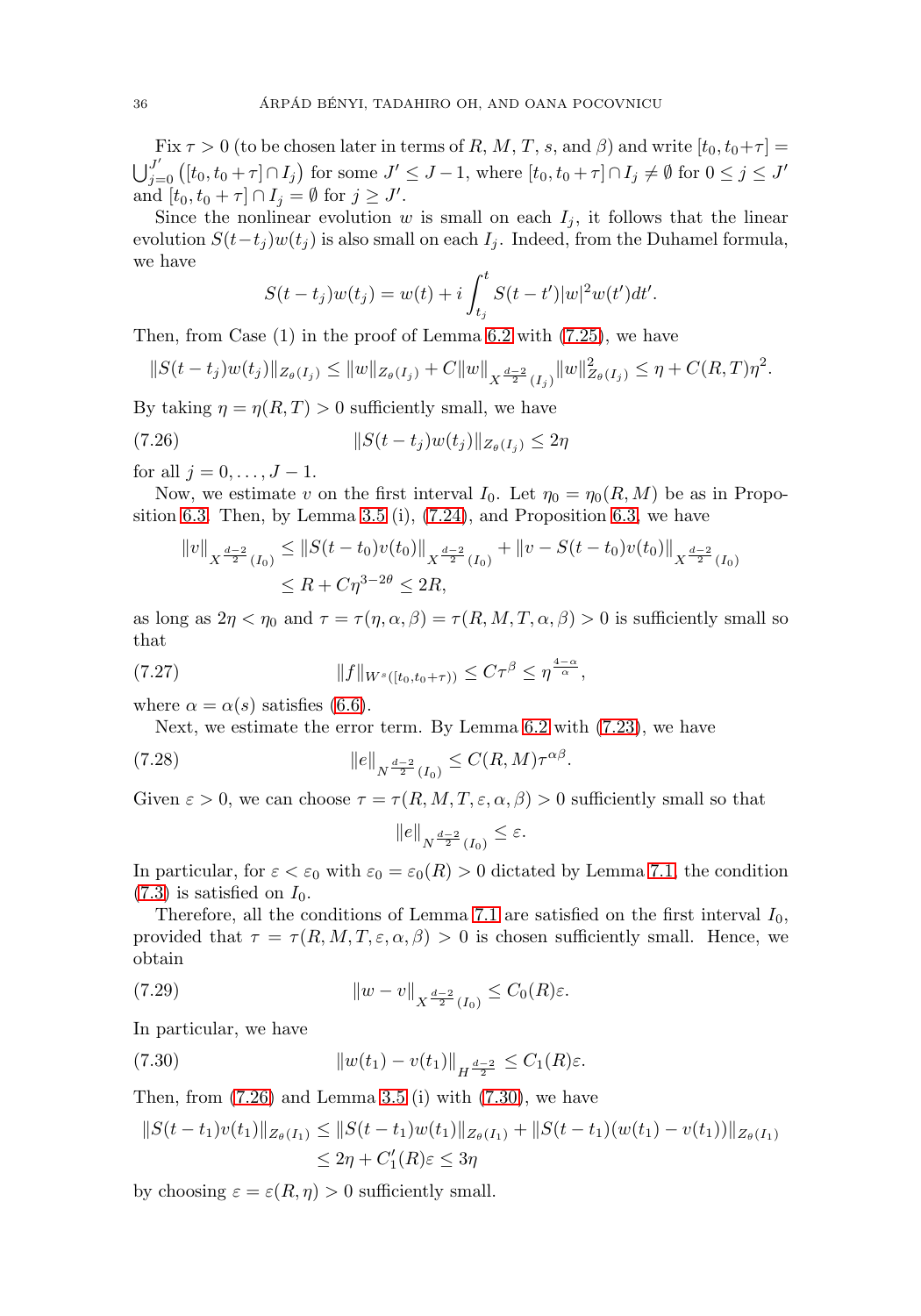Proceeding as before, it follows from Proposition [6.3](#page-28-0) with [\(7.24\)](#page-35-2) and [\(7.26\)](#page-36-2) that

$$
||v||_{X^{\frac{d-2}{2}}(I_1)} \le R + C\eta^{3-2\theta} \le 2R,
$$

as long as  $3\eta \leq \eta_0$  and  $\tau > 0$  is sufficiently small so that [\(7.27\)](#page-36-0) is satisfied. Similarly, it follows from Lemma [6.2](#page-27-0) with [\(7.23\)](#page-35-1) that

(7.31) 
$$
||e||_{N^{\frac{d-2}{2}}(I_1)} \leq C(R,M)\tau^{\alpha\beta} \leq \varepsilon
$$

by choosing  $\tau = \tau(R, M, T, \varepsilon, \alpha, \beta) > 0$  sufficiently small. Therefore, all the conditions of Lemma [7.1](#page-31-1) are satisfied on the second interval  $I_1$ , provided that  $\tau = \tau(R, M, T, \varepsilon, \alpha, \beta)$  is chosen sufficiently small and that  $(C_1(R) + 1)\varepsilon < \varepsilon_0$ . Hence, by Lemma [7.1,](#page-31-1) we obtain

$$
||w - v||_{X^{\frac{d-2}{2}}(I_1)} \leq C_0(R)(C_1(R) + 1)\varepsilon.
$$

In particular, we have

$$
||w(t_2) - v(t_2)||_{H^{\frac{d-2}{2}}} \leq C_2(R)\varepsilon.
$$

By choosing  $\eta = \eta(R, M, T) > 0$  and  $\tau = \tau(R, M, T, \varepsilon, \alpha, \beta) > 0$  sufficiently small, we can argue inductively and obtain

$$
||w(t_j) - v(t_j)||_{H^{\frac{d-2}{2}}} \le C_j(R)\varepsilon
$$

for all  $0 \le j \le J'$ , as long as (i)  $(J' + 2)\eta \le \eta_0$  and (ii)  $\varepsilon = \varepsilon(R, \eta, J)$  is sufficiently small such that  $(C_j(R) + 1)\varepsilon < \varepsilon_0$ ,  $j = 1, \ldots, J'$ . Recalling that  $J' + 1 \leq J =$  $J(R, T, \eta)$ , we see that this can be achieved by choosing  $\eta = \eta(R, M, T) > 0$ ,  $\varepsilon = \varepsilon(R, M, T) > 0$ , and  $\tau = \tau(R, M, T, \alpha, \beta) = \tau(R, M, T, s, \beta) > 0$  sufficiently small. This guarantees existence of the solution v to [\(7.1\)](#page-31-2) on  $[t_0, t_0 + \tau]$ .

Under the conditions (i) - (iii), we can apply the above local argument on time intervals of length  $\tau = \tau(R, M, T, s, \beta) > 0$ , thus extending the solution v to [\(6.1\)](#page-26-1) on the entire interval  $[0, T]$ .

#### 8. Proof of Theorem [1.3](#page-8-0)

<span id="page-37-0"></span>In this section, we prove the following "almost" almost sure global existence result.

<span id="page-37-1"></span>**Proposition 8.1.** Let  $d \geq 3$  and  $s \in (s_d, s_{\text{crit}}]$ . Assume Hypothesis (A). Furthermore, assume Hypothesis (B) if  $d \neq 4$ . Given  $\phi \in H^s(\mathbb{R}^d)$ , let  $\phi^{\omega}$  be its Wiener randomization defined in [\(1.9\)](#page-5-0), satisfying [\(1.10\)](#page-5-1). Then, given any  $T, \varepsilon > 0$ , there exists a set  $\Omega_{T,\varepsilon} \subset \Omega$  such that:

- (i)  $P(\tilde{\Omega}_{T,\varepsilon}^c) < \varepsilon$ .
- (ii) For each  $\omega \in \tilde{\Omega}_{T,\varepsilon}$ , there exists a (unique) solution u to [\(1.1\)](#page-2-1) on [0, T] with  $u|_{t=0}=\phi^{\omega}$ .

It is easy to see that "almost" almost sure global existence implies almost sure global existence. See [\[20\]](#page-48-6). For completeness, we first show how Theorem [1.3](#page-8-0) follows as an immediate consequence of Proposition [8.1.](#page-37-1)

Given small  $\varepsilon > 0$ , let  $T_j = 2^j$  and  $\varepsilon_j = 2^{-j}\varepsilon$ ,  $j \in \mathbb{N}$ . For each j, we apply Proposition [8.1](#page-37-1) and construct  $\widetilde{\Omega}_{T_j,\varepsilon_j}$ . Then, let  $\Omega_{\varepsilon} = \bigcap_{j=1}^{\infty} \widetilde{\Omega}_{T_j,\varepsilon_j}$ . Note that (i)  $P(\Omega_{\varepsilon}^c) < \varepsilon$ , and (ii) for each  $\omega \in \Omega_{\varepsilon}$ , we have a global solution u to [\(1.1\)](#page-2-1) with  $u|_{t=0} = \phi^{\omega}$ . Now, let  $\Sigma = \bigcup_{\varepsilon > 0} \Omega_{\varepsilon}$ . Then, we have  $P(\Sigma^{c}) = 0$ . Moreover, for each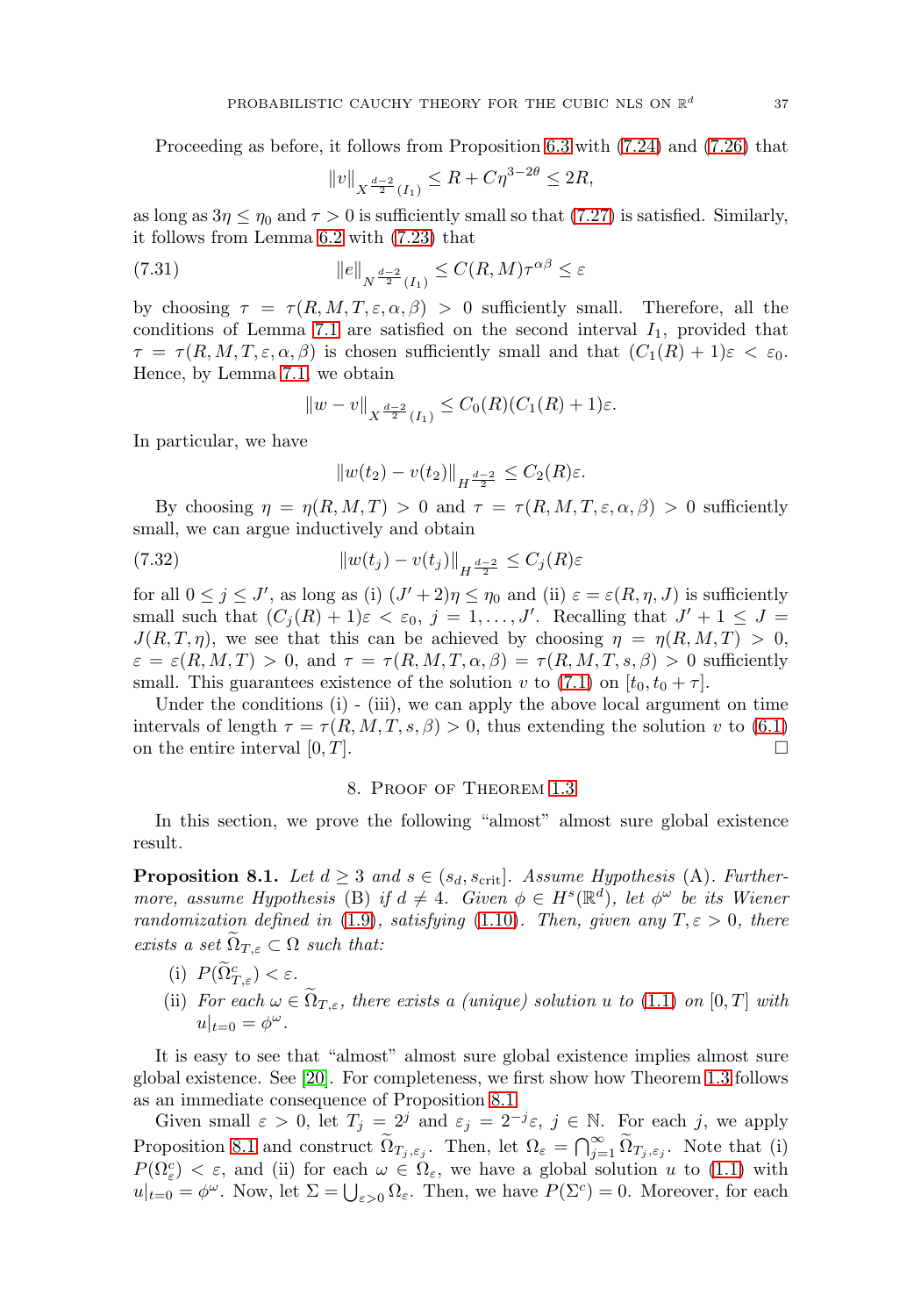$\omega \in \Sigma$ , we have a global solution u to [\(1.1\)](#page-2-1) with  $u|_{t=0} = \phi^{\omega}$ . This proves Theorem [1.3.](#page-8-0)

The rest of this section is devoted to the proof of Proposition [8.1.](#page-37-1)

*Proof of Proposition* [8.1](#page-37-1). Given  $T, \varepsilon > 0$ , set

<span id="page-38-1"></span>(8.1) 
$$
M = M(T, \varepsilon) \sim \|\phi\|_{H^s} \left(\log \frac{1}{\varepsilon}\right)^{\frac{1}{2}}.
$$

Defining  $\Omega_1 = \Omega_1(T, \varepsilon)$  by

$$
\Omega_1 := \big\{ \omega \in \Omega : \, \|S(t)\phi^{\omega}\|_{Y^s([0,T])} \le M \big\},
$$

it follows from Lemma [3.5](#page-15-0) (i) and Lemma [2.4](#page-12-2) that

<span id="page-38-2"></span>(8.2) 
$$
P(\Omega_1^c) < \frac{\varepsilon}{3}.
$$

Given  $T, \varepsilon > 0$ , let  $R = R(T, \frac{\varepsilon}{3})$  and let M be as in [\(1.13\)](#page-7-0) and [\(8.1\)](#page-38-1), respectively. With  $\tau = \tau(R, M, T)$  as in Proposition [7.2,](#page-35-0) write

$$
[0,T] = \bigcup_{j=0}^{[\frac{T}{\tau_*}]} [j\tau_*, (j+1)\tau_*] \cap [0,T]
$$

for some  $\tau_* \leq \tau$  (to be chosen later). Now, define  $\Omega_2$  by

$$
\Omega_2 = \left\{ \omega \in \Omega : \|S(t)\phi^{\omega}\|_{W^s([j\tau_*(j+1)\tau_*])} \leq C\tau_*^{\frac{1}{2(d+2)}}, \ j = 0, \ldots, \left[\frac{T}{\tau_*}\right] \right\},\
$$

where C is as in  $(7.23)$ . Then, by Lemma [2.2,](#page-11-1) we have

$$
P(\Omega_2^c) \leq \sum_{j=0}^{\lfloor \frac{T}{T_*} \rfloor} P\Big( \|S(t)\phi^{\omega}\|_{W^s([j\tau_*(j+1)\tau_*)]}\geq C\tau_*^{\frac{1}{2(d+2)}} \Big) \lesssim \frac{T}{\tau_*} \exp\bigg(-\frac{c}{\tau_*^{\frac{1}{d+2}} \|\phi\|_{H^s}^2} \bigg).
$$

By making  $\tau_* = \tau_*(\|\phi\|_{H^s})$  smaller, if necessary, we have

$$
\lesssim \frac{T}{\tau_*} \cdot \tau_* \exp\bigg(-\frac{c}{2\tau_*^{\frac{1}{d+2}} \|\phi\|_{H^s}^2}\bigg) = T \exp\bigg(-\frac{1}{2\tau_*^{\frac{1}{d+2}} \|\phi\|_{H^s}^2}\bigg).
$$

Hence, by choosing  $\tau_* = \tau_*(T, \varepsilon, ||\phi||_{H^s})$  sufficiently small, we have

<span id="page-38-3"></span>(8.3) 
$$
P(\Omega_2^c) < \frac{\varepsilon}{3}.
$$

Finally, set  $\Omega_{T,\varepsilon} = \Omega_{T,\frac{\varepsilon}{3}} \cap \Omega_1 \cap \Omega_2$ , where  $\Omega_{T,\frac{\varepsilon}{3}}$  is as in Hypothesis (A) with  $\varepsilon$ replaced by  $\frac{\varepsilon}{3}$ . Then, from [\(8.2\)](#page-38-2) and [\(8.3\)](#page-38-3), we have

 $P(\widetilde{\Omega}_{T,\varepsilon}^c)<\varepsilon.$ 

Moreover, for  $\omega \in \tilde{\Omega}_{T,\varepsilon}$ , we can iteratively apply Proposition [7.2](#page-35-0) and Remark [7.3](#page-35-4) and construct the solution  $v = v^{\omega}$  on each  $[j\tau_*, (j+1)\tau_*], j = 0, \ldots, \lbrack \frac{T}{\tau_*} \rbrack - 1$ , and  $\left[\left[\frac{T}{\tau}\right]\tau,T\right]$ . This completes the proof of Proposition [8.1.](#page-37-1)

<span id="page-38-0"></span>Remark 8.2. It is worthwhile to mention that the proof of Proposition [8.1](#page-37-1) strongly depends on the quasi-invariance property of the distribution of the linear solution  $S(t)\phi^{\omega}$ . More precisely, in the proof above, we exploited the fact that the distribution of  $||S(t)\phi^{\omega}||_{W^{s}([t_0,t_0+\tau_*)}$  depends basically only on the length  $\tau_*$  of the interval, but is independent of  $t_0$ .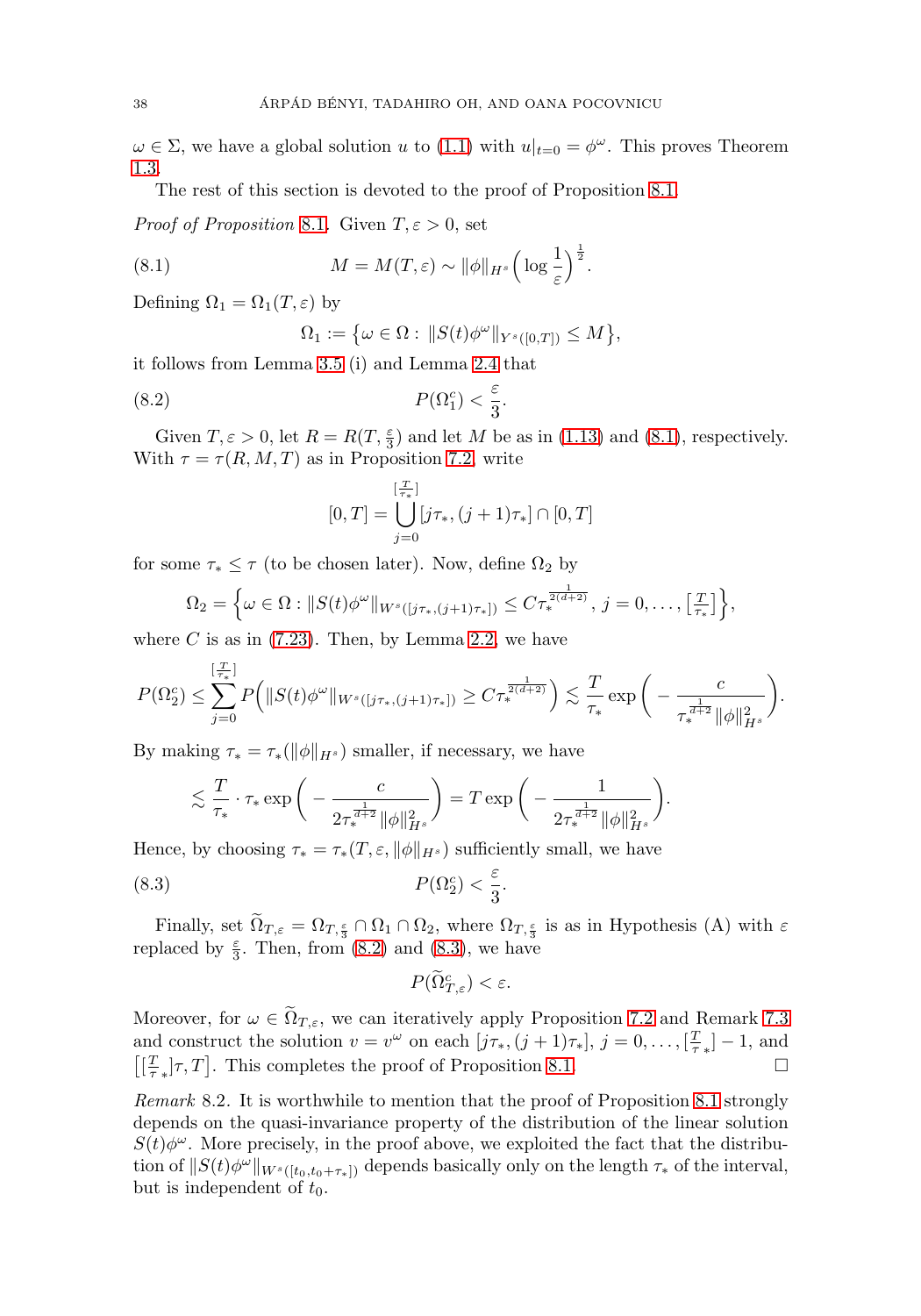#### <span id="page-39-0"></span>9. Probabilistic global existence via randomization on dilated cubes

In this section, we present the proof of Theorem [1.4.](#page-9-1) The main idea is to exploit the dilation symmetry of the cubic NLS [\(1.1\)](#page-2-1). For a function  $\phi = \phi(x)$ , we define its scaling  $\phi_{\mu}$  by

$$
\phi_{\mu}(x) := \mu^{-1} \phi(\mu^{-1} x),
$$

while for a function  $f = f(t, x)$ , we define its scaling  $f_{\mu}$  by

$$
f_{\mu}(t,x) := \mu^{-1} f(\mu^{-2}t, \mu^{-1}x).
$$

Then, given  $\phi \in H^s(\mathbb{R}^d)$ , we have

<span id="page-39-2"></span>(9.1) 
$$
\|\phi_\mu\|_{\dot{H}^s(\mathbb{R}^d)} = \mu^{\frac{d-2}{2}-s} \|\phi\|_{\dot{H}^s(\mathbb{R}^d)}.
$$

If  $s < s_{\text{crit}} = \frac{d-2}{2}$ , that is, if  $\phi$  is supercritical with respect to the scaling symmetry, then we can make the  $H^s$ -norm of the scaled function  $\phi_\mu$  small by taking  $\mu \ll 1$ . The issue is that the Strichartz estimates we employ in proving probabilistic wellposedness are (sub)critical and do not become small even if we take  $\mu \ll 1$ . It is for this reason that we consider the randomization  $\phi^{\omega,\mu}$  on dilated cubes.

Fix  $\phi \in H^s(\mathbb{R}^d)$  with  $s \in (s_d, s_{\text{crit}})$ , where  $s_{\text{crit}} = \frac{d-2}{2}$  and  $s_d$  is as in [\(1.11\)](#page-5-2). Let  $\phi^{\omega,\mu}$  be its randomization on dilated cubes of scale  $\mu$  as in [\(1.17\)](#page-9-2). Instead of considering [\(1.1\)](#page-2-1) with  $u_0 = \phi^{\omega,\mu}$ , we consider the scaled Cauchy problem

<span id="page-39-1"></span>(9.2) 
$$
\begin{cases} i\partial_t u_{\mu} + \Delta u_{\mu} = \pm |u_{\mu}|^2 u_{\mu}, \\ u_{\mu}|_{t=0} = u_{0,\mu} = (\phi^{\omega,\mu})_{\mu}, \end{cases}
$$

where  $u_{\mu}$  is as in [\(1.2\)](#page-2-2) and  $(\phi^{\omega,\mu})_{\mu}(x) := \mu^{-1} \phi^{\omega,\mu}(\mu^{-1}x)$  is the scaled randomization. For notational simplicity, we denote  $(\phi^{\omega,\mu})_\mu$  by  $\phi^{\omega,\mu}_\mu$  in the following. Denoting the linear and nonlinear part of  $u_{\mu}$  by  $z_{\mu}(t) = z_{\mu}^{\omega}(t) := S(t)\phi_{\mu}^{\omega,\mu}$  and  $v_{\mu}(t) := u_{\mu}(t) - S(t)\phi_{\mu}^{\omega,\mu}$  as before, we reduce [\(9.2\)](#page-39-1) to

(9.3) 
$$
\begin{cases} i\partial_t v_\mu + \Delta v_\mu = \pm |v_\mu + z_\mu|^2 (v_\mu + z_\mu), \\ v_\mu|_{t=0} = 0. \end{cases}
$$

Note that if u satisfies [\(1.1\)](#page-2-1) with initial data  $u(0) = \phi^{\omega,\mu}$ , then  $u_{\mu}, z_{\mu}$ , and  $v_{\mu}$  are indeed the scalings of  $u, z := S(t)\phi^{\omega,\mu}$ , and  $v := u - z$ , respectively. For  $u_{\mu}$  this simply follows from the scaling symmetry of [\(1.1\)](#page-2-1). For  $z_\mu$  and  $v_\mu$ , this follows from the following observation:

<span id="page-39-3"></span>
$$
(9.4)\quad \mathcal{F}_x\Big[\big(S(t)\phi^{\omega,\mu}\big)_{\mu}\Big](\xi) = \mu^{d-1}e^{-i\frac{t}{\mu^2}|\mu\xi|^2}\widehat{\phi^{\omega,\mu}}(\mu\xi) = e^{-it|\xi|^2}\widehat{\phi^{\omega,\mu}_{\mu}}(\xi) = \widehat{z_{\mu}}(t,\xi).
$$

Define  $\Gamma_{\mu}$  by

(9.5) 
$$
\Gamma_{\mu}v_{\mu}(t) = \mp i \int_0^t S(t - t') \mathcal{N}(v_{\mu} + z_{\mu})(t') dt'.
$$

In the following, we show that there exists  $\mu_0 = \mu_0(\varepsilon, \|\phi\|_{H^s}) > 0$  such that, for  $\mu \in (0, \mu_0)$ , the estimates [\(4.5\)](#page-17-3) and [\(4.6\)](#page-17-4) in Proposition [4.1](#page-16-6) (with  $\Gamma$  replaced by  $\Gamma_{\mu}$ ) hold with  $R = \eta_2$  outside a set of probability  $\langle \varepsilon, \psi \rangle$  where  $\eta_2$  is as in [\(5.2\)](#page-24-1). In view of [\(1.16\)](#page-9-3), it is easy to see that

$$
\psi(D - n)\phi_{\mu} = (\psi^{\mu}(D - \mu n)\phi)_{\mu}.
$$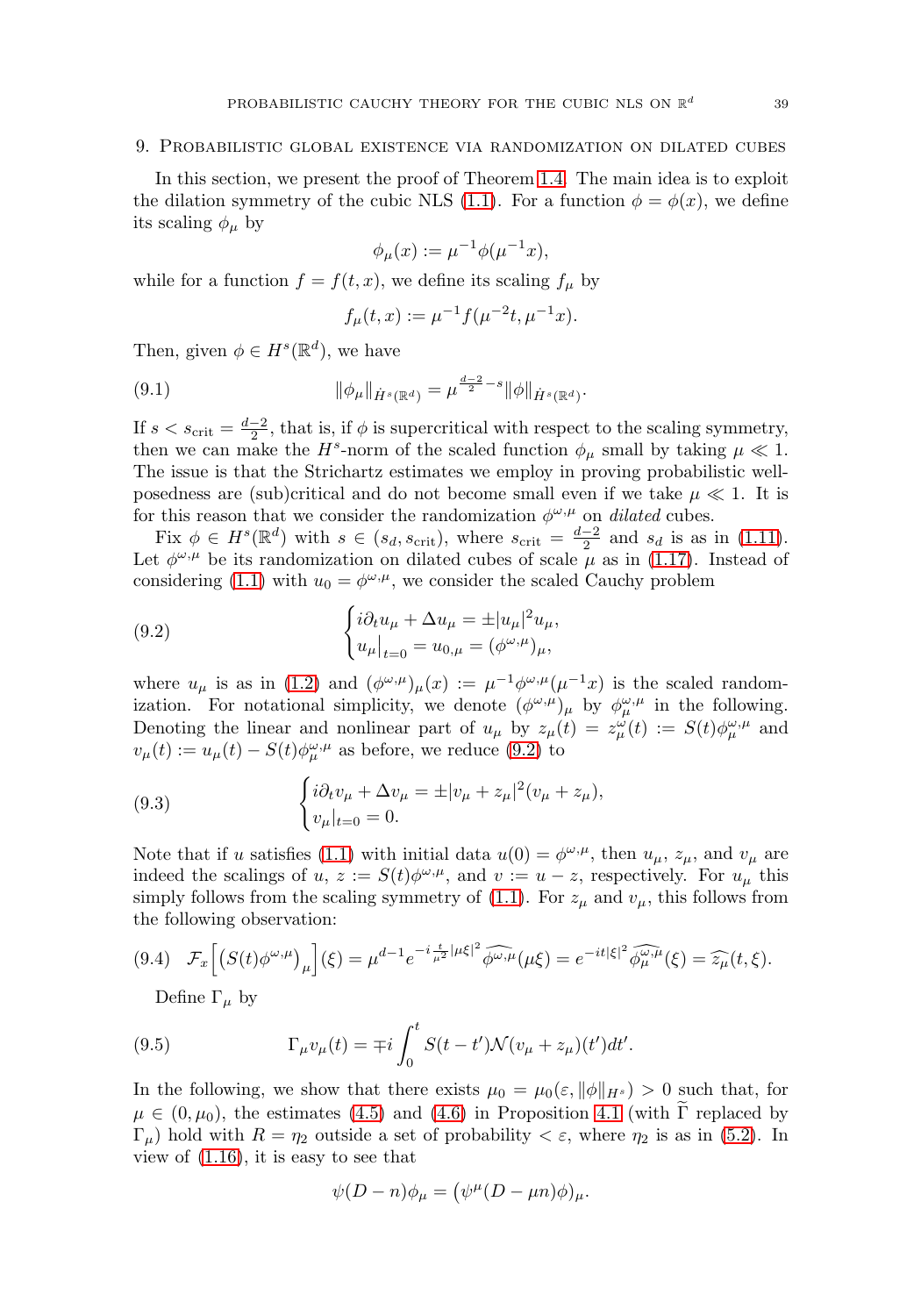Hence, we have

<span id="page-40-0"></span>(9.6) 
$$
\phi_{\mu}^{\omega,\mu} = (\phi^{\omega,\mu})_{\mu} = \sum_{n \in \mathbb{Z}^d} g_n(\omega) \psi(D-n) \phi_{\mu}.
$$

Given  $\eta_2$  as in [\(5.2\)](#page-24-1) and  $\mu > 0$ , define  $\Omega_{1,\mu}$  by

$$
\Omega_{1,\mu} = \Big\{ \omega \in \Omega: \, \|S(t) \phi_{\mu}^{\omega,\mu}\|_{L_t^q W_x^{s,q}(\mathbb{R} \times \mathbb{R}^d)} \leq \eta_2, \, q = 4, \frac{6(d+2)}{d+4}, d+2 \Big\}.
$$

We also define  $\Omega_{2,\mu}$  by

$$
\Omega_{2,\mu} = \big\{ \omega \in \Omega : \|\phi_{\mu}^{\omega,\mu}\|_{H^s(\mathbb{R}^d)} \leq \eta_2 \big\}.
$$

Now, let  $\Omega_{\mu} = \Omega_{1,\mu} \cap \Omega_{2,\mu}$ . Noting that  $4, \frac{6(d+2)}{d+4}$ , and  $d+2$  are larger than the diagonal Strichartz admissible index  $\frac{2(d+2)}{d}$ , it follows from Lemma [2.3](#page-12-1) and Lemma [2.4](#page-12-2) with [\(9.6\)](#page-40-0) and [\(9.1\)](#page-39-2) that

$$
P(\Omega_{\mu}^{c}) \leq C \exp\bigg(-c\frac{\eta_{2}^{2}}{\|\phi_{\mu}\|_{H^{s}}^{2}}\bigg) \leq C \exp\bigg(-c\frac{\eta_{2}^{2}}{\mu^{d-2-2s}\|\phi\|_{H^{s}}^{2}}\bigg)
$$

,

for  $\mu \leq 1$ . Then, by setting

(9.7) 
$$
\mu_0 \sim \left(\frac{\eta_2}{\|\phi\|_{H^s} \left(\log \frac{1}{\varepsilon}\right)^{\frac{1}{2}}}\right)^{\frac{1}{\frac{d-2}{2}-s}}
$$

we have

$$
(9.8)\t\t\t P(\Omega^c_\mu) < \varepsilon
$$

for  $\mu \in (0, \mu_0)$ . Note that  $\mu_0 \to 0$  as  $\varepsilon \to 0$ . Recall that  $q = 4$ ,  $\frac{6(d+2)}{d+4}$ , and  $d+2$  are the only relevant values of the space-time Lebesgue indices controlling the random forcing term in the proof of Proposition [4.1.](#page-16-6) Hence, the estimates [\(4.5\)](#page-17-3) and [\(4.6\)](#page-17-4) in Proposition [4.1](#page-16-6) (with  $\tilde{\Gamma}$  replaced by  $\Gamma_{\mu}$ ) hold with  $R = \eta_2$  for each  $\omega \in \Omega_{\mu}$ . Then, by repeating the proof of Theorem [1.2](#page-6-1) in Section [5,](#page-24-0) we see that, for each  $\omega \in \Omega_{\mu}$ , there exists a global solution  $u_{\mu}$  to [\(9.2\)](#page-39-1) with  $u_{\mu}|_{t=0} = \phi_{\mu}^{\omega,\mu}$  which scatters both forward and backward in time. By undoing the scaling, we obtain a global solution u to [\(1.1\)](#page-2-1) with  $u|_{t=0} = \phi^{\omega,\mu}$  for each  $\omega \in \Omega_\mu$ . Moreover, scattering for  $u_\mu$  implies scattering for u. Indeed, as in Theorem [1.2,](#page-6-1) there exists  $v_{+,\mu} \in H^{\frac{d-2}{2}}(\mathbb{R}^d)$  such that

$$
\lim_{t \to \infty} ||u_{\mu}(t) - S(t) (\phi_{\mu}^{\omega,\mu} + v_{+,\mu})||_{H^{\frac{d-2}{2}}} = 0.
$$

Then, a computation analogous to [\(9.4\)](#page-39-3) yields

$$
S(t)(\phi_{\mu}^{\omega,\mu}+v_{+,\mu})=\big(S(t)(\phi^{\omega,\mu}+v_{+})\big)_{\mu},
$$

where  $v_{+} := (v_{+,\mu})_{\mu^{-1}} \in H^{\frac{d-2}{2}}(\mathbb{R}^d)$ . Then, by [\(9.1\)](#page-39-2), it follows that

$$
\lim_{t \to \infty} ||u - S(t)(\phi^{\omega,\mu} + v_+)||_{H^{\frac{d-2}{2}}} = 0.
$$

This proves that u scatters forward in time. Scattering of u as  $t \to -\infty$  can be proved analogously. This completes the proof of Theorem [1.4.](#page-9-1)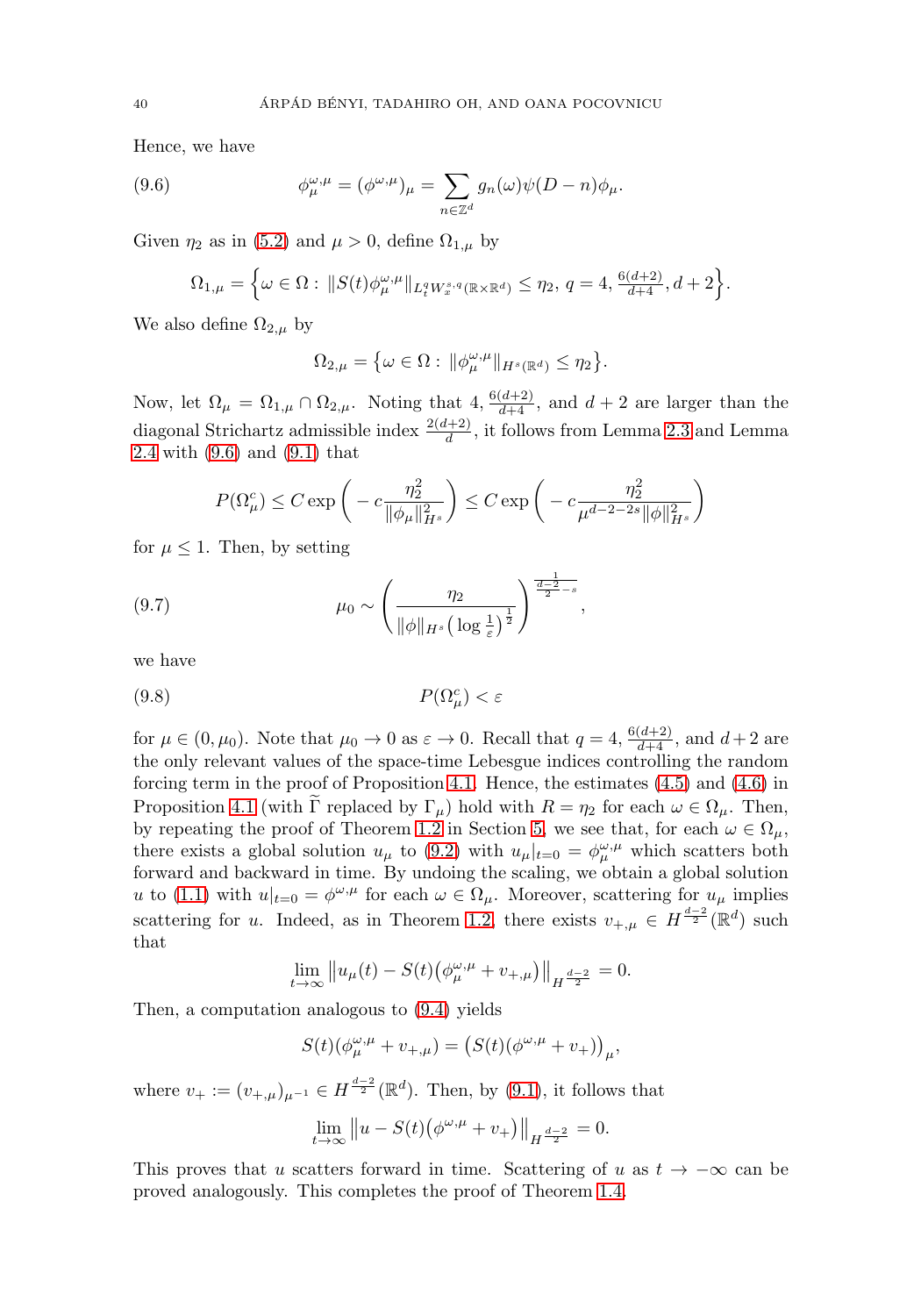# APPENDIX A. ON THE PROPERTIES OF THE  $U^p$ - AND  $X^s$ -SPACES

<span id="page-41-0"></span>In this appendix, we prove some additional properties of the  $U^p$ - and  $X^s$ -spaces. In the following, all intervals are half open intervals of the form  $[a, b)$  and p denotes a number such that  $1 \leq p \leq \infty$ .

<span id="page-41-4"></span>**Lemma A.1.** Let  $u = \sum_{j=1}^{\infty} \lambda_j a_j$ , where  $\{\lambda_j\}_{j=1}^{\infty} \in \ell^1(\mathbb{N}; \mathbb{C})$  and the  $a_j$ 's are  $U^p$ atoms. Given an interval  $I \subset \mathbb{R}$ , we can write  $u \cdot \chi_I$  as  $u \cdot \chi_I = \sum_{j=1}^{\infty} \tilde{\lambda}_j \tilde{a}_j$  for some  $\{\lambda_j\}_{j=1}^{\infty} \in \ell^1$  and some sequence  $\{\widetilde{a}_j\}_{j=1}^{\infty}$  of  $U^p$ -atoms such that

<span id="page-41-1"></span>(A.1) 
$$
\sum_{j=1}^{\infty} |\tilde{\lambda}_j| \leq \sum_{j=1}^{\infty} |\lambda_j|.
$$

As a consequence, we have

<span id="page-41-3"></span>
$$
(A.2) \t\t\t ||u \cdot \chi_I||_{U^p(\mathbb{R})} \le ||u||_{U^p(\mathbb{R})}
$$

for any  $u \in U^p(\mathbb{R})$  and any  $I \subset \mathbb{R}$ .

*Proof.* With  $a_j = \sum_{k=1}^{K_j} \phi_{k-1}^j \chi_{[t_{k-1}^j, t_k^j)}$ , we have

$$
u \cdot \chi_I = \sum_{j=1}^{\infty} \lambda_j a_j \chi_I = \sum_{j=1}^{\infty} \lambda_j \sum_{k=1}^{K_j} \phi_{k-1}^j \chi_{[t_{k-1}^j, t_k^j) \cap I}.
$$

Then, setting  $\widetilde{\lambda}_j$  and  $\widetilde{a}_j$  as

<span id="page-41-2"></span>(A.3)  
\n
$$
\widetilde{\lambda}_{j} = \left( \sum_{k \in A_{j}(I)} ||\phi_{k}^{j}||_{H}^{p} \right)^{\frac{1}{p}} \lambda_{j},
$$
\n
$$
\widetilde{a}_{j} = \frac{1}{\left( \sum_{k \in A_{j}(I)} ||\phi_{k}^{j}||_{H}^{p} \right)^{\frac{1}{p}}} \sum_{k \in A_{j}(I)} \phi_{k-1}^{j} \chi_{[t_{k-1}^{j}, t_{k}^{j}) \cap I},
$$

where  $A_i(I)$  is defined by

$$
A_j(I) = \left\{ k \in \{1, \ldots, K_j\} : [t_{k-1}^j, t_k^j) \cap I \neq \emptyset \right\},\
$$

we have  $u \cdot \chi_I = \sum_{j=1}^{\infty} \widetilde{\lambda}_j \widetilde{a}_j$ . Moreover, noting that

$$
\Big(\sum_{k\in A_j(I)}\|\phi_k^j\|_H^p\Big)^{\frac{1}{p}}\leq \Big(\sum_{k=1}^{K_j}\|\phi_k^j\|_H^p\Big)^{\frac{1}{p}}=1,
$$

we obtain  $(A.1)$  from  $(A.3)$ . Finally, by  $(A.1)$ , we have

$$
||u \cdot \chi_I||_{U^p(\mathbb{R})} \leq \sum_{j=1}^{\infty} |\lambda_j|
$$

for any representation  $u = \sum_{j=1}^{\infty} \lambda_j a_j$  with  $\{\lambda_j\}_{j=1}^{\infty} \in \ell^1(\mathbb{N}; \mathbb{C})$  and  $U^p$ -atoms  $a_j$ 's. Hence, by taking an infimum over all such representations of u, we obtain  $(A.2)$ .  $\square$ 

Given an interval  $I \subset \mathbb{R}$ , we define the local-in-time  $U^p$ -norm in the usual manner as a restriction norm:

$$
||u||_{U^{p}(I)} = \inf_{v} \{||v||_{U^{p}(\mathbb{R})} : v|_{I} = u\}.
$$

<span id="page-41-5"></span>*Remark* A.2. The infimum is achieved by  $v = u \cdot \chi_I$  in view of Lemma [A.1.](#page-41-4) In the following, however, we may use other extensions, depending on our purpose.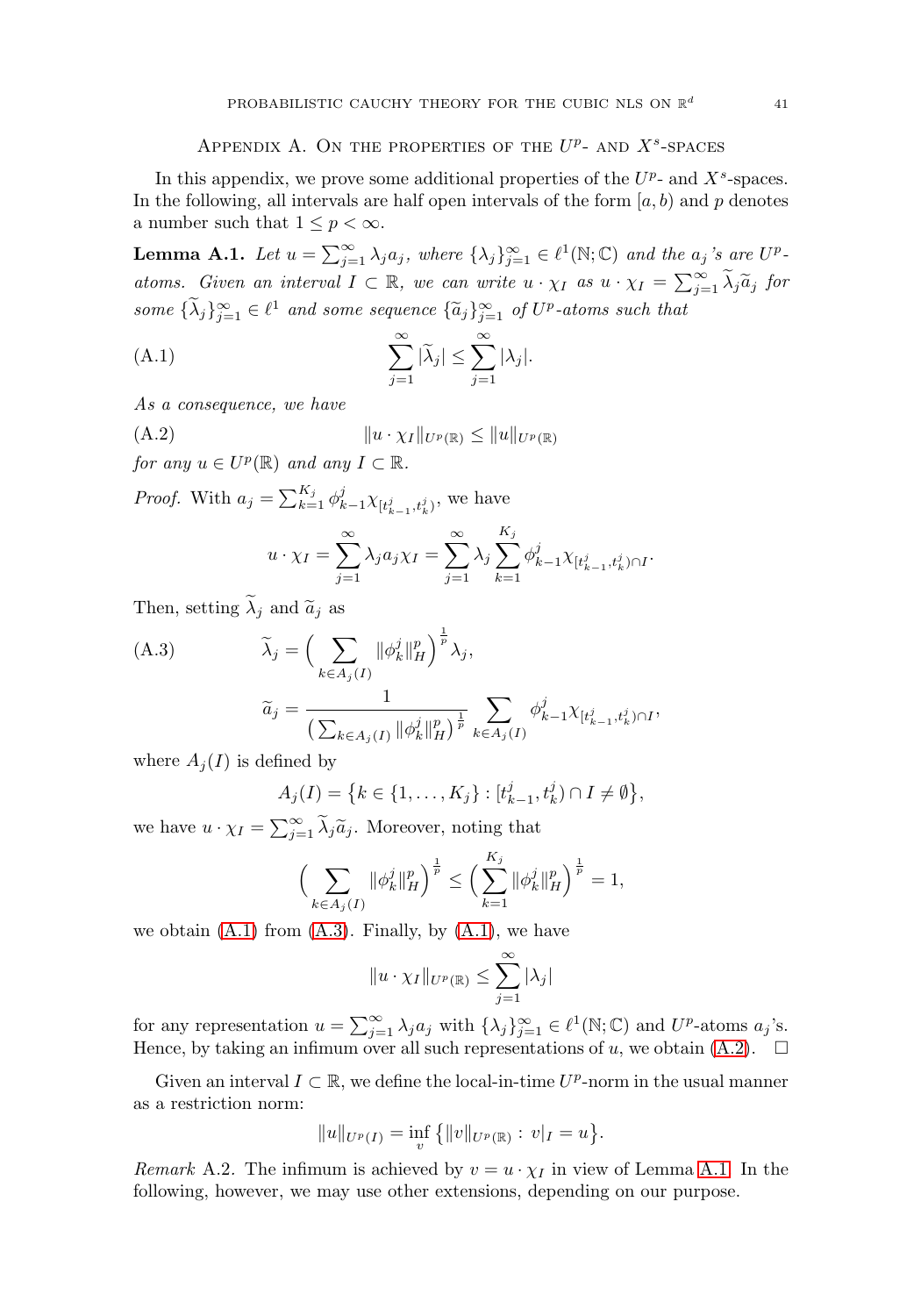The next lemma states the subadditivity of the local-in-time  $U^p$ -norm over intervals.

**Lemma A.3.** Given an interval  $I \subset \mathbb{R}$ , let  $I = \bigcup_{j=1}^{\infty} I_j$  be a partition of I. Then, we have

<span id="page-42-2"></span>(A.4) 
$$
||u||_{U^{p}(I)} \leq \sum_{j=1}^{\infty} ||u||_{U^{p}(I_{j})}.
$$

*Proof.* Given  $\varepsilon > 0$ , it follows from the definition of the local-in-time  $U^p$ -norm that there exists  $v_j \in U^p(\mathbb{R})$  such that  $v_j|_{I_j} = u$  and

<span id="page-42-1"></span>(A.5) 
$$
||v_j||_{U^p(\mathbb{R})} \le ||u||_{U^p(I_j)} + \frac{\varepsilon}{2^j}
$$

for each  $j \in \mathbb{N}$ . Then, by  $(A.2)$  and  $(A.5)$ , we have

$$
||u||_{U^{p}(I)} \leq \Big\| \sum_{j=1}^{\infty} v_{j} \cdot \chi_{I_{j}} \Big\|_{U^{p}(\mathbb{R})} \leq \sum_{j=1}^{\infty} ||v_{j} \cdot \chi_{I_{j}}||_{U^{p}(\mathbb{R})} \leq \sum_{j=1}^{\infty} ||v_{j}||_{U^{p}(\mathbb{R})}
$$
  
(A.6) 
$$
\leq \sum_{j=1}^{\infty} ||u||_{U^{p}(I_{j})} + \varepsilon.
$$

<span id="page-42-3"></span>Since  $\varepsilon > 0$  is arbitrary, [\(A.4\)](#page-42-2) follows from [\(A.6\)](#page-42-3).

As a corollary, we immediately obtain the following subadditivity property of the local-in-time  $X^s$ -norm over intervals.

<span id="page-42-0"></span>**Lemma A.4.** Let  $s \in \mathbb{R}$ . Given an interval  $I \subset \mathbb{R}$ , let  $I = \bigcup_{j=1}^{\infty} I_j$  be a partition of I. Then, we have

$$
||u||_{X^s(I)} \leq \sum_{j=1}^{\infty} ||u||_{X^s(I_j)}.
$$

We say that u on  $[a, b]$  is a regulated function if both left and right limits exist at every point (including one-sided limits at the endpoints<sup>[4](#page-42-4)</sup>). Given a regulated function u on  $[a, b)$  and a partition  $\mathcal{P} = {\tau_1, \ldots, \tau_n}$  of  $[a, b)$ :  $a < \tau_1 < \cdots < \tau_n < b$ , we define a step function  $u_{\mathcal{P}}$  by

$$
u_{\mathcal{P}}(t) = \begin{cases} u(t), & \text{if } t = \tau_j, \\ u(\tau_j +), & \text{if } \tau_j < t < \tau_{j+1}, \end{cases}
$$

where we set  $\tau_0 = a$  and  $\tau_{n+1} = b$ . In particular, if u is right-continuous, we have  $u_{\mathcal{P}}(t) = u(\tau_i)$  for  $\tau_i \leq t < \tau_{i+1}$ . Note that the mapping  $\mathcal{P}: u \mapsto u_{\mathcal{P}}$  is linear.

<span id="page-42-7"></span>**Lemma A.5.** Let  $u \in U^p(\mathbb{R})$ .

(i) For any partition  $P$  of  $\mathbb{R}$ , we have

<span id="page-42-5"></span>(A.7) u<sup>P</sup> Up(R) ≤ uUp(R).

(ii) Given  $\varepsilon > 0$ , there exists a partition  $P$  of  $\mathbb R$  such that

<span id="page-42-6"></span>(A.8) u − u<sup>P</sup> Up(R) < ε.

$$
\overline{\phantom{a}}
$$

<span id="page-42-4"></span><sup>&</sup>lt;sup>4</sup>We allow  $a = -\infty$  and/or  $b = \infty$ .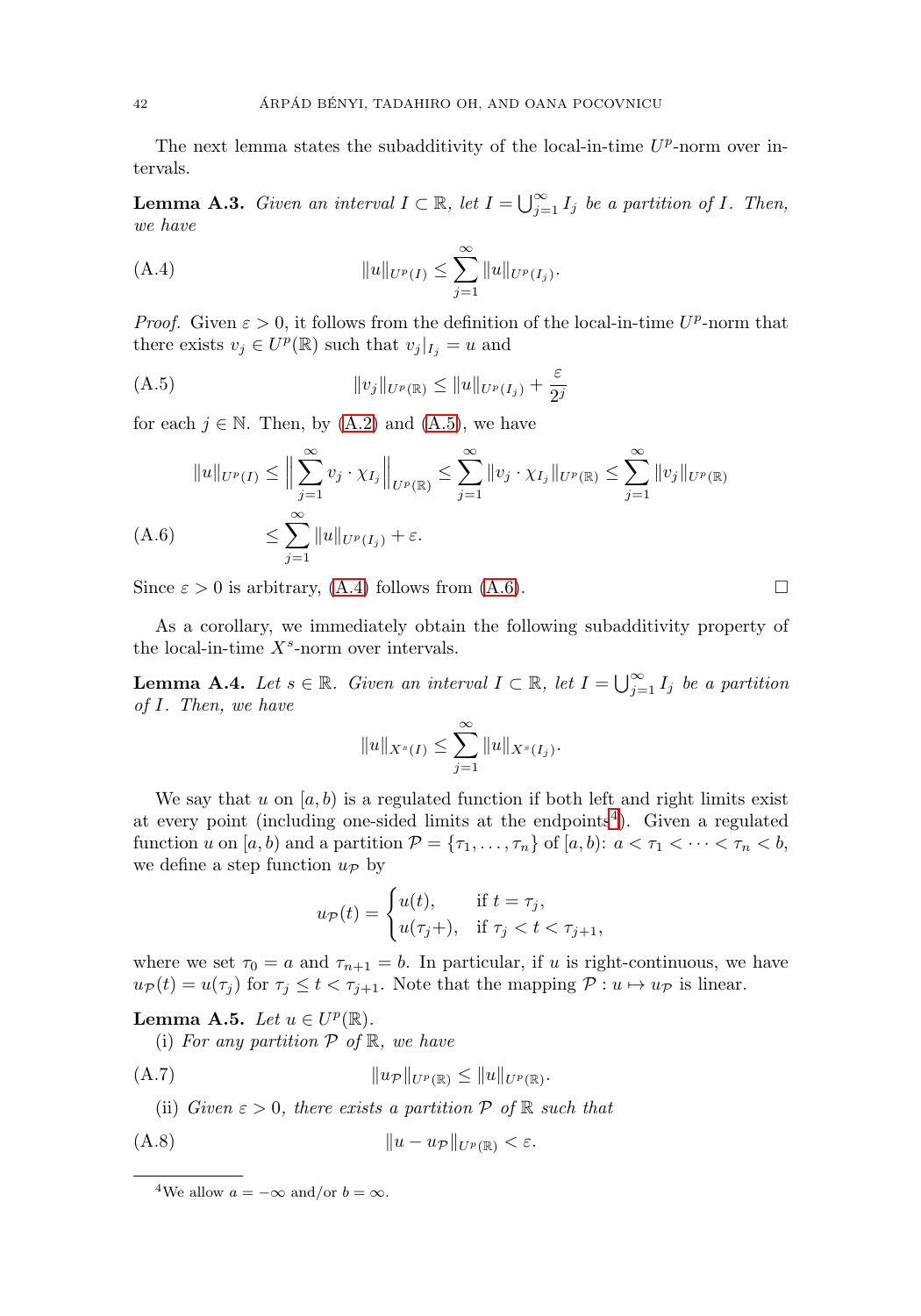*Proof.* (i) We first claim that, given a  $U^p$ -atom a, we have  $\|a_{\mathcal{P}}\|_{U^p(\mathbb{R})} \leq 1$  for any partition P. Given a  $U^p$ -atom  $a = \sum_{k=1}^K \phi_{k-1} \chi_{[t_{k-1},t_k)}$  and a partition  $\mathcal{P}$  =  ${\tau_1,\ldots,\tau_n}$  of R, we have

<span id="page-43-0"></span>(A.9) 
$$
a_{\mathcal{P}} = \sum_{j=1}^{n} a(\tau_j) \chi_{[\tau_j, \tau_{j+1})},
$$

where  $\tau_{n+1} = \infty$ . Note that we have

$$
a(\tau_j) = \begin{cases} \phi_{k-1}, & \text{if } \tau_j \in [t_{k-1}, t_k) \text{ for some } k, \\ 0, & \text{otherwise.} \end{cases}
$$

We can simplify the expression in  $(A.9)$  by concatenating neighboring intervals  $[\tau_j, \tau_{j+1})$  and  $[\tau_{j+1}, \tau_{j+2})$  if  $a(\tau_j) = a(\tau_{j+1})$  and obtain

$$
a_{\mathcal{P}} = \sum_{\ell=1}^{L} a(\tau_{j_{\ell}}) \chi_{[\tau_{j_{\ell}}, \tau_{j_{\ell+1}})}
$$

for some subpartition  $\{\tau_{j_\ell}\}_{\ell=1}^L$  of  $\mathcal P$ , where  $a(\tau_{j_\ell}) = \phi_{k-1}$  for some k or  $a(\tau_{j_\ell}) = 0$ . Note that, given  $k \in \{1, ..., K\}$ , there exists at most one  $\ell \in \{1, ..., L\}$  such that  $a(\tau_{j_\ell}) = \phi_{k-1}$  (unless  $\phi_{k-1} = \phi_{k'-1}$  for some  $k' \neq k$ ). In particular, we have

$$
\lambda := \left(\sum_{\ell=1}^L \|a(\tau_{j_\ell})\|_{H}^p\right)^{\frac{1}{p}} \le \left(\sum_{k=1}^K \|\phi_{k-1}\|_{H}^p\right)^{\frac{1}{p}} = 1.
$$

If  $\lambda = 0$ , then  $a_{\mathcal{P}} = 0$ . Otherwise, we have  $a_{\mathcal{P}} = \lambda b$ , where b is a  $U^p$ -atom given by

$$
b = \sum_{\ell=1}^L \frac{a(\tau_{j_\ell})}{\lambda} \chi_{[\tau_{j_\ell}, \tau_{j_{\ell+1}})}.
$$

Hence,  $||a_{\mathcal{P}}||_{U^{p}(\mathbb{R})} \leq 1$ .

Given  $u \in U^p(\mathbb{R})$ , write  $u = \sum_{j=1}^{\infty} \lambda_j a_j$  for some  $\{\lambda_j\}_{j=1}^{\infty} \in \ell^1$  and some sequence of  ${a_j}_{j=1}^{\infty}$  of  $U^p$ -atoms. Then, we have

<span id="page-43-1"></span>
$$
(A.10) \qquad ||u_{\mathcal{P}}||_{U^{p}(\mathbb{R})} = \left\| \sum_{j=1}^{\infty} \lambda_{j} \cdot (a_{j})_{\mathcal{P}} \right\|_{U^{p}(\mathbb{R})} \leq \sum_{j=1}^{\infty} |\lambda_{j}| ||(a_{j})_{\mathcal{P}}||_{U^{p}(\mathbb{R})} \leq \sum_{j=1}^{\infty} |\lambda_{j}|.
$$

Therefore, we obtain [\(A.7\)](#page-42-5), since [\(A.10\)](#page-43-1) holds for any  $\{\lambda_j\}_{j=1}^{\infty} \in \ell^1$  and any sequence of  $\{a_j\}_{j=1}^{\infty}$  of  $U^p$ -atoms such that  $u = \sum_{j=1}^{\infty} \lambda_j a_j$ .

(ii) Fix a representation  $u = \sum_{j=1}^{\infty} \lambda_j a_j$  for some  $\{\lambda_j\}_{j=1}^{\infty} \in \ell^1$  and some sequence  ${a_j}_{j=1}^{\infty}$  of  $U^p$ -atoms. Then, by setting  $u_J = \sum_{j=1}^J \lambda_j a_j$  for sufficiently large J, we have

<span id="page-43-2"></span>(A.11) 
$$
||u - u_J||_{U^p(\mathbb{R})} \leq \sum_{j=J+1}^{\infty} |\lambda_j| < \frac{\varepsilon}{2}.
$$

Note that  $u_j$  is a step function with finitely many jump discontinuities. Now, we define a partition P by setting  $P = \{t \in \mathbb{R} : u_J \text{ is discontinuous at } t\}.$  Then, by right-continuity of  $u_J$ , we have  $u_J - (u_J)_{\mathcal{P}} = 0$ . Hence, from [\(A.11\)](#page-43-2) and part (i),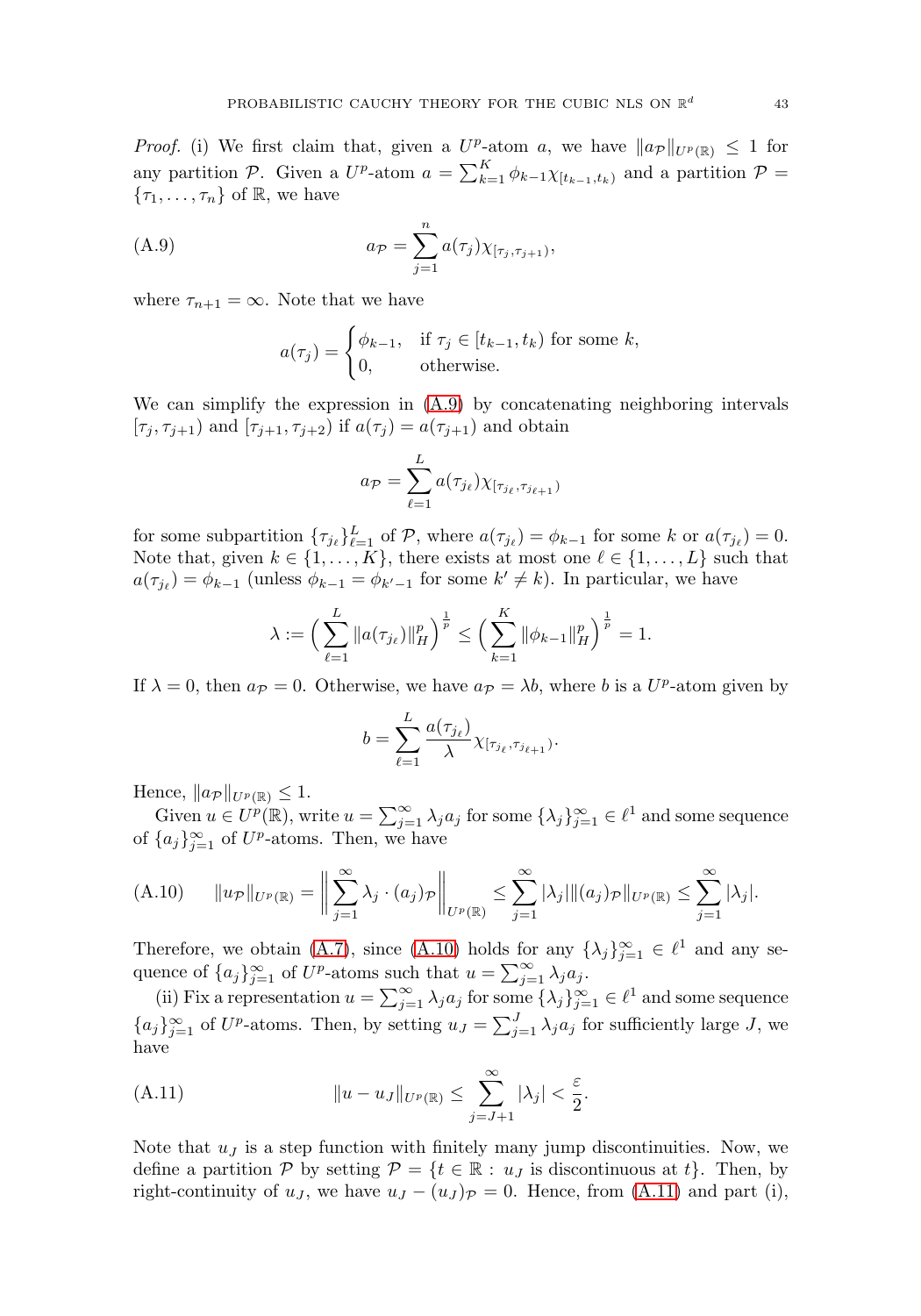we obtain

$$
||u - uP||Up(\mathbb{R}) \le ||u - uJ||Up(\mathbb{R}) + ||uJ - (uJ)P||Up(\mathbb{R}) + ||(u - uJ)P||Up(\mathbb{R})
$$
  

$$
< \frac{\varepsilon}{2} + 0 + \frac{\varepsilon}{2} = \varepsilon.
$$

Note that any refinement  $\mathcal{P}'$  of the partition  $\mathcal P$  also yields [\(A.8\)](#page-42-6).

<span id="page-44-6"></span>**Lemma A.6.** Let  $I = [a, b) \subset \mathbb{R}$  be an interval. Given  $u \in U^p(I) \cap C(I; H)$ , the mapping  $t \in I \mapsto ||u||_{U^{p}([a,t))}$  is continuous.

Remark A.7. It follows from the proof that we need the (left-)continuity of  $u$  only in proving left-continuity of the mapping  $t \in I \mapsto ||u||_{U^p([a,t))}$ .

#### Proof.

• Part 1: Left-continuity. Suppose that the mapping  $t \mapsto ||u||_{U^p([a,t))}$  is not leftcontinuous at  $t = t_* \in (a, b)$ . Then, there exist  $\varepsilon > 0$  and a sequence  $\delta_n \in (0, t_*-a)$ ,  $\delta_n \to 0$  as  $n \to \infty$ , such that

<span id="page-44-5"></span>(A.12) uUp([a,t∗−δn)) < uUp([a,t∗)) − ε.

By definition, for any  $\delta \in [0, t_*-a)$ , there exists  $v_{\delta} \in U^p(\mathbb{R})$  such that  $v_{\delta}|_{[a,t_*-\delta)}$  $=u$  and

<span id="page-44-4"></span>(A.13) 
$$
\|v_{\delta}\|_{U^{p}(\mathbb{R})} \leq \|u\|_{U^{p}([a,t_{*}-\delta))} + \frac{\varepsilon}{4}.
$$

Moreover, in view of Lemma [A.1,](#page-41-4) we can assume that  $v_{\delta} = v_{\delta} \cdot \chi_{[a,t_*-\delta)}$ . In particular, we have

<span id="page-44-0"></span>(A.14) 
$$
v_{\delta} = \sum_{j=1}^{\infty} \lambda_j^{\delta} a_j^{\delta} = \sum_{j=1}^{\infty} \lambda_j^{\delta} \sum_{k=1}^{K_j^{\delta}} \phi_{k-1}^{\delta, j} \chi_{[t_{k-1}^{\delta, j}, t_k^{\delta, j})},
$$

where  $t_{K_{\hat{j}}^{\delta,j}}^{\delta,j} \leq t_* - \delta$ . Now, we define an extension  $\widetilde{v}_{\delta}$  of  $v_{\delta}$  onto R by setting  $t^{\delta,j}_{K^{\delta}_{j}} = \infty$  in [\(A.14\)](#page-44-0) if  $t^{\delta,j}_{K^{\delta}_{j}} = t_{*} - \delta$ . By continuity of u and  $v_{\delta}|_{[a,t_{*}-\delta)} = u$ , we have  $\widetilde{v}_\delta(t) = u(t_* - \delta)$  for  $t \in [t_* - \delta, \infty)$ . By construction, we have

<span id="page-44-3"></span>
$$
(A.15) \t\t\t\t\t||v_{\delta}||_{U^{p}(\mathbb{R})} = ||\widetilde{v}_{\delta}||_{U^{p}(\mathbb{R})}.
$$

Let  $\tilde{v}$  be the extension of  $u \cdot \chi_{[a,t_*)}$  constructed as above with  $\delta = 0$ . Then, by definition of the  $U^p$ -norm and Lemma [A.5](#page-42-7) (ii), there exists a partition P of R such that

<span id="page-44-1"></span>(A.16) 
$$
||u||_{U^{p}([a,t_{*}))} \leq ||\widetilde{v}||_{U^{p}(\mathbb{R})} \leq ||\widetilde{v}_{p}||_{U^{p}(\mathbb{R})} + \frac{\varepsilon}{8}.
$$

Since [\(A.16\)](#page-44-1) holds for any refinement  $\mathcal{P}'$  of  $\mathcal{P}$ , we can assume that  $t_* \in \mathcal{P}$ .

By uniform continuity of u, there exists  $\delta_0 > 0$  such that

<span id="page-44-2"></span>(A.17) 
$$
||u(t_1) - u(t_2)||_H < \frac{\varepsilon}{8 \cdot (\# \mathcal{P} + 1)}
$$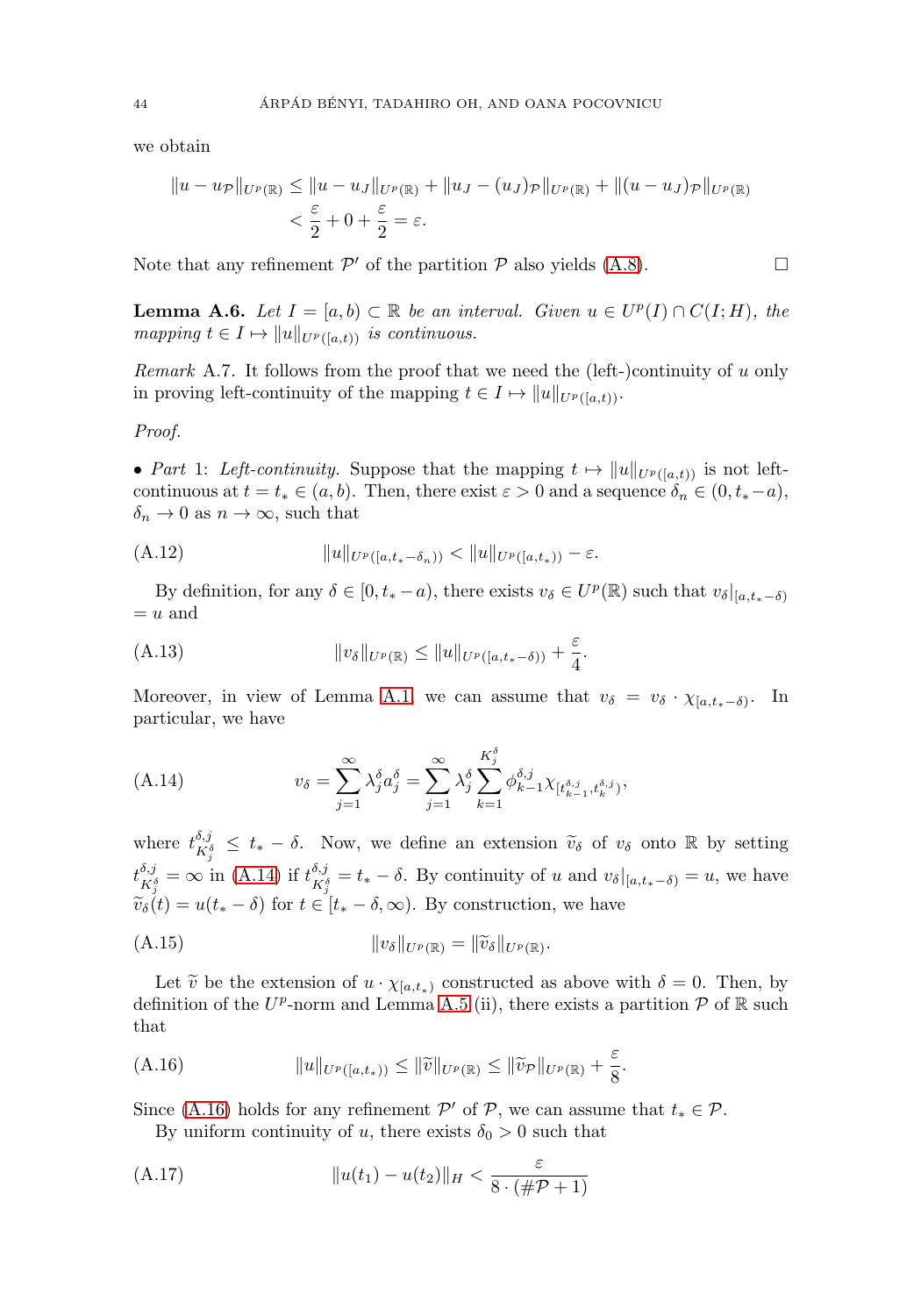for any  $t_1, t_2 \in (t_* - \delta_0, t_*]$ . Since  $\widetilde{v}_\delta = \widetilde{v}$  on  $(-\infty, t_* - \delta], \widetilde{v}(t) = u(t_*)$  for  $t \geq t_*,$ and  $\widetilde{v}_{\delta}(t) = u(t_{*} - \delta)$  for  $t \geq t_{*} - \delta$ , we have

$$
\widetilde{v}_{\mathcal{P}} - (\widetilde{v}_{\delta})_{\mathcal{P}} = \sum_{\substack{\tau_j \in \mathcal{P} \\ \tau_j > t_* - \delta}} \left( u(\tau_j) - u(t_* - \delta) \right) \chi_{[\tau_j, \tau_{j+1})} \n= \sum_{\substack{\tau_j \in \mathcal{P} \\ \tau_j \in (t_* - \delta, t_*)}} \left( u(\tau_j) - u(t_* - \delta) \right) \chi_{[\tau_j, \tau_{j+1})} + \left( u(t_*) - u(t_* - \delta) \right) \chi_{[t_*, \infty)}.
$$

Then, from [\(A.17\)](#page-44-2), we have

$$
\|\widetilde{v}_{\mathcal{P}} - (\widetilde{v}_{\delta})_{\mathcal{P}}\|_{U^{p}(\mathbb{R})} \leq \sum_{\substack{\tau_{j} \in \mathcal{P} \\ \tau_{j} \in (t_{*} - \delta, t_{*})}} \|u(\tau_{j}) - u(t_{*} - \delta)\|_{H} + \|u(t_{*}) - u(t_{*} - \delta)\|_{H}
$$
  
(A.18) 
$$
< \frac{\varepsilon}{8}
$$

<span id="page-45-0"></span>for any  $\delta \in (0, \delta_0)$ .

Finally, from  $(A.16)$ ,  $(A.18)$ , Lemma [A.5](#page-42-7) (i),  $(A.15)$ ,  $(A.13)$ , and  $(A.12)$ , we have

$$
||u||_{U^{p}([a,t_{*}))} \leq ||(\widetilde{v}_{\delta_{n}})_{\mathcal{P}}||_{U^{p}(\mathbb{R})} + \frac{\varepsilon}{4} \leq ||\widetilde{v}_{\delta_{n}}||_{U^{p}(\mathbb{R})} + \frac{\varepsilon}{4} \leq ||u||_{U^{p}([a,t_{*}-\delta_{n}))} + \frac{\varepsilon}{2}
$$
  

$$
\leq ||u||_{U^{p}([a,t_{*}))} - \frac{\varepsilon}{2}
$$

for sufficiently large *n* such that  $\delta_n < \delta_0$ . This is a contradiction. Therefore, the mapping  $t \mapsto ||u||_{U^p([a,t))}$  is left-continuous at  $t = t_*$ .

• Part 2: Right-continuity. Fix  $t_* \in I$  and small  $\varepsilon > 0$ . As in Part 1, let  $\tilde{v}_0$  be the extension of  $v_0 = v_0 \cdot \chi_{[a,t_*)}$  satisfying [\(A.13\)](#page-44-4). In particular, from (A.13) and  $(A.15)$ , we have

<span id="page-45-2"></span>(A.19) 
$$
\|\widetilde{v}_0\|_{U^p(\mathbb{R})} \leq \|u\|_{U^p([a,t_*))} + \frac{\varepsilon}{4}.
$$

Note that  $\widetilde{v}_0 = 0$  on  $(-\infty, a)$ .

Let  $w = \tilde{u} - \tilde{v}_0$ , where  $\tilde{u} \in U^p(\mathbb{R})$  is an extension of u from I onto R such that  $\widetilde{u} = 0$  on  $(-\infty, a)$ . Since  $w \in U^p(\mathbb{R})$ , we can write  $w = \sum_{j=1}^{\infty} \lambda_j a_j$  for some  $\{\lambda_j\}_{j=1}^{\infty} \in \ell^1$  and some sequence  $\{a_j\}_{j=1}^{\infty}$  of  $U^p$ -atoms. Since  $w = \tilde{u} - \tilde{v}_0 = 0$  on  $(-\infty, t_*]$ , we can assume that supp $(a_j) \subset (t_*, \infty)$  for all j. Then, we can choose large  $J = J(\varepsilon) \in \mathbb{N}$  such that

<span id="page-45-1"></span>(A.20) 
$$
\sum_{j=J+1}^{\infty} |\lambda_j| < \frac{\varepsilon}{4}.
$$

Noting that  $w_J := \sum_{j=1}^J \lambda_j a_j$  is a finite linear combination of characteristic functions, there exists  $\delta_0 > 0$  such that  $w_J$  is constant on  $[t_*, t_* + \delta_0) \subset I$ . Define  $\lambda_0$ ,  $\phi$ , and  $a_0$  by

$$
\lambda_0 := ||w_J(t_*)||_H, \quad \phi := \lambda_0^{-1} w_J(t_*)
$$
, and  $a_0 := \chi_{[t_*, \infty)} \phi$ .

Then, define  $\widetilde{w}$  by  $\widetilde{w}(t) := w_J(t_*) \chi_{[t_*,\infty)} + \sum_{j=J+1}^{\infty} \lambda_j a_j = \lambda_0 a_0 + \sum_{j=J+1}^{\infty} \lambda_j a_j.$ Note that  $\widetilde{w} = 0$  on  $(-\infty, t_*]$ . It follows from [\(A.20\)](#page-45-1) that

<span id="page-45-3"></span>(A.21) 
$$
\|\widetilde{w}\|_{U^{p}(\mathbb{R})} \leq |\lambda_{0}| + \sum_{j=J+1}^{\infty} |\lambda_{j}| < \frac{\varepsilon}{2},
$$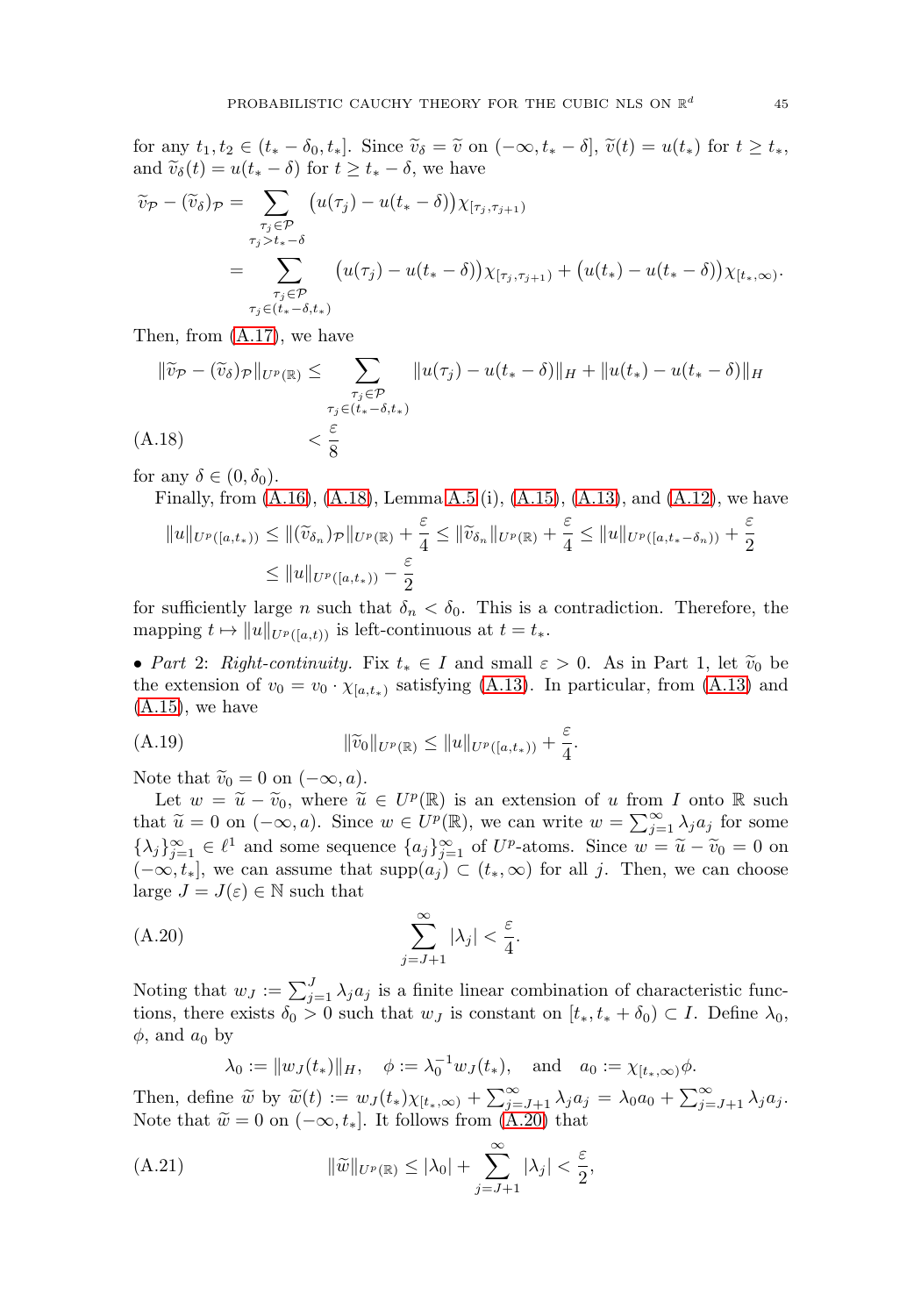since we have

$$
\lambda_0 = \left\| w(t_*) - \sum_{j=J+1}^{\infty} \lambda_j a_j(t_*) \right\|_H = \left\| \sum_{j=J+1}^{\infty} \lambda_j a_j(t_*) \right\|_H \le \sum_{j=J+1}^{\infty} |\lambda_j| < \frac{\varepsilon}{4}.
$$

Here, we used the fact that  $||a_j||_H \leq 1$  for a  $U^p$ -atom a. By construction, we have supp $(\widetilde{w}) \subset [t_*, \infty)$ . Then, noting that  $u - \widetilde{v}_0 = \widetilde{w}$  on  $(-\infty, t_* + \delta_0) \subset I$ , it follows from  $(A.19)$  and  $(A.21)$  that

$$
||u||_{U^{p}([a,t_{*}+\delta))} \leq ||\widetilde{v}_{0}||_{U^{p}([a,t_{*}+\delta))} + ||\widetilde{w}||_{U^{p}([a,t_{*}+\delta))} \leq ||\widetilde{v}_{0}||_{U^{p}(\mathbb{R})} + ||\widetilde{w}||_{U^{p}(\mathbb{R})}
$$
  

$$
\leq ||u||_{U^{p}([a,t_{*}))} + \frac{3}{4}\varepsilon
$$

for any  $\delta \in (0, \delta_0]$ . Therefore, the mapping  $t \mapsto ||u||_{U^p([a,t))}$  is right-continuous at  $t = t_*$ .

<span id="page-46-0"></span>**Lemma A.8.** Let  $s \in \mathbb{R}$  and  $I = [a, b) \subset \mathbb{R}$ . Given  $u \in X<sup>s</sup>(I) \cap C(I; H<sup>s</sup>(\mathbb{R}^d))$ , the mapping  $t \in I \mapsto ||u||_{X^s([a,t))}$  is continuous.

*Proof.* First, we claim that the infimum in the definition of the local-in-time  $X<sup>s</sup>$ norm on an interval [a, t) is achieved by  $u \cdot \chi_{[a,t)}$  for any  $t \leq b$ . Namely, we have

<span id="page-46-1"></span>uXs([a,t)) = u · χ[a,t)Xs(R) (A.22) .

On the one hand, given any extension v on R of u restricted to  $[a, t)$ , i.e.  $v|_{[a,t)} = u$ , we have

<span id="page-46-2"></span>uXs([a,t)) ≤ vXs(R) (A.23) .

On the other hand, by Lemma [A.1,](#page-41-4) we have

<span id="page-46-3"></span>
$$
(A.24) \t\t\t ||u \cdot \chi_{[a,t)}||_{X^s(\mathbb{R})} = ||v \cdot \chi_{[a,t)}||_{X^s(\mathbb{R})} \le ||v||_{X^s(\mathbb{R})}.
$$

Hence,  $(A.22)$  follows, since  $(A.23)$  and  $(A.24)$  hold for any extension v. Moreover, we have

$$
||u||_{X^{s}([a,t))} = ||u \cdot \chi_{[a,t)}||_{X^{s}(\mathbb{R})} = \left(\sum_{\substack{N \geq 1 \\ \text{dyadic} \\ \text{dyadic}}} N^{2s} ||\mathbf{P}_N u \cdot \chi_{[a,t)}||_{U^2_{\Delta}(\mathbb{R};L^2)}^2\right)^{\frac{1}{2}}
$$
  

$$
(A.25) = \left(\sum_{\substack{N \geq 1 \\ \text{dyadic}}} N^{2s} ||\mathbf{P}_N u||_{U^2_{\Delta}([a,t);L^2)}^2\right)^{\frac{1}{2}},
$$

<span id="page-46-4"></span>where the last equality follows from Remark [A.2.](#page-41-5)

Let v be an extension of u onto R such that  $||v||_{X^s(\mathbb{R})} < \infty$ . Given  $\varepsilon > 0$ , we can choose  $J \in \mathbb{N}$  such that

$$
\bigg(\sum_{j=J}^{\infty} 2^{2js} \|\mathbf{P}_{2^j}v\|_{U_{\Delta}^2(\mathbb{R};L^2)}^2\bigg)^{\frac{1}{2}} < \frac{\varepsilon}{4}.
$$

Then, we have

<span id="page-46-5"></span>(A.26) 
$$
\left(\sum_{j=J}^{\infty} 2^{2js} \|\mathbf{P}_{2^j} u\|_{U_{\Delta}^2([a,t);L^2)}^2\right)^{\frac{1}{2}} < \frac{\varepsilon}{4}
$$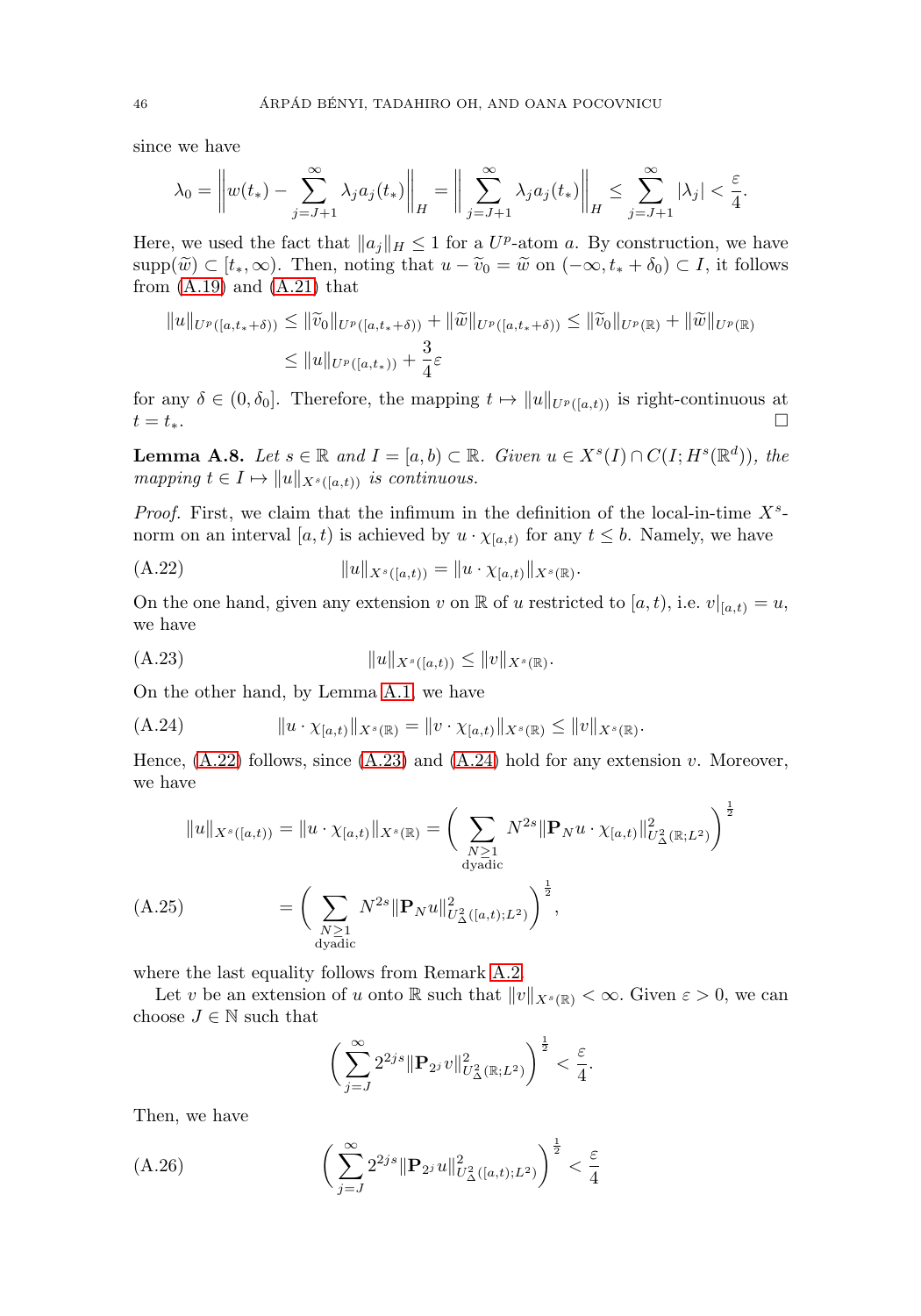for any  $t \in I$ . Fix  $t_* \in I$ . By Lemma [A.6,](#page-44-6) for each  $j = 0, 1, \ldots, J-1$ , there exists  $\delta_i > 0$  such that

<span id="page-47-13"></span>
$$
(A.27) \t2^{js} \t||\mathbf{P}_{2^j}u||_{U^2_{\Delta}([a,t_*);L^2)} - \t||\mathbf{P}_{2^j}u||_{U^2_{\Delta}([a,t_*+\delta);L^2)} \t< \frac{\varepsilon}{2J^{\frac{1}{2}}}
$$

for  $|\delta| < \delta_i$ . Then, by Minkowski's inequality with  $(A.25)$ ,  $(A.26)$ , and  $(A.27)$ , we have

$$
\|u\|_{X^{s}([a,t_{*}))} - \|u\|_{X^{s}([a,t_{*}+\delta))}\|
$$
  
\n
$$
\leq \left(\sum_{j=0}^{\infty} 2^{2js} (\|\mathbf{P}_{2^{j}}u\|_{U_{\Delta}^{2}([a,t_{*});L^{2})} - \|\mathbf{P}_{2^{j}}u\|_{U_{\Delta}^{2}([a,t_{*}+\delta);L^{2})}\right)^{2}\right)^{\frac{1}{2}}
$$
  
\n
$$
\leq J^{\frac{1}{2}} \max_{j=0,\ldots,J-1} 2^{js} \|\mathbf{P}_{2^{j}}u\|_{U_{\Delta}^{2}([a,t_{*});L^{2})} - \|\mathbf{P}_{2^{j}}u\|_{U_{\Delta}^{2}([a,t_{*}+\delta);L^{2})}\| + \frac{\varepsilon}{2}
$$
  
\n
$$
<\varepsilon
$$

for  $0 < |\delta| < \min(\delta_0, \ldots, \delta_{J-1})$ . This proves the lemma.

#### <span id="page-47-0"></span>**REFERENCES**

- <span id="page-47-1"></span>[1] Thomas Alazard and Rémi Carles, Loss of regularity for supercritical nonlinear Schrödinger equations, Math. Ann. **343** (2009), no. 2, 397–420, DOI 10.1007/s00208-008-0276-6. M[R2461259 \(2009j:35341\)](http://www.ams.org/mathscinet-getitem?mr=2461259)
- <span id="page-47-4"></span>[2] Antoine Ayache and Nikolay Tzvetkov,  $L^p$  properties for Gaussian random series, Trans. Amer. Math. Soc. **360** (2008), no. 8, 4425–4439, DOI 10.1090/S0002-9947-08-04456-5. M[R2395179 \(2009e:30006\)](http://www.ams.org/mathscinet-getitem?mr=2395179)
- <span id="page-47-11"></span>[3] Arpád Bényi and Tadahiro Oh, Modulation spaces, Wiener amalgam spaces, and Brownian motions, Adv. Math. **228** (2011), no. 5, 2943–2981, DOI 10.1016/j.aim.2011.07.023. M[R2838066 \(2012g:60258\)](http://www.ams.org/mathscinet-getitem?mr=2838066)
- <span id="page-47-10"></span>[4] Árpad Bényi, Tadahiro Oh, and Oana Pocovnicu, Wiener randomization on unbounded domains and an application to almost sure well-posedness of NLS, to appear in Excursions in Harmonic Analysis.
- [5] Jean Bourgain, Fourier transform restriction phenomena for certain lattice subsets and applications to nonlinear evolution equations. I. Schrödinger equations, Geom. Funct. Anal. **3** (1993), no. 2, 107–156, DOI 10.1007/BF01896020. M[R1209299 \(95d:35160a\)](http://www.ams.org/mathscinet-getitem?mr=1209299)
- <span id="page-47-3"></span>[6] Jean Bourgain, Invariant measures for the 2D-defocusing nonlinear Schrödinger equation, Comm. Math. Phys. **176** (1996), no. 2, 421–445. M[R1374420 \(96m:35292\)](http://www.ams.org/mathscinet-getitem?mr=1374420)
- <span id="page-47-5"></span>[7] Jean Bourgain, Invariant measures for the Gross-Piatevskii equation, J. Math. Pures Appl. (9) **76** (1997), no. 8, 649–702, DOI 10.1016/S0021-7824(97)89965-5. M[R1470880 \(98h:58102\)](http://www.ams.org/mathscinet-getitem?mr=1470880)
- <span id="page-47-12"></span>[8] Jean Bourgain, Refinements of Strichartz' inequality and applications to 2D-NLS with critical nonlinearity, Internat. Math. Res. Notices **5** (1998), 253–283, DOI 10.1155/S1073792898000191. M[R1616917 \(99f:35184\)](http://www.ams.org/mathscinet-getitem?mr=1616917)
- <span id="page-47-6"></span>[9] Jean Bourgain and Aynur Bulut, Almost sure global well-posedness for the radial nonlinear Schrödinger equation on the unit ball II: the 3d case, J. Eur. Math. Soc. (JEMS)  $16$  (2014), no. 6, 1289–1325, DOI 10.4171/JEMS/461. M[R3226743](http://www.ams.org/mathscinet-getitem?mr=3226743)
- <span id="page-47-7"></span>[10] Jean Bourgain and Aynur Bulut, Invariant Gibbs measure evolution for the radial nonlinear wave equation on the 3d ball, J. Funct. Anal. **266** (2014), no. 4, 2319–2340, DOI 10.1016/j.jfa.2013.06.002. M[R3150162](http://www.ams.org/mathscinet-getitem?mr=3150162)
- <span id="page-47-2"></span>[11] Nicolas Burq, Patrick Gérard, and Nikolay Tzvetkov, Multilinear eigenfunction estimates and global existence for the three dimensional nonlinear Schrödinger equations (English, with English and French summaries), Ann. Sci. Ecole Norm. Sup. (4) ´ **38** (2005), no. 2, 255–301, DOI 10.1016/j.ansens.2004.11.003. M[R2144988 \(2006m:35337\)](http://www.ams.org/mathscinet-getitem?mr=2144988)
- <span id="page-47-8"></span>[12] Nicolas Burq, Laurent Thomann, and Nikolay Tzvetkov, Long time dynamics for the one dimensional non linear Schrödinger equation (English, with English and French summaries), Ann. Inst. Fourier (Grenoble) **63** (2013), no. 6, 2137–2198. M[R3237443](http://www.ams.org/mathscinet-getitem?mr=3237443)
- <span id="page-47-9"></span>[13] Nicolas Burq, Laurent Thomann, and Nikolay Tzvetkov, Global infinite energy solutions for the cubic wave equation, to appear in Bull. Soc. Math. France.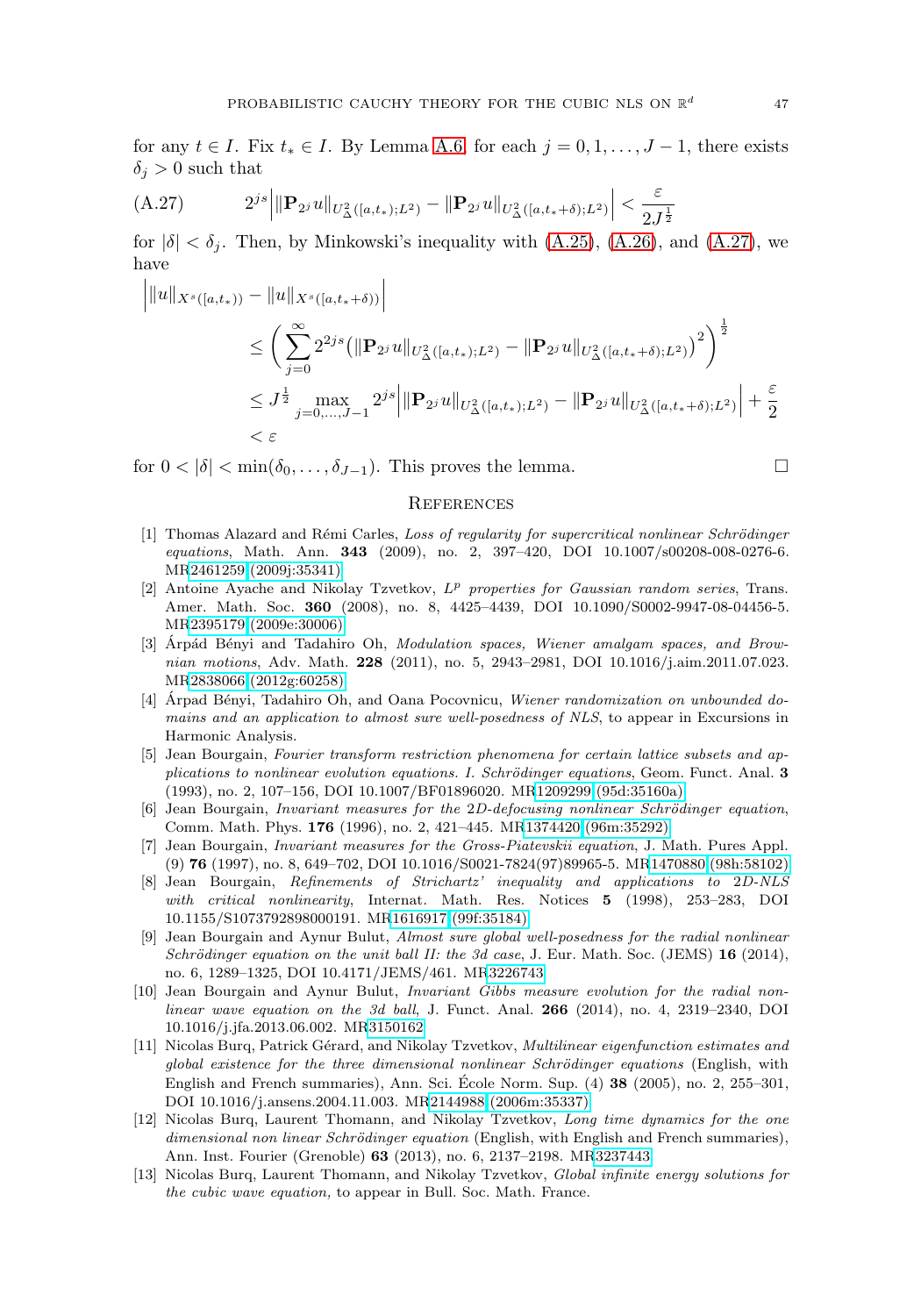- <span id="page-48-3"></span>[14] Nicolas Burq and Nikolay Tzvetkov, Random data Cauchy theory for supercritical wave equations. I. Local theory, Invent. Math. **173** (2008), no. 3, 449–475, DOI 10.1007/s00222-008- 0124-z. M[R2425133 \(2009k:58057\)](http://www.ams.org/mathscinet-getitem?mr=2425133)
- <span id="page-48-5"></span>[15] Nicolas Burq and Nikolay Tzvetkov, Probabilistic well-posedness for the cubic wave equation, J. Eur. Math. Soc. (JEMS) **16** (2014), no. 1, 1–30, DOI 10.4171/JEMS/426. M[R3141727](http://www.ams.org/mathscinet-getitem?mr=3141727)
- <span id="page-48-1"></span>[16] Rémi Carles, Geometric optics and instability for semi-classical Schrödinger equations, Arch. Ration. Mech. Anal. **183** (2007), no. 3, 525–553, DOI 10.1007/s00205-006-0017-5. M[R2278414](http://www.ams.org/mathscinet-getitem?mr=2278414) [\(2007j:35211\)](http://www.ams.org/mathscinet-getitem?mr=2278414)
- <span id="page-48-0"></span>[17] Thierry Cazenave and Fred B. Weissler, Some remarks on the nonlinear Schrödinger equation in the critical case, Nonlinear semigroups, partial differential equations and attractors (Washington, DC, 1987), Lecture Notes in Math., vol. 1394, Springer, Berlin, 1989, pp. 18–29, DOI 10.1007/BFb0086749. M[R1021011 \(91a:35149\)](http://www.ams.org/mathscinet-getitem?mr=1021011)
- <span id="page-48-2"></span>[18] Michael Christ, James Colliander, and Terrence Tao, Asymptotics, frequency modulation, and low regularity ill-posedness for canonical defocusing equations, Amer. J. Math. **125** (2003), no. 6, 1235–1293. M[R2018661 \(2005d:35223\)](http://www.ams.org/mathscinet-getitem?mr=2018661)
- <span id="page-48-16"></span>[19] James Colliander, M. Keel, G. Staffilani, H. Takaoka, and T. Tao, Global well-posedness and scattering for the energy-critical nonlinear Schrödinger equation in  $\mathbb{R}^3$ , Ann. of Math. (2) **167** (2008), no. 3, 767–865, DOI 10.4007/annals.2008.167.767. M[R2415387 \(2009f:35315\)](http://www.ams.org/mathscinet-getitem?mr=2415387)
- <span id="page-48-6"></span>[20] James Colliander and Tadahiro Oh, Almost sure well-posedness of the cubic nonlinear Schrödinger equation below  $L^2(\mathbb{T})$ , Duke Math. J. **161** (2012), no. 3, 367–414, DOI 10.1215/00127094-1507400. M[R2881226](http://www.ams.org/mathscinet-getitem?mr=2881226)
- [21] Yu Deng, Two-dimensional nonlinear Schrödinger equation with random radial data, Anal. PDE **5** (2012), no. 5, 913–960. M[R3022846](http://www.ams.org/mathscinet-getitem?mr=3022846)
- [22] Anne-Sophie de Suzzoni, Invariant measure for the cubic wave equation on the unit ball of R3, Dyn. Partial Differ. Equ. **8** (2011), no. 2, 127–147, DOI 10.4310/DPDE.2011.v8.n2.a4. M[R2857361 \(2012k:35345\)](http://www.ams.org/mathscinet-getitem?mr=2857361)
- <span id="page-48-7"></span>[23] Anne-Sophie de Suzzoni, Consequences of the choice of a particular basis of  $L^2(S^3)$  for the cubic wave equation on the sphere and the Euclidean space, Commun. Pure Appl. Anal. **13** (2014), no. 3, 991–1015, DOI 10.3934/cpaa.2014.13.991. M[R3177685](http://www.ams.org/mathscinet-getitem?mr=3177685)
- <span id="page-48-9"></span>[24] Hans Feichtinger, Modulation spaces of locally compact Abelian groups, Technical report, University of Vienna (1983). in Proc. Internat. Conf. on Wavelets and Applications (Chennai, 2002), R. Radha, M. Krishna, S. Thangavelu (eds.), New Delhi Allied Publishers (2003), 1–56.
- <span id="page-48-10"></span>[25] Hans G. Feichtinger and K. H. Gröchenig, Banach spaces related to integrable group representations and their atomic decompositions. I, J. Funct. Anal. **86** (1989), no. 2, 307–340, DOI 10.1016/0022-1236(89)90055-4. M[R1021139 \(91g:43011\)](http://www.ams.org/mathscinet-getitem?mr=1021139)
- <span id="page-48-11"></span>[26] Hans G. Feichtinger and K. H. Gröchenig, Banach spaces related to integrable group representations and their atomic decompositions. II, Monatsh. Math. **108** (1989), no. 2-3, 129–148, DOI 10.1007/BF01308667. M[R1026614 \(91g:43012\)](http://www.ams.org/mathscinet-getitem?mr=1026614)
- <span id="page-48-14"></span>[27] J. Ginibre and G. Velo, Smoothing properties and retarded estimates for some dispersive evolution equations, Comm. Math. Phys. **144** (1992), no. 1, 163–188. M[R1151250 \(93a:35065\)](http://www.ams.org/mathscinet-getitem?mr=1151250)
- <span id="page-48-8"></span>[28] Karlheinz Gröchenig, Foundations of time-frequency analysis, Applied and Numerical Har-monic Analysis, Birkhäuser Boston, Inc., Boston, MA, 2001. M[R1843717 \(2002h:42001\)](http://www.ams.org/mathscinet-getitem?mr=1843717)
- <span id="page-48-12"></span>[29] Martin Hadac, Sebastian Herr, and Herbert Koch, Well-posedness and scattering for the KP-II equation in a critical space, Ann. Inst. H. Poincaré Anal. Non Linéaire 26 (2009), no. 3, 917–941, DOI 10.1016/j.anihpc.2008.04.002. M[R2526409 \(2010d:35301\)](http://www.ams.org/mathscinet-getitem?mr=2526409)
- <span id="page-48-13"></span>[30] Sebastian Herr, Daniel Tataru, and Nikolay Tzvetkov, Global well-posedness of the energycritical nonlinear Schrödinger equation with small initial data in  $H^1(\mathbb{T}^3)$ , Duke Math. J. **159** (2011), no. 2, 329–349, DOI 10.1215/00127094-1415889. M[R2824485 \(2012j:35392\)](http://www.ams.org/mathscinet-getitem?mr=2824485)
- <span id="page-48-17"></span>[31] Alexandru D. Ionescu and Benoit Pausader, Global well-posedness of the energy-critical defocusing NLS on <sup>R</sup>×T3, Comm. Math. Phys. **<sup>312</sup>** (2012), no. 3, 781–831, DOI 10.1007/s00220- 012-1474-3. M[R2925134](http://www.ams.org/mathscinet-getitem?mr=2925134)
- <span id="page-48-4"></span>[32] Jean-Pierre Kahane, Some random series of functions, 2nd ed., Cambridge Studies in Advanced Mathematics, vol. 5, Cambridge University Press, Cambridge, 1985. M[R833073](http://www.ams.org/mathscinet-getitem?mr=833073) [\(87m:60119\)](http://www.ams.org/mathscinet-getitem?mr=833073)
- <span id="page-48-15"></span>[33] Markus Keel and Terence Tao, Endpoint Strichartz estimates, Amer. J. Math. **120** (1998), no. 5, 955–980. M[R1646048 \(2000d:35018\)](http://www.ams.org/mathscinet-getitem?mr=1646048)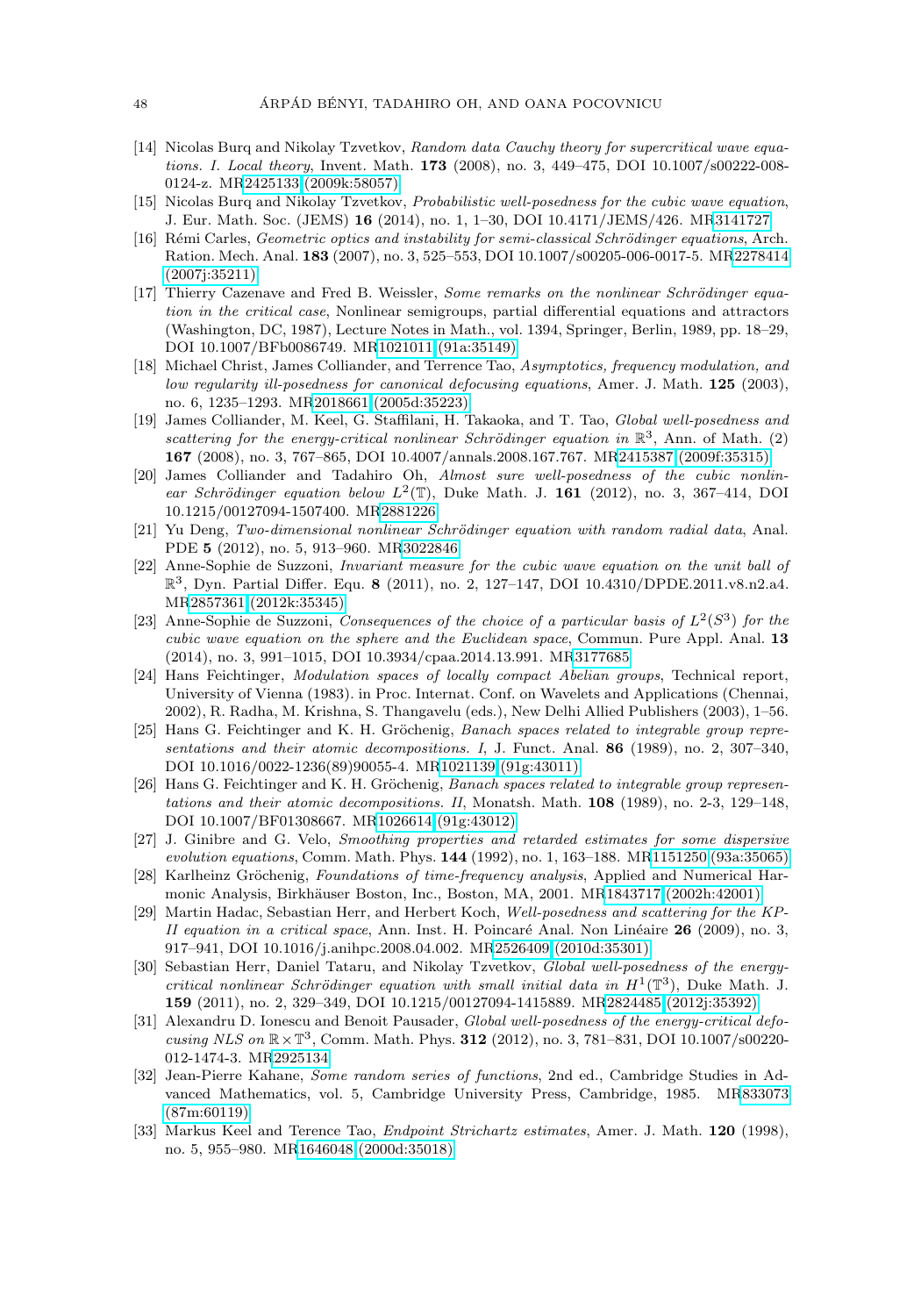- <span id="page-49-2"></span>[34] Carlos E. Kenig and Frank Merle, Global well-posedness, scattering and blow-up for the energy-critical, focusing, non-linear Schrödinger equation in the radial case, Invent. Math. **166** (2006), no. 3, 645–675, DOI 10.1007/s00222-006-0011-4. M[R2257393 \(2007g:35232\)](http://www.ams.org/mathscinet-getitem?mr=2257393)
- <span id="page-49-1"></span>[35] Carlos E. Kenig and Frank Merle, Scattering for  $\dot{H}^{1/2}$  bounded solutions to the cubic, defocusing NLS in 3 dimensions, Trans. Amer. Math. Soc. **362** (2010), no. 4, 1937–1962, DOI 10.1090/S0002-9947-09-04722-9. M[R2574882 \(2011b:35486\)](http://www.ams.org/mathscinet-getitem?mr=2574882)
- <span id="page-49-3"></span>[36] Carlos E. Kenig and Frank Merle, Nondispersive radial solutions to energy supercritical nonlinear wave equations, with applications, Amer. J. Math. **133** (2011), no. 4, 1029–1065, DOI 10.1353/ajm.2011.0029. M[R2823870 \(2012i:35244\)](http://www.ams.org/mathscinet-getitem?mr=2823870)
- <span id="page-49-14"></span>[37] Rowan Killip, Tadahiro Oh, Oana Pocovnicu, and Monica Visan, Global well-posedness of the Gross-Pitaevskii and cubic-quintic nonlinear Schrödinger equations with nonvanishing boundary conditions, Math. Res. Lett. **19** (2012), no. 5, 969–986, DOI 10.4310/MRL.2012.v19.n5.a1. M[R3039823](http://www.ams.org/mathscinet-getitem?mr=3039823)
- <span id="page-49-18"></span>[38] Rowan Killip and Monica Visan, *Nonlinear Schrödinger equations at critical regularity*, Evolution equations, Clay Math. Proc., vol. 17, Amer. Math. Soc., Providence, RI, 2013, pp. 325– 437. M[R3098643](http://www.ams.org/mathscinet-getitem?mr=3098643)
- <span id="page-49-4"></span>[39] Rowan Killip and Monica Vişan, Energy-supercritical NLS: critical H<sup>s</sup>-bounds imply scattering, Comm. Partial Differential Equations **35** (2010), no. 6, 945–987, DOI 10.1080/03605301003717084. M[R2753625 \(2011m:35357\)](http://www.ams.org/mathscinet-getitem?mr=2753625)
- <span id="page-49-11"></span>[40] Masaharu Kobayashi and Mitsuru Sugimoto, The inclusion relation between Sobolev and modulation spaces, J. Funct. Anal. **260** (2011), no. 11, 3189–3208, DOI 10.1016/j.jfa.2011.02.015. M[R2776566 \(2012d:46084\)](http://www.ams.org/mathscinet-getitem?mr=2776566)
- <span id="page-49-12"></span>[41] Herbert Koch and Daniel Tataru, A priori bounds for the 1D cubic NLS in negative Sobolev spaces, Int. Math. Res. Not. IMRN **16** (2007), Art. ID rnm053, 36, DOI 10.1093/imrn/rnm053. M[R2353092 \(2010d:35307\)](http://www.ams.org/mathscinet-getitem?mr=2353092)
- <span id="page-49-6"></span>[42] Jonas Lührmann and Dana Mendelson, Random data Cauchy theory for nonlinear wave equations of power-type on  $\mathbb{R}^3$ , Comm. Partial Differential Equations **39** (2014), no. 12, 2262–2283, DOI 10.1080/03605302.2014.933239. M[R3259556](http://www.ams.org/mathscinet-getitem?mr=3259556)
- [43] Andrea R. Nahmod, Nataša Pavlović, and Gigliola Staffilani, Almost sure existence of global weak solutions for supercritical Navier-Stokes equations, SIAM J. Math. Anal. **45** (2013), no. 6, 3431–3452, DOI 10.1137/120882184. M[R3131480](http://www.ams.org/mathscinet-getitem?mr=3131480)
- <span id="page-49-16"></span>[44] Andrea R. Nahmod and Gigliola Staffilani, Almost sure well-posedness for the periodic 3D quintic nonlinear Schrödinger equation below the energy space, to appear in J. Eur. Math. Soc.
- <span id="page-49-7"></span>[45] Tadahiro Oh, Remarks on nonlinear smoothing under randomization for the periodic KdV and the cubic Szegő equation, Funkcial. Ekvac. 54 (2011), no. 3, 335-365, DOI 10.1619/fesi.54.335. M[R2918143](http://www.ams.org/mathscinet-getitem?mr=2918143)
- <span id="page-49-15"></span>[46] Tadahiro Oh and Oana Pocovnicu, Probabilistic global well-posedness of the energy-critical defocusing quintic nonlinear wave equation on  $\mathbb{R}^3$ , arXiv:1502.00575 [math.AP].
- <span id="page-49-10"></span>[47] Kasso A. Okoudjou, Embedding of some classical Banach spaces into modulation spaces, Proc. Amer. Math. Soc. **132** (2004), no. 6, 1639–1647 (electronic), DOI 10.1090/S0002-9939- 04-07401-5. M[R2051124 \(2005b:46074\)](http://www.ams.org/mathscinet-getitem?mr=2051124)
- <span id="page-49-17"></span>[48] T. Ozawa and Y. Tsutsumi, Space-time estimates for null gauge forms and nonlinear Schrödinger equations, Differential Integral Equations 11 (1998), no. 2, 201–222. M[R1741843](http://www.ams.org/mathscinet-getitem?mr=1741843) [\(2000m:35167\)](http://www.ams.org/mathscinet-getitem?mr=1741843)
- <span id="page-49-5"></span>[49] R.E.A.C. Paley and A. Zygmund, On some series of functions (1), (2), (3), Proc. Cambridge Philos. Soc. **26** (1930), 337–357, 458–474; **28** (1932), 190–205.
- <span id="page-49-13"></span>[50] Oana Pocovnicu, Probabilistic global well-posedness of the energy-critical defocusing cubic nonlinear wave equations on  $\mathbb{R}^4$ , to appear in J. Eur. Math. Soc. (JEMS).
- <span id="page-49-8"></span>[51] Aurélien Poiret, Didier Robert, and Laurent Thomann, Probabilistic global well-posedness for the supercritical nonlinear harmonic oscillator, Anal. PDE **7** (2014), no. 4, 997–1026, DOI 10.2140/apde.2014.7.997. M[R3254351](http://www.ams.org/mathscinet-getitem?mr=3254351)
- <span id="page-49-9"></span>[52] G. Richards, Invariance of the Gibbs measure for the periodic quartic gKdV, to appear in Ann. Inst. H. Poincaré Anal. Non Linéaire.
- <span id="page-49-0"></span>[53] E. Ryckman and M. Visan, Global well-posedness and scattering for the defocusing energycritical nonlinear Schrödinger equation in  $\mathbb{R}^{1+4}$ , Amer. J. Math. **129** (2007), no. 1, 1–60, DOI 10.1353/ajm.2007.0004. M[R2288737 \(2007k:35474\)](http://www.ams.org/mathscinet-getitem?mr=2288737)